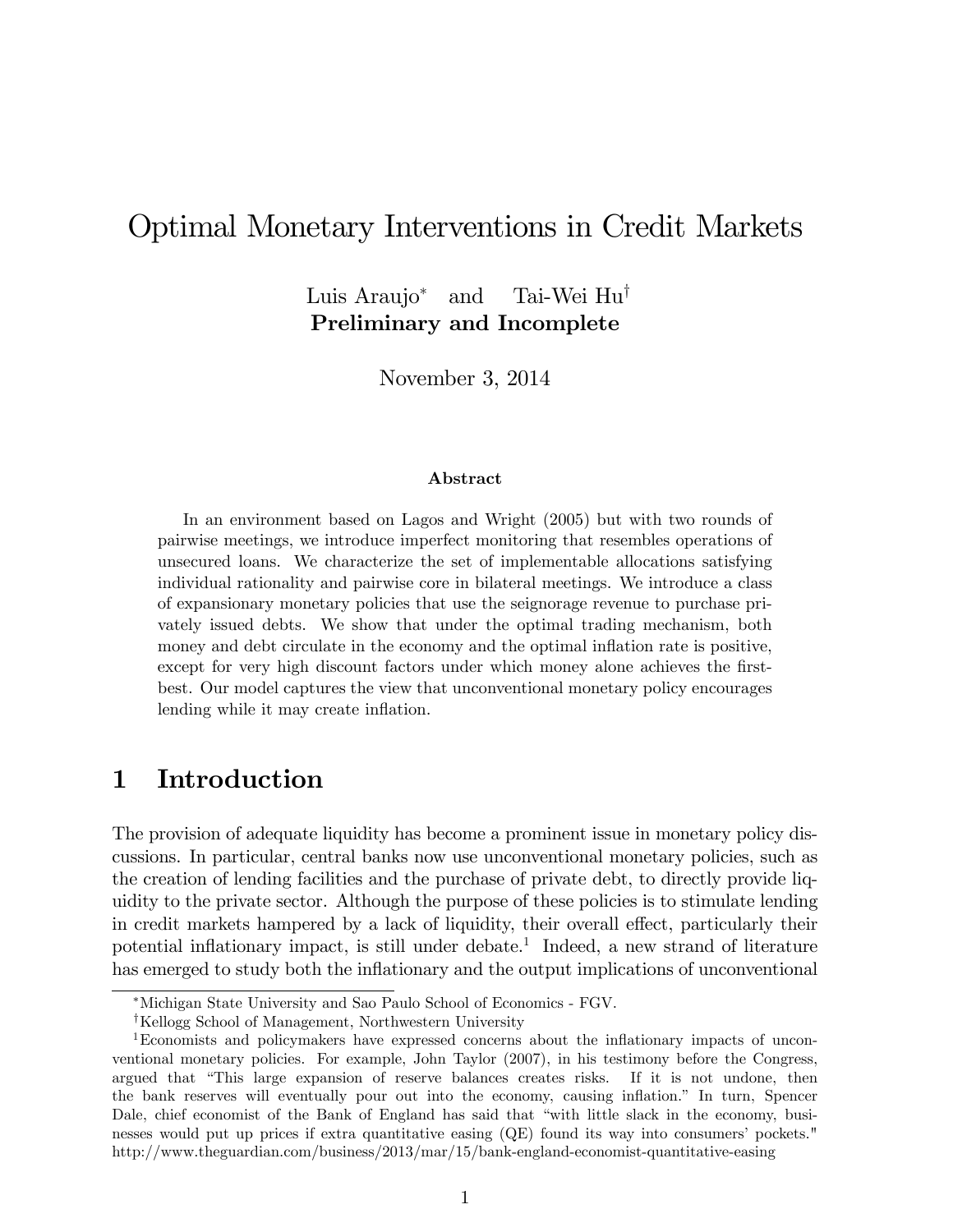monetary policies empirically, and preliminary results suggest that the impacts on both dimensions are significant (see, for example, Joyce et al.  $(2012)$  for a survey).

There is a substantial literature on the role of liquidity in the real economy. To a large extent, this literature has emphasized that limited commitment, i.e., the inability of individuals to commit to honor their future obligations, is the key friction that renders liquidity, or their lack thereof, a relevant issue. In particular, DSGE models with Önancial frictions (see, e.g., Gertler and Kiyotaki (2010) and Gertler and Karadi (2011)) demonstrate that borrowing constraints can amplify business cycle fluctuations. These models are particularly useful to assess the quantitative effects of shocks and of policy interventions, but often make reduced-form assumptions about the payment system. In particular, Gertler and Karadi (2011) assumes a cashless economy, and the potential cost of the unconventionary policy is not coming from its ináationary impacts but from an exogenous cost of government intermediation. However, to study its inflationary implications to the real economy seriously, it is necessary to analyze unconventional monetary policy in a framework with an explicit liquidity role for money.

Apart from DSGE models, another strand of literature provides an explicit description of economic environments under which either liquid assets or credit arrangements are necessary to conduct transactions. Again, limited commitment is a crucial friction in these environments (see, e.g., Wallace (2010) and Lagos, Rocheteau, and Wright (2014)). We follow this literature and we contribute to it by studying optimal monetary interventions in the credit market. We are particularly interested in the trade-off between the beneficial impacts of interventions on credit transactions and their potential harmful impact through inflation.

In our framework, both money and debt circulate as means-of-payments, and the debt limit is endogenously determined due to limited commitment. The model is based on the Lagos-Wright (2005) environment (LW henceforth) to keep tractability, but we introduce three key modifications. First, we allow for the use of debt by assuming an imperfect monitoring technology which records promises-to-pay from buyers and can be accessed by sellers to see past records in a fraction of pairwise meetings. Second, we adopt a mechanism-design approach to determine whether money or debt is used depending on the characteristics of the meeting, and also to determine the terms of trade. Third, we have three stages in each period: the first two stages correspond to the decentralized market (DM) in LW, and the last stage corresponds to the centralized market (CM).

Our monitoring technology resembles the typical operations of unsecured loans, including credit cards and commercial papers. It only records the identities of the agents involved in the transaction and the debt incurred by the buyer. In particular, it does not keep track of transfers of real balances. The recorded histories of a buyer are updated periodically into credit records (e.g., his FICO score or credit rating) which may be accessed through the monitoring technology only by his future partners. The monitoring technology is imperfect in that only a fraction of sellers have access to it, and buyers can only issue debt when the technology is available.

The mechanism design approach has been used to study a pure currency economy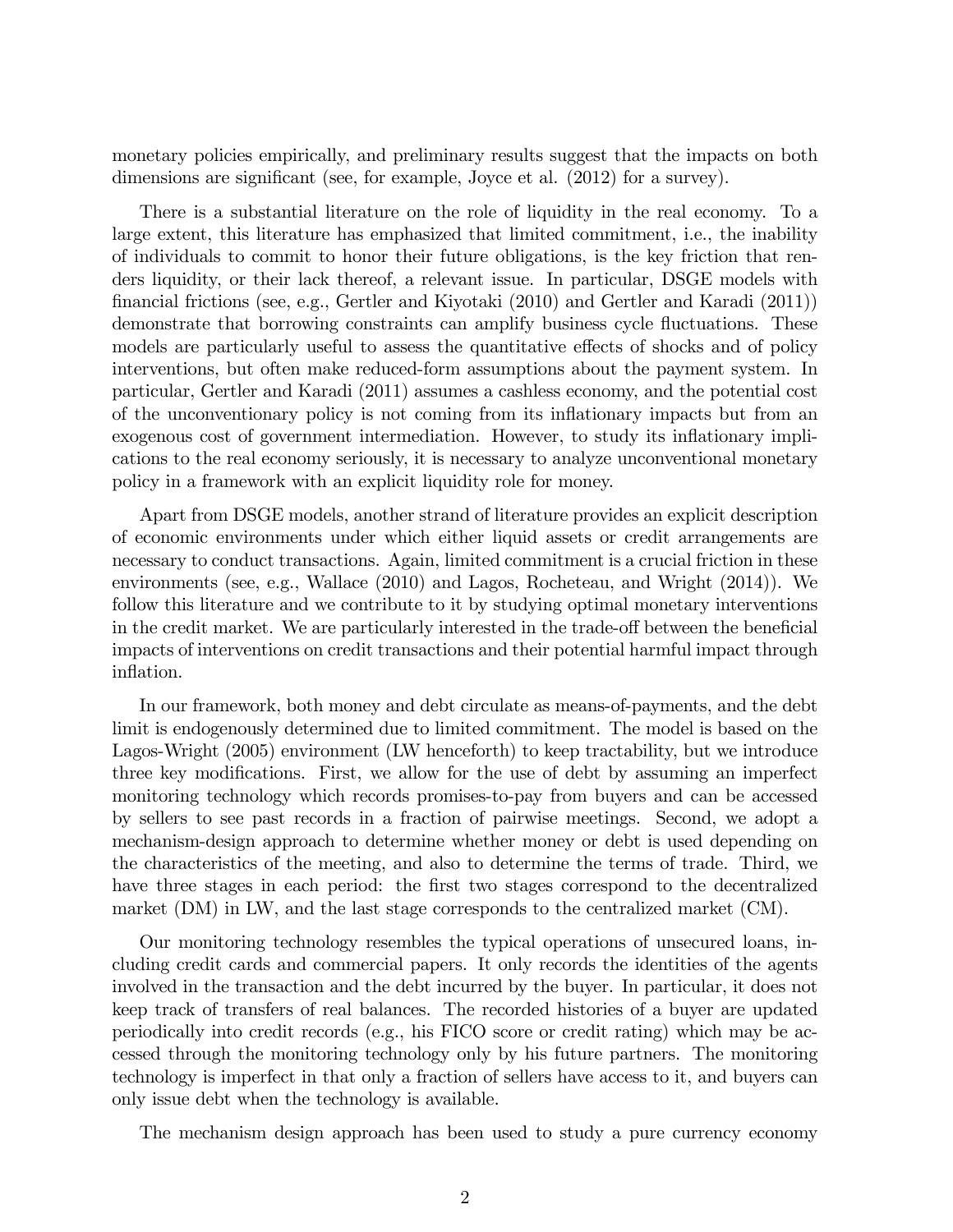in the LW environment with one DM round. Hu, Kennan, and Wallace (2009) (HKW henceforth) shows that a constant money supply can achieve any allocation achievable under perfect monitoring. Gu, Mattesini, and Wright (2013) demonstrate a similar point by showing that either money or credit is sufficient under a class of trading mechanisms. As a result, in a model with one round of DM, both money and debt cannot circulate in a meaningful way.<sup>2</sup> In contrast, our model with two rounds of DM, together with limited availability of the monitoring technology, features a relevant role for both money and debt in the optimal trading mechanism.

In the presence of the imperfect monitoring technology, the mechanism-design problem includes the decision of which meetings are monitored so debt can be issued, and which meetings rely on money. Moreover, the trading mechanisms are also set optimally in each meeting, subject to the limited commitment friction. In particular, the amount of debt buyers can issue is limited by this self-enforcing constraint. Moreover, the terms of trade are set with respect to the individual rationality constraint and the pairwise core requirement.

Our main result shows that unconventional monetary policy, meant as public provision of liquidity to the private sector, is generically optimal in our environment. More precisely, our policy uses monetary expansions in the CM to purchase private debt issued by buyers in monitored DM meetings. This policy has two implications. First, it alleviates the borrowing constraints faced by the buyers in monitored meetings, which may increase the welfare. Second, it creates ináation which tightens liquidity in non-monitored meetings. The optimal mechanism trades of these implications but generically finds positive inflation optimal.

To resolve this trade-off, the crucial determinant in choosing which meetings to be monitored is the tightness of the meeting in terms of liquidity needs, that is, how restrictive the endogenous borrowing constraint is. To efficiently redistribute liquidity across meetings, it is optimal to monitor the meetings that are tight in liquidity, and to dictate buyers to use money in meetings with abundant liquidity. The optimal mechanism then taxes all buyers through ináation and subsidizes only trades in monitored meetings. As a result, generically the efficient policy has a positive inflation rate and newly created money is used to purchase private debt. However, both the optimal inflation rate and the amount of debt pruchases depend on the economic fundamentals. In particular, we provide examples where not only shocks to the overall economy matters, but the distribution of shocks between the money sector and the credit sector of the economy also plays a crucial role to determine the optimal policy.

We not only characterize the optimal unconventional policy, but also show that it is generically optimal among all monetary interventions which respect voluntary participation and incentive compatibility, and are constrained by the information released by the monitoring technology. This implies that enforced lump-sum taxes necessary to implement the Friedman rule is not feasible. Moreover, all taxation or subsidies can only happen

<sup>2</sup>Some papers obtain coexistence by introducing additional frictions. For instance, Sanches and Williamson (2010) introduce theft that reduces the benefit of money, and Williamson (2012) considers a cost of using currency.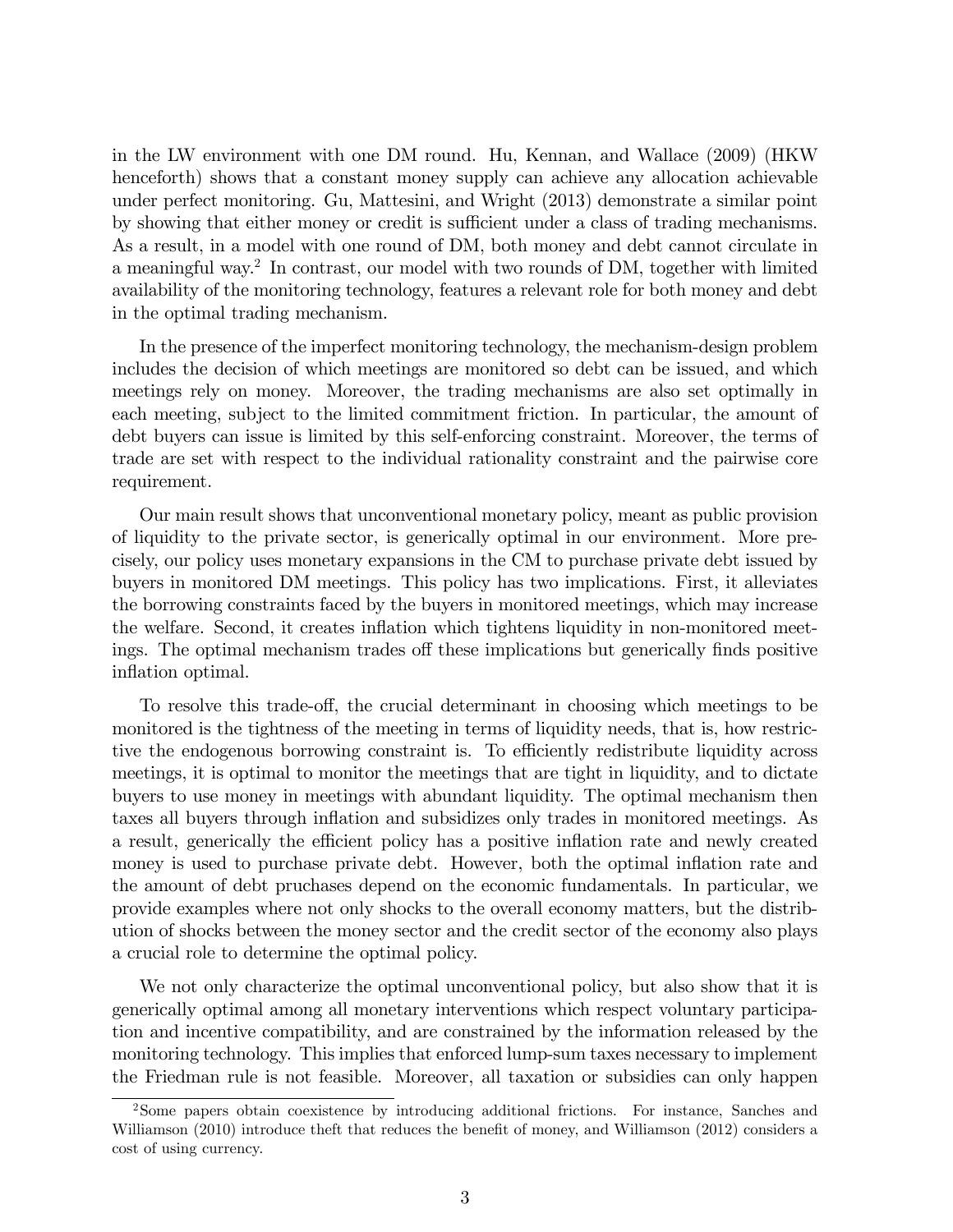in monitored meetings, contingent on recorded information.<sup>3</sup> In particular, we show that both inflation through lump-sum transfers and deflation through taxing monitored trades are both suboptimal. While unconventional monetary policies are motivated by the recent Önancial crises, our results suggest that such policies can be welfare improving whenever both money and credit play essential roles for transactions.

### 1.1 Related Literature

The use of mechanism design to study optimal monetary policy under both limited commitment and under imperfect monitoring goes back to Cavalcanti and Wallace (1999) and Cavalcanti, Erosa, and Temzelides (1999). Those papers assume indivisible asset holdings and focus on circulation of insider money, while inflation is not emphasized. To allow for divisible asset holdings, we build on later papers that adopt the mechanism design approach to the LW environment. Our construction of optimal mechanisms extend the ones proposed in Hu, Kennan, and Wallace (2009) to an environment with two DM rounds and with credit arrangements. We also borrow the debt-limit construction in Bethune, Hu, and Rocheteau  $(2014)$ , who study a pure credit economy and relax the "not-too-tight" solvency constraint in Alvarez and Jermann (2001), and extend it to our economy with both money and credit.

A few other papers based on LW also analyze imperfect monitoring and endogenous borrowing constraints in a monetary economy, but with one round of DM. Gu, Mattesini, and Wright (2013) show that money and credit cannot be coessential. Lotz and Zhang (2013) obtain coexistence of money and credit by limiting credit access to a fraction of meetings. However, their result crucially relies on the particular trading mechanism adopted, but would not survive under the optimal trading mechanism, as shown in HKW. In a similar model, Gomis-Porqueras and Sanches (2013) study monetary policies similar to those proposed in Andolfatto (2009), and show the optimality of positive ináation. However, as shown in HKW, under the optimal mechanism, zero inflation rate is optimal in that environment. The endogenous borrowing constraint also appears in Berentsen, Camera, and Waller (2007), who introduce Önancial intermediaries in the LW model that allow buyers to make deposits or to take a (cash) loan before entering the DM. They find positive ináation optimal to deter buyers from defaulting on their loans. Although we also find positive inflation optimal, in contrast to those papers, our expansionary policy differs significantly from those papers.

There are also other papers with two rounds of DM in the LW framework. Berentsen, Camera, and Waller (2005) study the short-run neutrality of money in a pure currency in such an environment. Guerrieri and Lorenzoni (2009) study the amplification mechanism in a similar model, but introduce credit in one of the DM rounds, with perfect enforcement.

<sup>&</sup>lt;sup>3</sup>This implies that enforced lump-sum taxes necessary to implement the Friedman rule is not feasible. Moreover, all taxation or subsidies can only happen in monitored meetings, contingent on recorded information. Therefore, the policy labeled "interest-bearing money" proposed by Andolfatto (2009) and the similar scheme in Wallace (2014) are excluded as well. A similar restriction is also imposed by Gomis-Porqueras and Sanches (2013).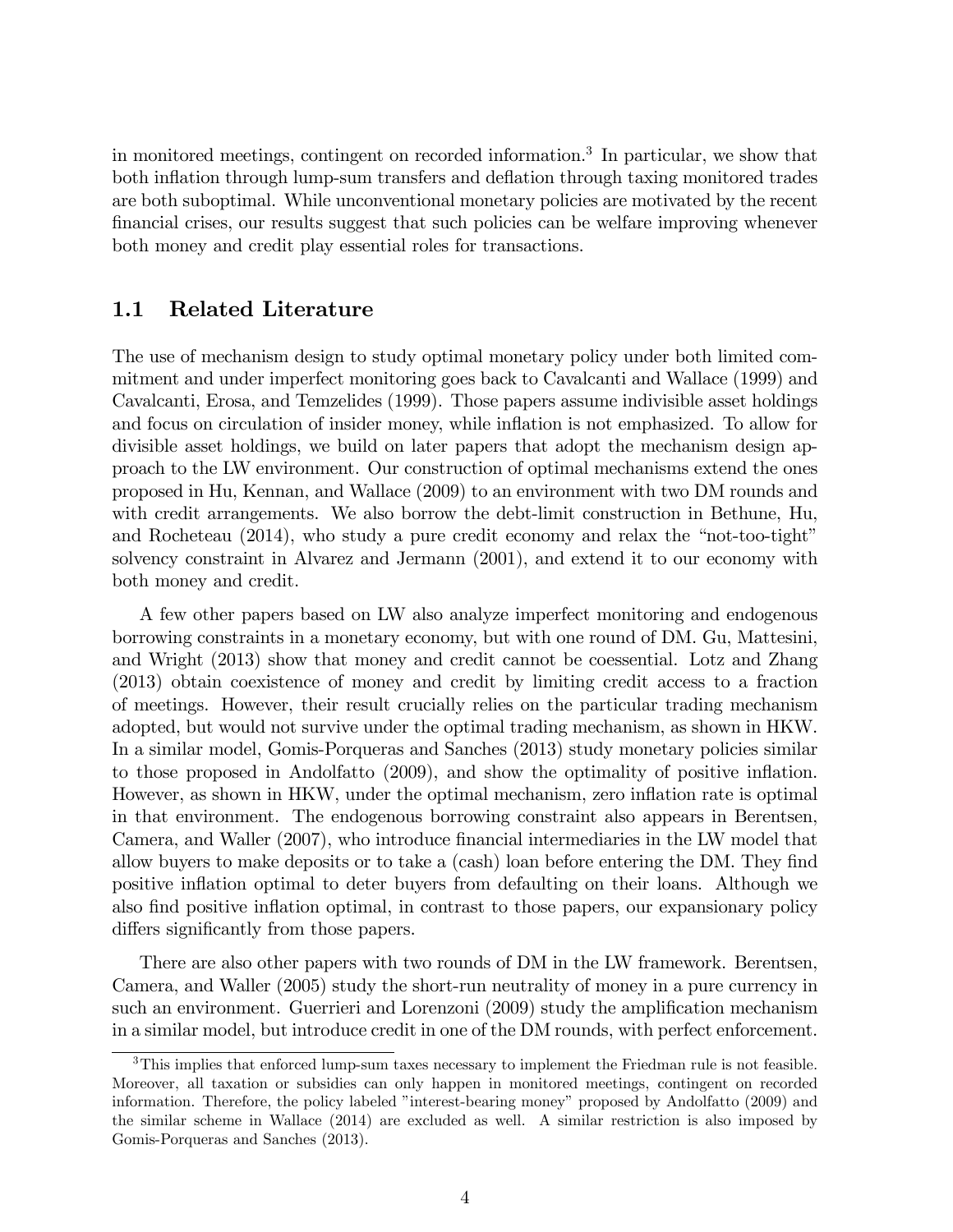Telyukova and Wright (2008) explain the credit card debt puzzle in a model where buyers can use credit in one round of DM but have to use money in the other. Different from our focus, they assume perfect enforcement.

Finally, Deviatov and Wallace (2009) study optimal monetary policy in an environment with debt and money and two rounds of interactions between agents in every period, a DM round and a CM round. In contrast to the LW setup, money is indivisible and the CM round is only used to implement monetary policy. They construct a numerical example where the optimal monetary policy involves loans to monitored agents which is used to fund their purchases in the goods market.<sup>4</sup> These loans bear some resemblance to the optimal policy we obtain in our model. They lack, however, a clear mapping from the primitives of the environment to changes in liquidity and the implied optimal monetary policy.

The paper proceeds as follows. In the next section, we present the environment, define trading mechanisms, strategies and equilibrium. We also present results in the case where the monitoring technology is accessible in all meetings and the case where it is never accessible and the supply of money is constant. In section 3 we introduce expansionary monetary policies and characterize the set of implementable allocations under such policies. We consider optimality and relate optimality to the coessentiality of money and debt. We also consider alternative monetary policies. Section 4 presents extensions and section 5 concludes. All the proofs are in the Appendix.

## 2 Model

In this section, we first introduce the environment. We then define trading mechanisms, strategies, and equilibrium. Finally, we look at implementable allocations in the absence of money and implementable allocations with a constant money supply.

## 2.1 Environment

Time is discrete and the horizon is infinite. The economy is populated by buyers and sellers. The set of buyers is denoted B and the set of sellers is partitioned into two subsets,  $\mathbb{S}_1$  and  $\mathbb{S}_2$  both with measure one. Each period is divided into three stages. Buyers randomly meet sellers in  $\mathbb{S}_i$  in stage  $i \in \{1, 2\}$ , and the probability of a successful meeting is  $\sigma_i$ <sup>5</sup>. There are three goods, one for each stage. At stage  $i = 1, 2$ , a seller from  $\mathbb{S}_i$  can produce  $x_i$  units of round 1 good for a buyer at cost  $c_i(x_i)$  and the buyer's utility is  $u_i(x_i)$ . Let  $x_i^*$  be the solution to  $u'_i(x) = c'_i(x)$ . In the last stage, agents meet in a centralized market. In this market, they can all consume and produce, and the utility

<sup>4</sup>They follow Cavalcanti, Erosa, and Temzelides (1999), and Cavalcanti and Wallace (1999), and assume that the actions of a subset of agents is monitored while the actions of the complementary set are private.

<sup>&</sup>lt;sup>5</sup>The meeting pattern that buyers always meet sellers from  $\mathbb{S}_i$  at stage i is special. However, in the Appendix we show that our results are robust to more general meeting patterns.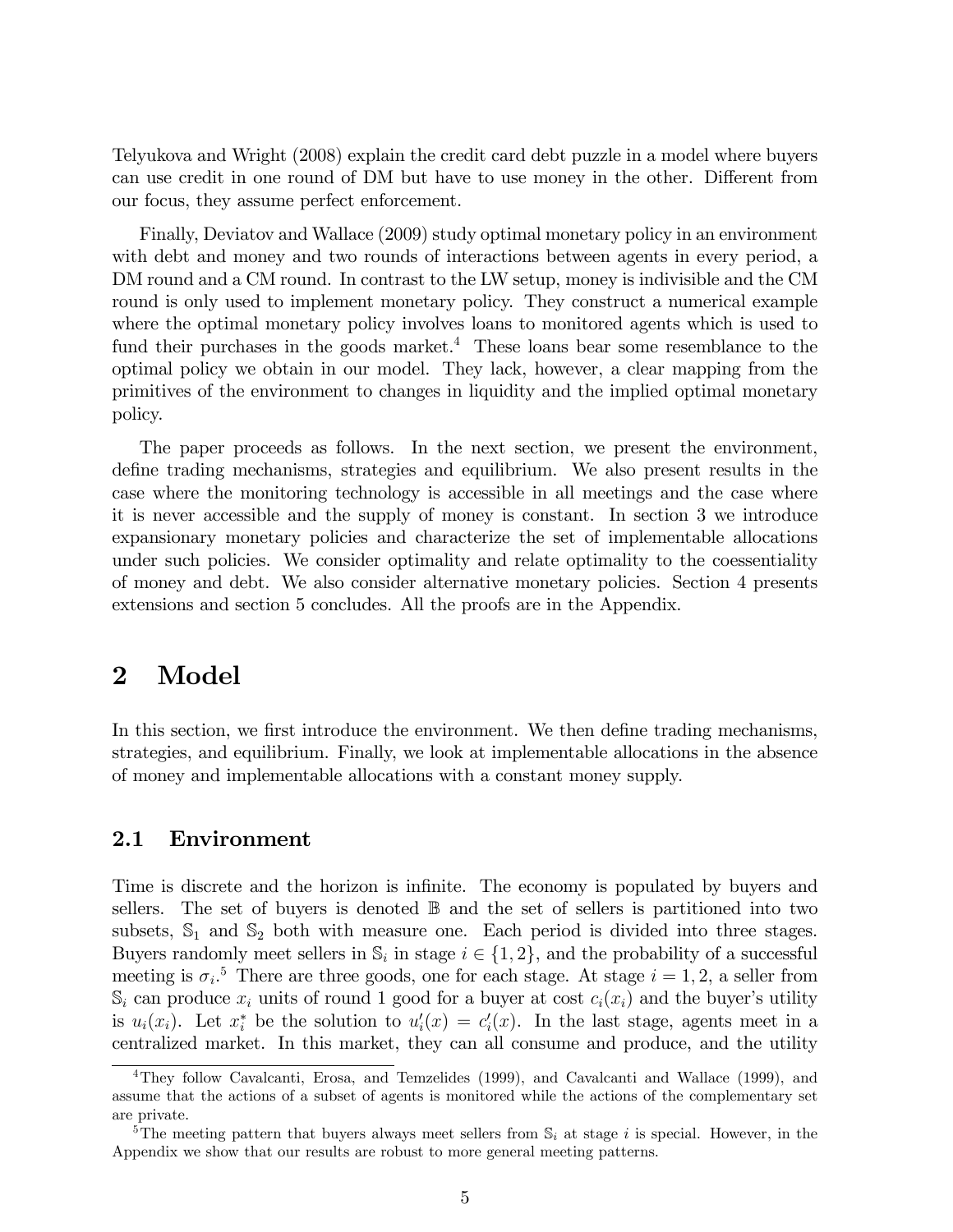is linear, represented by z (negative values are interpreted as disutility for production). Agents maximize their life-time expected utility with discount factor  $\delta$ . We let  $\rho = \frac{1-\delta}{\delta}$ . We call the first two stages DM rounds and the last stage the CM round.

There exists a record-keeping technology, which keeps track of buyers' trading histories in some meetings. We call a meeting a monitored meeting if the technology is accessible, and call a meeting a non-monitored meeting otherwise. This technology works as follows. For each buyer  $b \in \mathbb{B}$ , a recorded history at period t is a triple,  $h = (h_1, h_2, h_3) \in H$ , such that for  $i = 1, 2, h_i = (b, s_i, z_{i,c})$  keeps track of the buyer's round i DM promise to the seller, where b is the identity of the buyer,  $s_i$  is the identity of the seller, and  $z_{i,c}$  is the promise-to-pay in terms of CM good, and  $h_3 \in \mathbb{R}$  keeps track of the total repayment.<sup>6</sup> Here we assume that the repayment is first used to repay the seller from  $\mathbb{S}_1$ , if any, before used to repay the seller from  $\mathbb{S}_2$ .<sup>7</sup> If the buyer does not meet a seller in round-*i*, or if the buyer meets a seller but there is no trade,  $h_i$  is empty. The recorded history  $h_i$  is also empty in noncredit meetings. There also exists a monitoring technology, comprised of a set of records R and a function,  $\omega : R \times H \to R$ , which updates the record of the buyer based on his recorded history. This technology is only available to sellers in credit meetings and allows the seller to observe the record  $r \in R$  of the buyer. Finally, credit may be limited, i.e., the number of total DM rounds with record-keeping is given by  $\ell \in \{0, 1, 2\}$ . Henceforth, we say that monitoring is unlimited if  $\ell = 2$ , monitoring is limited if  $\ell = 1$ , and there is no monitoring if  $\ell = 0$ . Lastly, there is an intrinsically useless, divisible, and storable object, called money. The money supply at the end of period t is denoted by  $M_t$ .

Our record-keeping technology resembles the typical operations of unsecured loans. It only records the identities of the agents involved in the transaction and the amount that the buyer promised to pay the seller. In particular, it does not record agents' money holdings or refusal to trade. Moreover, the credit records of the buyer are not public information but only observable to matched sellers in monitored meetings.<sup>8</sup>

## 2.2 Implementation

#### Trading mechanisms

We study outcomes that can be implemented by proposals from a mechanism designer. Although our technology allows for an arbitrary finite set,  $R$ , of credit records and arbitrary updating rule,  $\omega$ , it is without loss of generality to restrict our attention to the case

<sup>&</sup>lt;sup>6</sup>We are assuming that buyers must settle all debt in the same period. Since the utility function in the CM is linear, this assumption is without loss of generality. Moreover, this assumption implies that the IOU's do not circulate across periods.

<sup>7</sup>This assumption is somewhat arbitrary. We could allow the buyer to choose whom to repay to but this would only complicate the notation without adding any insight.

<sup>8</sup>Our record-keeping technology is much weaker than the notion of memory put forth by Kocherlakota (1998), which includes all actions of all direct and indirect partners of an agent. However, as in Kocherlakota (1998), we assume that the record of a buyer can only be observed by his partners, i.e., it is not publicly observable, as in Cavalcanti and Wallace (1999).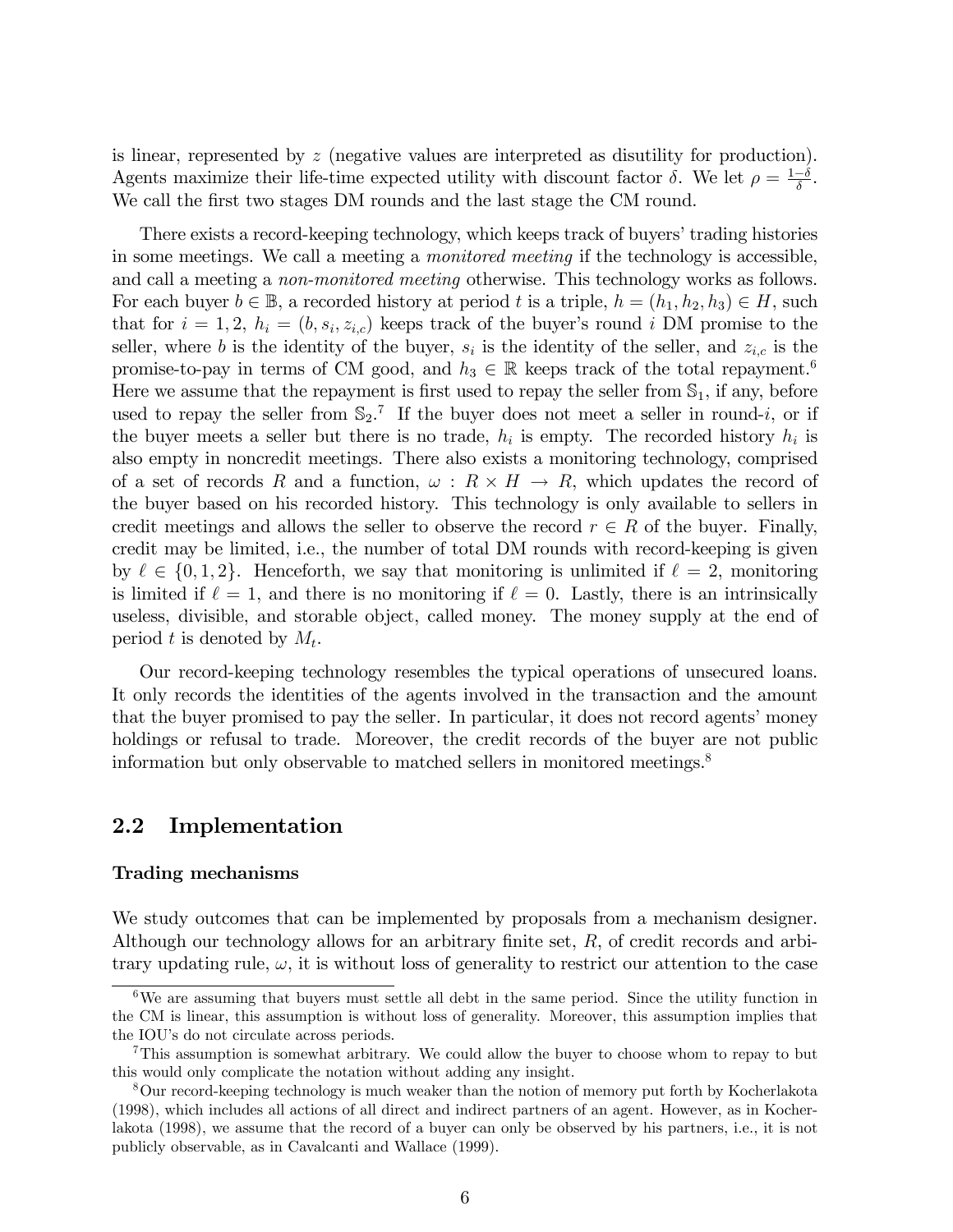where  $|R|=2$  and to a particular updating rule that uses debt limits as in Bethune, Hu, and Rocheteau (2014). Thus, a proposal consists of the following objects:

(P1) A subset  $C \subseteq \{1, 2\}$  of DM rounds which have access to credit records.

(P2) A sequence of debt limits,  $\{D_t\}_{t=0}^{\infty}$ , two records,  $G$  (Good) and  $B$  (Bad); and an updating function  $\omega$  such that: (i)  $\omega(r, \emptyset) = r$  and  $\omega(B, h) = B$  for all  $h \in H$ ; (ii)  $\omega(G, h) = G$  iff  $h_3 \ge \min\{D_t, z_{1,c} + z_{2,c}\}\$ . We also assume that, if  $C = \{1, 2\}$ , the seller observes the buyer's available debt limit,  $D_t - z_{1,c}$ , in the second DM round. Intuitively,  $D_t$  sets the maximum amount of debt a buyer can credibly commit to pay in a given period. Indeed, if a buyer enters the CM with total amount of debt  $z_c > D_t$ , he only has incentive to repay  $D_t$  as that would be sufficient to keep him in good standing.<sup>9</sup>

(P3) The proposed trades are given by a function  $o_i^t$  defined as follows: if  $i \in C$ , then

$$
o_i^t(m,r,d) = (x, z_{i,c}, z_{i,m}),
$$

where m is the buyer's announcement of real balance holdings,  $r$  is his record,  $d$  is his available credit limit, and  $(x, z_{i,c}, z_{i,m})$  is the proposed trade—x is the quantity to be produced by the seller,  $z_{i,c}$  is the promise the buyer makes to the seller, and  $z_{i,m}$  is the transfer of real balances from the buyer to the seller; if  $i \notin C$ , then

$$
o_i^t(m) = (x, z_{i,m}),
$$

where m is the buyer's announcement of real balance holdings and  $(x, z_{i,m})$  is the trade.

(P4) The price for money  $\phi_t$  in the CM, and an initial distribution of money holdings  $\mu$ .

We focus only on stationary proposals

$$
\mathcal{P} = [C, D, (o_1, o_2), (\phi, \mu)].
$$
\n(1)

The trading protocol in meetings in the DM is as follows. The buyer first announces his real balances, and then both the buyer and the seller respond with yes or no to the corresponding proposed trade. If both respond with yes then they move to the next stage; otherwise, the meeting is autarkic. If they move to the next stage, the buyer makes a take-it-or-leave-it offer, which is implemented if the seller responds with  $yes$  while the originally proposed trade by the mechanism is carried out otherwise. In turn, the trading mechanism in the CM stage is as follows. Each buyer chooses whether to repay his promises to the mechanism, and agents trade competitively against  $\phi$  to rebalance their money holdings.

This trading mechanism generalizes the trading protocols considered in Zhu (2008) and Hu, Kennan, and Wallace (2009) (HKW henceforth) to our setting with credit trades. As

 $9$ The restriction to debt limits is with loss of generality. In particular, one could prevent a buyer from renegotiating and making a different promise by conferring a bad record in case he does so. We do not allow such punishments for two reasons: first, such punishment seems implausible and would not be robust if one introduces heterogeneity; second, and perhaps more importantly, our results do not depend on this restriction but it simplifies the analysis.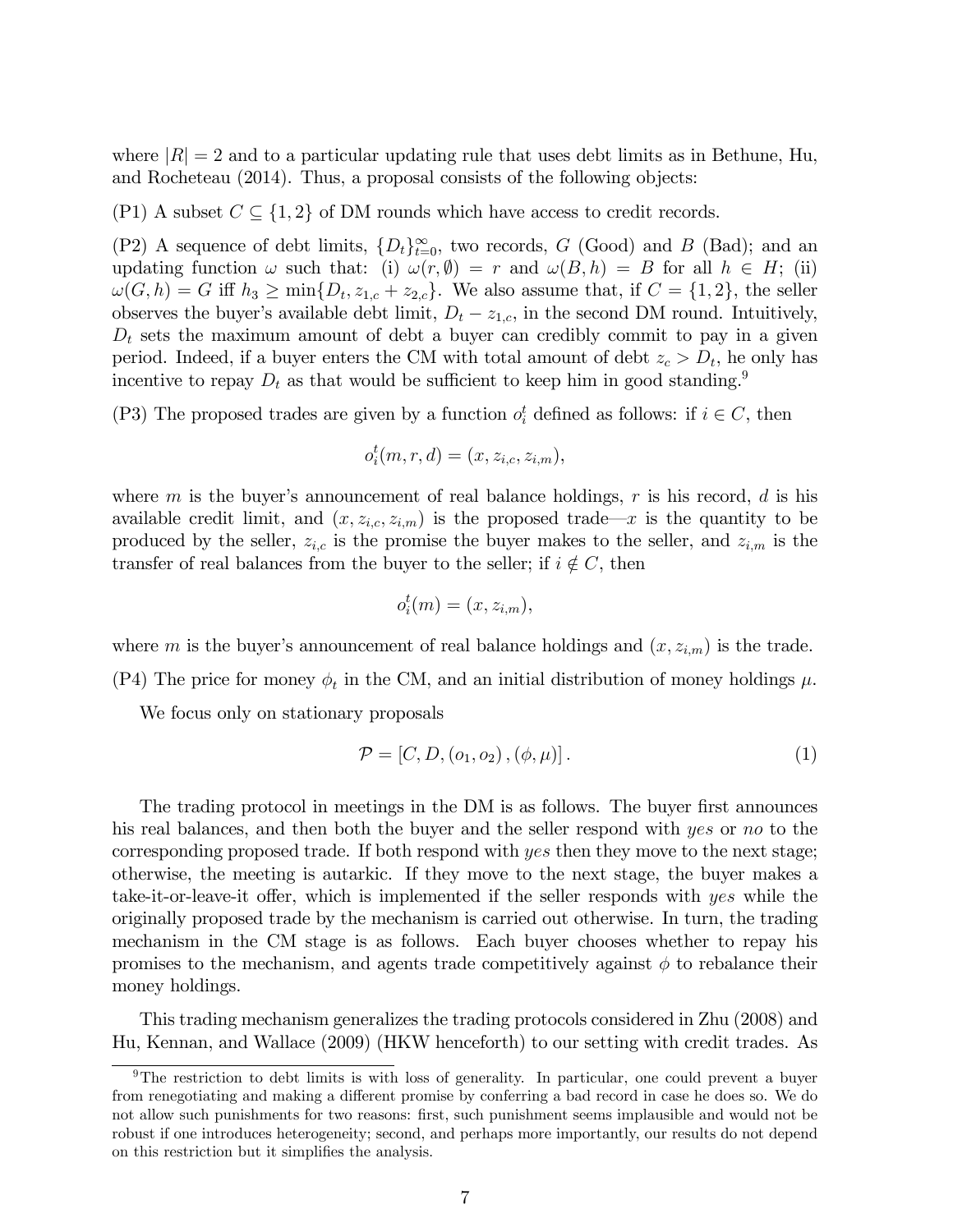in those papers, the first stage ensures that the mechanism satisfies individual rationality, and the second stage ensures that it satisfies the pairwise core requirement and hence is coalition-proof.

### Strategies and equilibrium

We denote by  $s_b$  the strategy of a buyer  $b \in B$ . In each DM round,  $s_b$  maps the buyer's money holding, his record, and the available debt limit, to the buyer's announcement,  $m \geq$ 0, and to his response  $\{yes, no\}$ . Obviously,  $s_b$  may also differ for monitored meetings and non-monitored meetings. In turn, conditional on both the buyer and the seller responding with yes,  $s_b$  gives the buyer offer to the seller. In the CM round  $s_b$  maps the buyer's recorded history in the first and second DM rounds to his repayment decisions and to his final money holdings after the CM closes.<sup>10</sup>

We denote by  $s_{s_i}$  the strategy of a seller  $s_i \in \mathbb{S}_i$ , where  $i \in \{1,2\}$ . In the DM round, the strategy  $s_i$  maps the buyer's announced money holding and his record (observable by the seller only in monitored meetings) to the seller's response  $\{yes, no\}$ , and, conditional on both responding yes, another function that maps the buyer's offer to  $\{yes, no\}$ . We assume that sellers do not carry money across periods.

We restrict attention to symmetric and stationary strategies, and hence a strategy profile may be denoted  $(s_0, s_1, s_2)$ , where  $s_0$  is the buyer strategy for all buyers b, and  $s_i$ is the strategy for all sellers from  $\mathbb{S}_i$ . We define an equilibrium, consisting of a proposal  $\mathcal P$  and a strategy profile s as follows.

**Definition 2.1.** An equilibrium is a list

$$
E = \langle (s_0, s_1, s_2), [C, D, (o_1, o_2), (\phi, \mu)] \rangle,
$$

such that: (i) each strategy is sequentially rational given other players' strategies and the price of money; (ii) the centralized market for money clears at every date; (iii) the number of the total DM rounds with record-keeping per period is limited by  $\ell$ .

Throughout the paper we restrict attention to equilibria with the following characteristics: (1) the buyer always announces the truth about his money holdings, (2) both the buyer and the seller respond with  $yes$  in all DM meetings and the buyer always offer the proposed trades; (3) the initial distribution of money across buyers is degenerate - all buyers hold M units of money; (4) buyers in state G repay their promises up to the debt limit at every period. We call such equilibria simple equilibria.

The allocation associated with a simple equilibrium is characterized by a list

$$
\mathcal{L} = [(x_1, x_2^0, x_2^1), (z_1, z_2^0, z_2^1)],
$$

 $10\,\text{We}$  are assuming that the buyer's strategy does not depend on his private history other than his record, meant as the part of his history which will never be observed by any seller. This assumption is very much in the same spirit as the public perfect equilibrium in the repeated-game literature, and, as far as constrained-efficient allocations are concerned, is without loss of generality.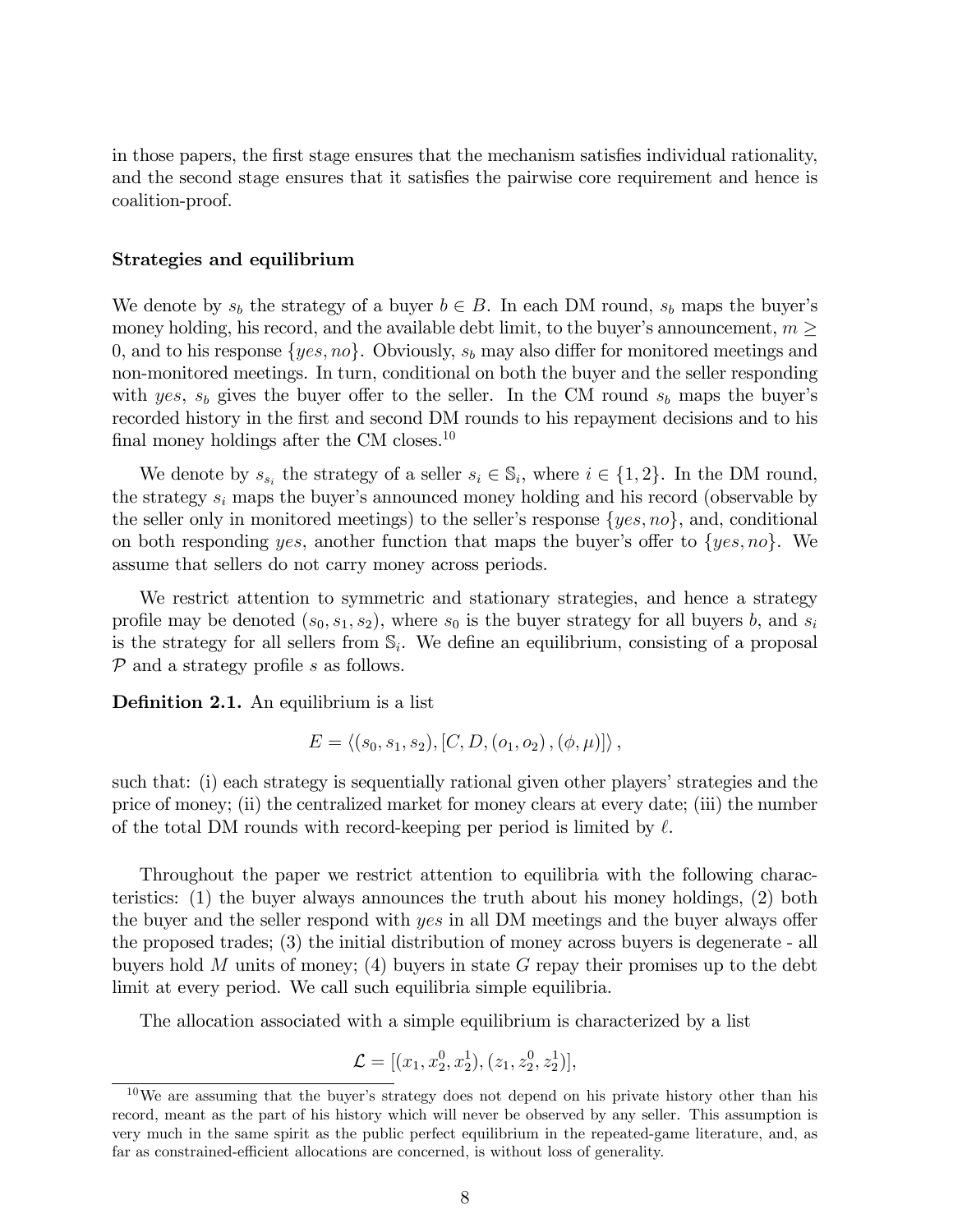where  $x_1$  denotes round-1 DM consumption of the buyer, conditional on meeting a seller;  $x_2^0$  denotes round-2 DM consumption of the buyer, conditional on meeting a seller at round 2 but not meeting a seller at round 1;  $x_2^1$  denotes round 2 DM consumption of the buyer, conditional on meeting a seller at rounds 1 and 2;  $z_1 = z_{1,c} + z_{1,m}$  denotes the CM consumption of a round-1 seller, conditional on meeting a buyer;  $z_2^0 = z_{2,c}^0 + z_{2,m}^0$  denotes the CM consumption of a round-2 seller, conditional on meeting a buyer who has not matched at round 1; and  $z_2^1 = z_{2,c}^1 + z_{2,m}^1$  denotes the CM consumption of a round-2 seller, conditional on meeting a buyer who has matched at round 1.<sup>11</sup>

An allocation  $\mathcal L$  is implementable if it is implied by the outcome of a simple equilibrium. We remark here that the optimal allocation without taking implementability into account is given by  $x_1 = x_1^*$  and  $x_2^0 = x_2^* = x_2^1$ , where  $x_1^*$  and  $x_2^*$  solve

$$
u'_1(x_1^*) = c'_1(x_1^*)
$$
 and  $u'_2(x_2^*) = c'_2(x_2^*).$ 

To simplify notations and to convey our main insights, in what follows we restrict our attention to the case  $\sigma_1 = 1$ . In the appendix we consider the case where  $\sigma_1 < 1$  and show that our results hold for sufficiently high  $\sigma_1$ 's. In this case, an allocation can be denoted by

$$
\mathcal{L} = [(x_1, x_2), (z_1, z_2)],
$$

where  $x_i$  denotes a buyer's round-i DM consumption and  $z_i$  denotes CM consumption of a round-i seller. Moreover, we restrict our attention only to allocations that satisfy  $z_1 \leq u_1(x_1) \leq u_1(x_1^*)$  and  $z_2 \leq u_2(x_2) \leq u_2(x_2^*)$ . This restriction is without loss of generality as far as optimal allocations are concerned, but it avoids many uninteresting cases.

## 2.3 Implementable allocations under unlimited monitoring and no money

Here we consider the case where monitoring is unlimited and money has no value. Given an allocation,  $\mathcal{L} = [(x_1, x_2), (z_1, z_2)]$ , the buyer's future surplus at the CM is given by

$$
\sum_{t=0}^{\infty} \delta^t \{ [u_1(x_1) - z_1] + \sigma_2 [u_2(x_2) - z_1] \} = \frac{1+\rho}{\rho} \{ [u_1(x_1) - z_1] + \sigma_2 [u_2(x_2) - z_1] \}.
$$

For  $\mathcal L$  to be implementable, it is then necessary that repaying the promises, which would be  $z_1 + z_2$  in equilibrium, and continuing with the equilibrium future payoffs, is preferred to repaying nothing and receiving no trade in all future periods, that is

$$
-\rho(z_1 + z_2) \le [u_1(x_1) - z_1] + \sigma_2[u_2(x_2) - z_1].
$$
\n(2)

Similarly, for a seller from  $\mathbb{S}_i$  to be willing to produce in the DM, his production cost must be covered by his payoffs in the CM, that is,

$$
z_1 \ge c_1(x_1)
$$
 and  $z_2 \ge c_2(x_2)$ . (3)

<sup>&</sup>lt;sup>11</sup>Clearly, the distinction between  $(x_2^0, z_{2,c}^0, z_{2,m}^0)$  and  $(x_2^1, z_{2,c}^1, z_{2,m}^1)$  is only meaningful if there is match uncertainty in the first DM round, i.e., if  $\sigma_1 < 1$ .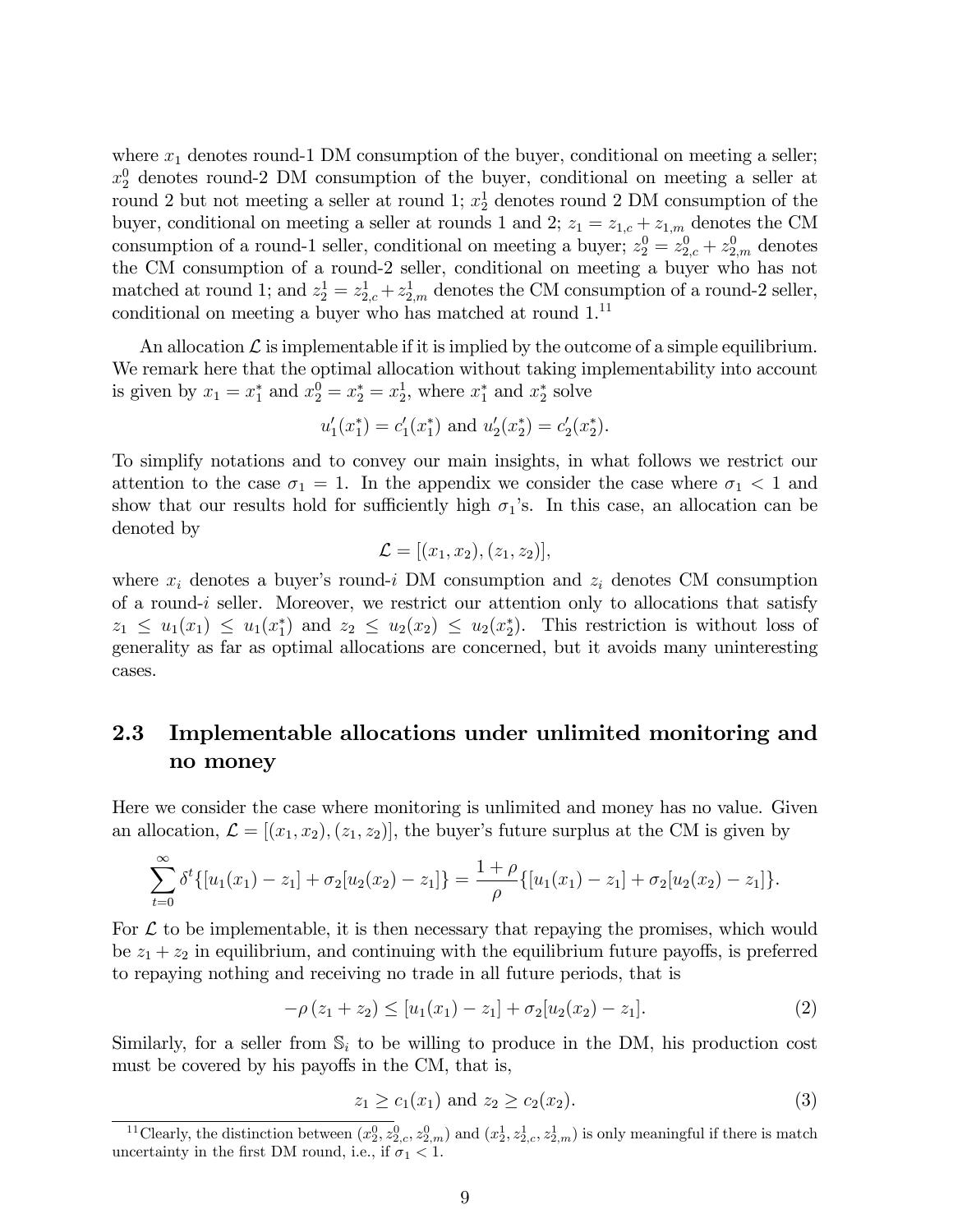Finally, to ensure that the pairwise core requirement is satisfied, the proposed pairwise round-1 surplus plus the buyer's round-2 surplus should be higher than the pairwise round-1 surplus for the output level  $\hat{x}_1$  given by

$$
\hat{x}_1 = \min\{x_1^*, c_1^{-1}(z_1 + z_2)\}.
$$

Note that the buyer has enough liquidity to induce the seller to produce  $\hat{x}_1$  because  $c_1(\hat{x}_1) \leq z_1 + z_2$ . Formally, the condition is given by

$$
u_1(x_1) - c_1(x_1) + \sigma_2[u_2(x_2) - z_2] \ge u_1(\hat{x}_1) - c_1(\hat{x}_1). \tag{4}
$$

Indeed, if (4) does not hold, then the buyer would deviate to offering  $(\hat{x}_1, \hat{z}_1)$  for some promise  $\hat{z}_1$  to make both agents better off than the proposed trade.

The following theorem shows that these three necessary conditions are also sufficient.

**Theorem 2.1** (Implementability under Unlimited Monitoring). Let  $\ell = 2$ . An allocation  $\mathcal{L} = [(x_1, x_2), (z_1, z_2)]$  is implementable if and only if it satisfies (2), (3), and (4).

To prove the sufficiency of the three conditions, we take  $D = z_1 + z_2$  to be the debt limit, and the buyer can keep a good record as long as he pays back at least D from obligations made in the two stages. Conditions (2) and (3) ensure that buyers are willing to repay  $D$  in the CM and sellers are willing to produce. To ensure that the buyer has no profitable deviating offers other than the one involving  $\hat{x}_1$ , we use the HKW mechanism to implement the round-2 allocation so that the buyer can receive a positive round-2 surplus only if his available debt limit when entering round-2 DM is at least  $z_2$ . Then, we show that (4) is sufficient to ensure that the deviating offer with  $\hat{x}_1$  is not profitable.

### 2.4 Implementable allocations under no monitoring

In this section we consider implementable allocations with a constant money supply and without credit. Since there is no credit, money is necessary to implement any positive production. First we remark that conditions (2) and (3) are still necessary for individual rationality: without  $(2)$  buyers are better off not participating in any trades; without  $(3)$ sellers will not produce. Similarly, (4) is still necessary for the pairwise core requirement. Indeed, if it does not hold, the buyer can deviate and offer  $\hat{x}_1$  as output and some monetary payment to make both agents better off. However, with money alone, one more condition is necessary, because the buyer can hold real balances that are only sufficient for round-2 DM trade but skip round 1. Without the record-keeping technology such deviation is not detectable. This leads to the following condition:

$$
-\rho z_1 + [u_1(x_1) - z_1] \ge 0. \tag{5}
$$

According to condition (5), the surplus for the buyer in round-1 DM,  $u_1(x_1) - z_1$ , has to be sufficiently large to compensate for his cost of holding  $z<sub>1</sub>$  units of real balances across periods.

The following theorem shows that these necessary conditions are also sufficient.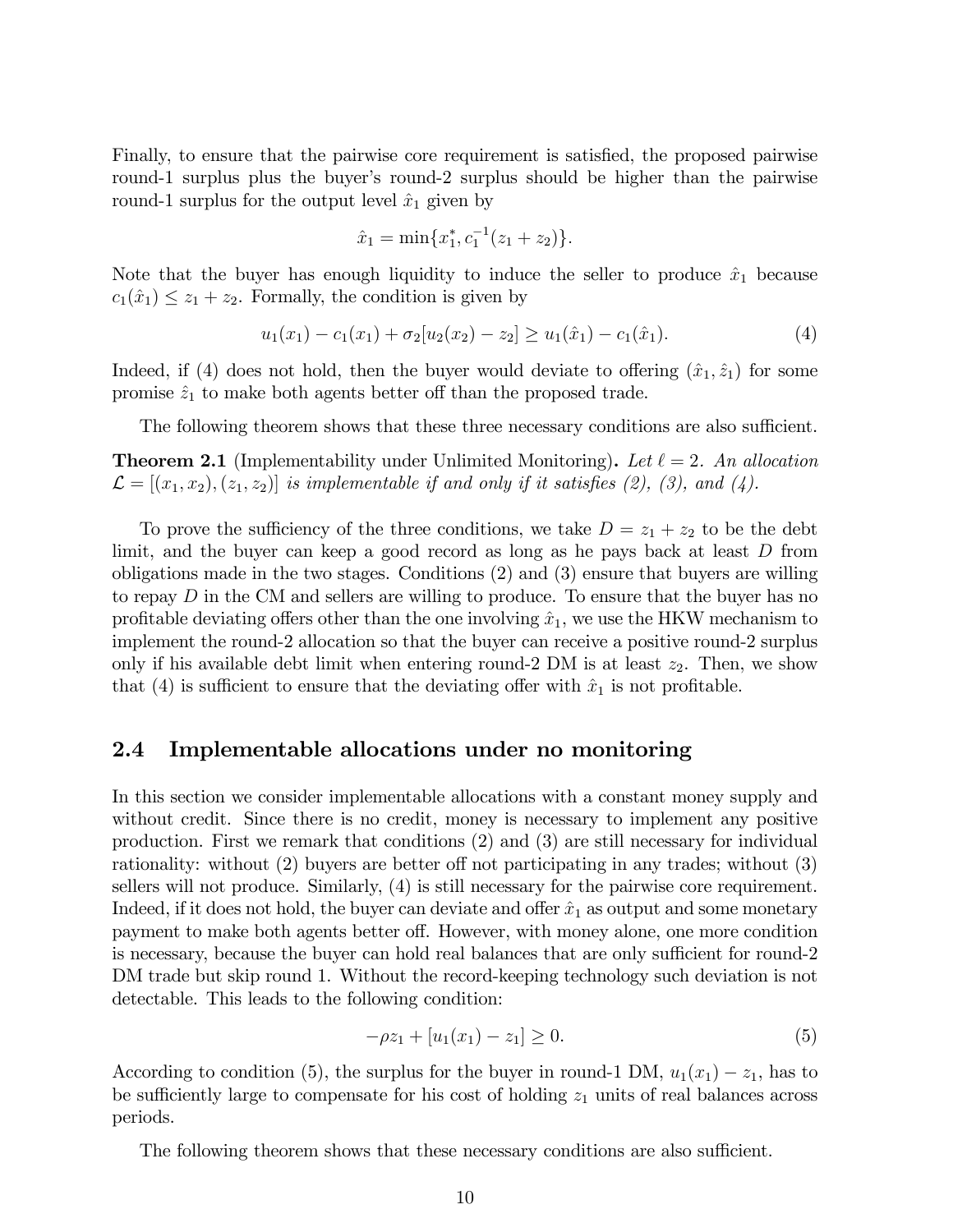**Theorem 2.2** (Implementability under No Monitoring). Let  $\ell = 0$  and assume that the money supply is constant. An allocation  $\mathcal{L} = [(x_1, x_2), (z_1, z_2)]$  is implementable if and only if  $(2)$ ,  $(3)$ ,  $(4)$ , and  $(5)$  are satisfied.

We extend the HKW mechanism to show the sufficiency. However, while in HKW the implementation can be achieved by a mechanism that punishes the buyer with zero surpluses unless he brings at least the right amount of real balances, here in round-2 trades we use a continuous mechanism to ensure a continuous continuation value at the round-1 DM. This is useful because continuity guarantees existence of the proposed trades as the solution to a maximization problem.

Compared to Theorem 2.1, Theorem 2.2 requires an additional condition, (5). As a result of this additional constraint, implementation using a constant money supply and no credit is more restrictive than implementation with full credit.<sup>12</sup> This is necessary for a theory with coessentiality of money and credit, but not sufficient. In the next section we demonstrate that coessentiality is a feature of our model when we introduce monetary policies.

## 3 Monetary Interventions and Coessentiality

In this section we focus on the case where  $\ell = 1$ . Note that, as always, we assume that  $\sigma_1 = 1$ . We start with a constant money supply. We then consider a class of expansionary policies, and show that, except for very high discount factors, the introduction of this class of policies allows to achieve better allocations than without such policies.

## 3.1 Constant money supply

Here we consider constant money supply under limited credit. First we show that money is necessary to implement any allocation that has positive production in both rounds.

**Lemma 3.1.** Let  $\ell = 1$  and assume that  $\phi = 0$ . In every implementable allocation, positive production can only occur in credit meetings.

Lemma 3.1 shows that money is necessary to achieve positive production in noncredit meetings.<sup>13</sup> It turns out that, if credit is limited, money is also sufficient to achieve

 $12$ Hu, Kennan, and Wallace (2009) show that a constant money supply and no credit achieves the same set of allocations than full credit in the Lagos and Wright model (2009). This can be seen by applying our theorems to the case with  $\sigma_2 = 0$  and  $z_2 = 0$ , which implies that (2) and (5) coincide. This result also generalizes to the case where  $\sigma_1 < 1$  or the case where some meetings are monitored; see Section 5 for some discussions.

 $13$ The key for the result in Lemma 3.1 is the assumption, akin to Kocherlakota (1998), that the record of a buyer who participates in a credit meeting can only be observed by his partners. If his record was publicly observable, as in Kocherlakota and Wallace (1998) and Cavalcanti and Wallace (1999), one could provide conditions under which there exist equilibria where a deviation by seller s in a non-credit meeting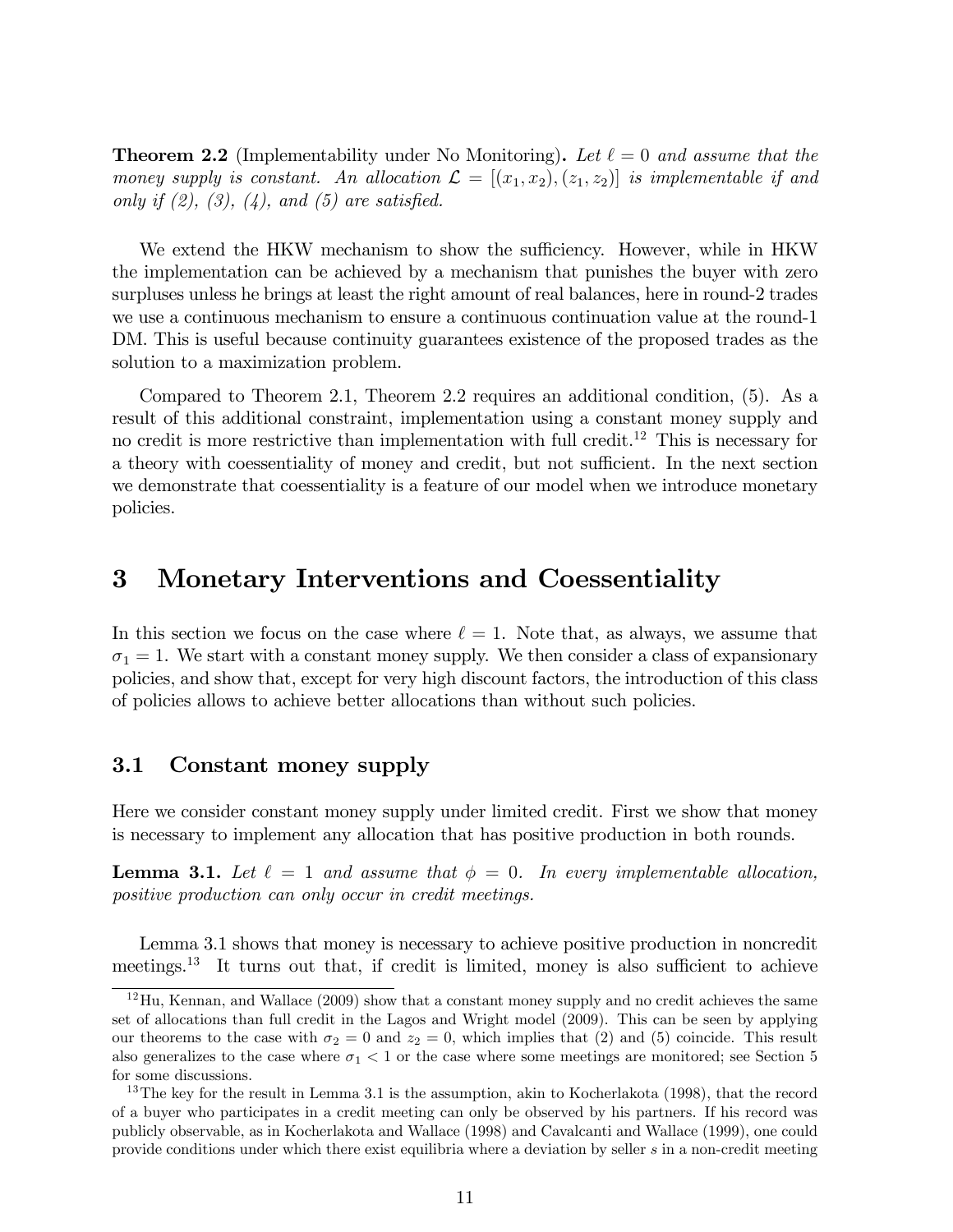desirable allocations. In particular, (5) is still necessary in the presence of limited credit, irrespective of whether  $C = \{1\}$  or  $C = \{2\}$ . When  $C = \{1\}$ , (5) is necessary to ensure that the buyers are willing to repay their debts. Indeed, in the CM the minimum repayment is  $z_1$  and the future surpluses from credit trades is

$$
\sum_{t=1}^{\infty} \delta^t [u_1(x_1) - z_1] = \frac{1}{\rho} [u_1(x_1) - z_1],
$$

and this implies that (5) is necessary for repayment to be individually rational. Similarly, if  $C = \{2\}$ , then money is necessary to finance the trades in round-1 DM meetings. Hence, (5) is necessary for otherwise the buyer would prefer to skip round-1 meetings. We have the following lemma.

**Lemma 3.2.** Suppose that  $\ell = 1$ . An allocation  $\mathcal{L} = [(x_1, x_2), (z_1, z_2)]$  is implementable under a constant money supply only if it satisfies  $(2)$ ,  $(3)$ , and  $(5)$ .

Under  $C = \{1\}$ , (4) is also necessary because in round-1 DM, the buyer can offer money and issue debt to the seller, and hence the previous logic applies. Under  $C = \{2\}$ , however, this condition is not necessary. Indeed, if we propose the buyer to issue debt to finance his round-2 trades, then this liquidity cannot be used in round-1  $DM$ 's.<sup>14</sup>

## 3.2 Expansionary monetary policy

Here we introduce monetary interventions and show that it increases the set of implementable allocations. We confine our consideration to schemes without taxation, and discuss taxes later. In the absence of taxes, any monetary intervention increases the money supply and the real effects of such intervention are determined by how the seigniorage revenue is used. In what follows we consider interventions that use the seigniorage revenue to purchase private debt, which we label expansionary monetary policies (EMP). Later, we will compare EMP policies with other feasible policies that are consistent with the record-keeping technology and limited commitment frictions, including those usually considered in the literature.<sup>15</sup>

Consider a mechanism under  $\ell = 1$  with  $C = \{i\}$ , that is, round-i DM has monitored meetings. In monitored meetings, buyers may issue debt to sellers. The EMP sets a maximum amount  $k$  of debts (in terms of the CM good) that the mechanism will redeem

with buyer b eventually leads to an action by some agents which reveals the initial deviation to the entire population (see Araujo and Camargo (2013)).

<sup>&</sup>lt;sup>14</sup>This may be surprising as it is necessary under  $\ell = 2$ , but it is because of the credit-record updating procedure. In principle, one could punish renegotiation in round-1 trades by imposing a bad record on the buyers and avoid the condition (4). However, such punishment may be unrealistic and, as it turns out, the condition (4) is never binding as far as the constrained-efficient allocation is concerned, regardless of  $\ell$  and C.

 $15$  For instance, in Lagos and Wright (2005) the seigniorage revenue is returned in a lump-sum fashion. In Andolfatto (2010) and Wallace (2013) the seigniorage revenue is returned conditional on the agent's money holding.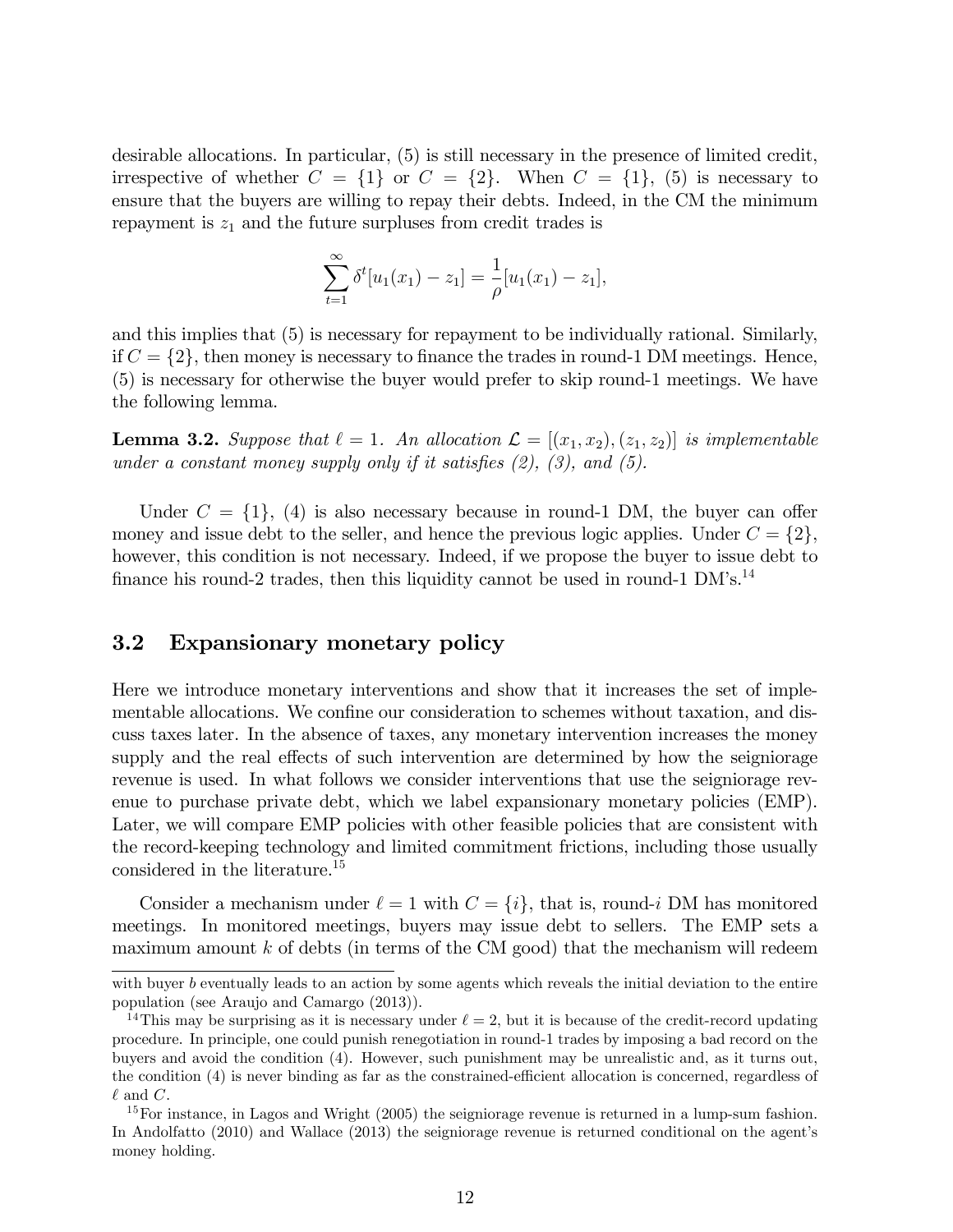using newly printed money. To be more precise, for any recorded promise at period  $t$ ,  $(b, s_i, z_{i,c})$ , the mechanism will purchase min $\{k, z_{i,c}\}$  from the seller. Let  $\pi$  be the net money growth rate. Thus, for each t,  $M_{t+1} = (1 + \pi)M_t$  and we focus only on proposals with constant real balances, that is,  $\phi_{t+1}M_{t+1} = \phi_tM_t$ . Recall that we use  $M_t$  to denote the aggregate money stock at the end of period t. Then, if, for each buyer b,  $z_{i,c}^b$  is the amount of debt that b has for his stage-i trade (which, obviously, would be zero if the buyer did not meet a seller at stage  $i$ ), feasibility requires a corresponding inflation rate  $\pi$  such that

$$
\int_{b \in \mathbb{B}} \min \{ z_{i,c}^b, k \} db = \pi \phi_t M_{t-1}.
$$
\n(6)

For implementation, we require that, for every  $t$ , the equilibrium issuance of private debts is consistent with the inflation rate and with the amount of debt purchases set by the EMP. Formally, a proposal now includes

$$
P = [C, D, (o_1, o_2), (\phi, \mu)],
$$

and a EMP  $(k, \pi)$ . We say that a EMP is active if  $k > 0$ . An allocation,  $\mathcal{L} =$  $[(x_1,x_2),(z_1,z_2)]$ , is implementable with EMP if it is implementable under a proposal  $P$  and an EMP  $(k, \pi)$ .<sup>16</sup>

Here we give give a full characterization of implementable allocations with EMP under  $\ell = 1$ . We distinguish two cases: the first uses  $C = \{1\}$  while the second uses  $C = \{2\}$ .

**Theorem 3.1** (Expansionary Monetary Policies). Suppose that  $\ell = 1$ .

(i) An allocation,  $\mathcal{L} = [(x_1, x_2), (z_1, z_2)]$ , is implementable with EMP and  $C = \{1\}$  if and only if  $(2)$ ,  $(3)$ , and  $(4)$ .

(ii) An allocation,  $\mathcal{L} = [(x_1, x_2), (z_1, z_2)]$ , is implementable with EMP and  $C = \{2\}$  if and only if  $(3)$ ,  $(5)$ , and

$$
\{-\rho z_1 + [u_1(x) - z_1]\} + \frac{(\rho + 1)\sigma_2}{\rho + \sigma_2} \{-\rho z_2 + \sigma_2[u_2(x_2) - z_2]\} \ge 0.
$$
 (7)

Theorem 3.1 shows that, if  $C = \{1\}$ , unlimited monitoring and the EMP implement exactly the same set of allocations. If (5) holds, the EMP is inactive and, as shown in Theorem 2.2, a constant money supply suffices even if credit is not used. However, if  $(5)$ does not hold, an active EMP is necessary to implement the allocations achieved with full credit. We also obtain that, if  $C = \{2\}$ , an active EMP can implement allocations which cannot be implemented with full credit. Indeed, there are allocations which do not satisfy (2) but satisfy (3), (5), and (7). As we shall see later, these may include constrainedefficient allocations. The intuition for this result runs as follows. Absent the EMP, a buyer who participates in the second DM round incurs a cost  $z_2$  in the CM round in order

<sup>&</sup>lt;sup>16</sup>Alternatively, we can formulate the expansionary monetary policy as a proportional subsidy. More precisely, the policy sets a fraction  $\kappa$  for credit stage i, and the mechanism commits to purchase  $\kappa$  fraction of the debts issued by buyers to stage-i sellers. To avoid buyers from overissuing their debts one can choose the debt limit appropriately and it can be shown that, in terms of implementability, this scheme is equivalent to the scheme considered above.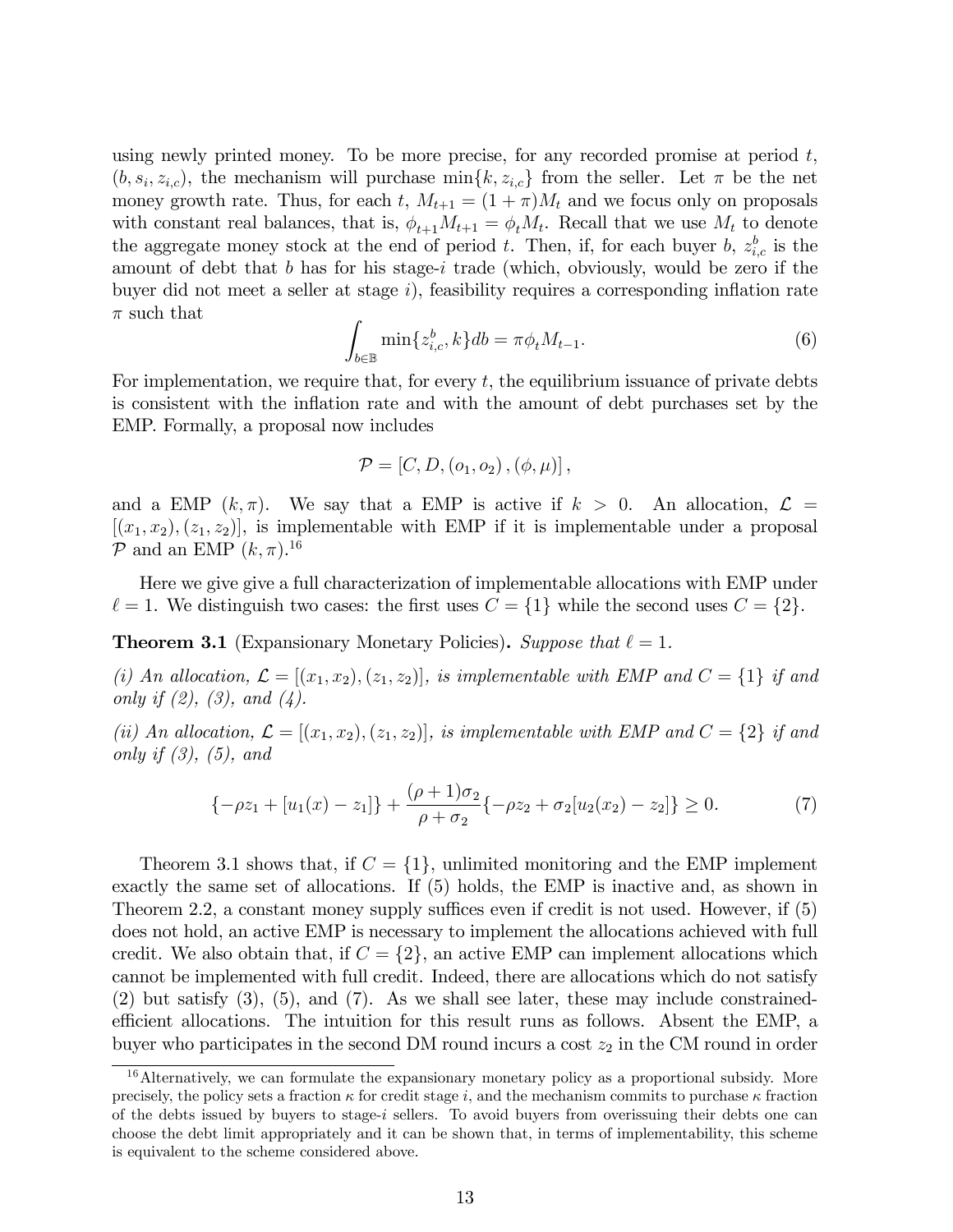to redeem the debts issued in exchange for the round-2 good. This is true irrespective of whether credit is full or limited. In the presence of the EMP, the cost associated the issuance with the same number of debts is given by  $z_2 - k + \pi z_1$ , i.e., the direct cost of redeeming part of the debts issued by the buyer himself, and the indirect cost of holding  $z<sub>1</sub>$  real balances to participate in the first DM round when the inflation rate is given by  $\pi$ . Feasibility of the EMP implies  $\pi z_1 = \sigma_2 k$ , and we can rewrite the cost  $z_2 - k + \pi z_1$  is equal to  $z_2 - (1 - \sigma_2)k$ , which is lower than  $z_2$  whenever  $\sigma_2 < 1$ . In other words, the EM policy allows for a redistribution of the production costs in the second DM round.<sup>17</sup>

### 3.3 Optimal monetary policy and coessentiality

Here we study the optimal allocations among implementable allocations. Our main focus is on necessity of the EMP to achieve such optimal allocations. We first define the social welfare function. Again, here we focus on the case where  $\sigma_1 = 1$  and  $\ell = 1$ . For a given allocation,  $\mathcal{L} = [(x_1, x_2), (z_1, z_2)]$ , its welfare is given by

$$
\mathcal{W}(\mathcal{L}) = \sum_{t=0}^{\infty} \delta^t \left\{ [u_1(x_1) - c_1(x_1)] + \sigma_2 [u_2(x_2) - c_2(x_2)] \right\} \n= \frac{1+\rho}{\rho} \left\{ [u_1(x_1) - c_1(x_1)] + \sigma_2 [u_2(x_2) - c_2(x_2)] \right\}.
$$
\n(8)

We say that an allocation is *constrained efficient* if it maximizes the social welfare given by (8) among all implementable allocations under  $\ell = 1$  with EMP. Although our focus is on constrained-efficient allocations under  $\ell = 1$ , results about constrained-efficient allocations under  $\ell = 0$  and under  $\ell = 2$  will be useful to understand the constrainedefficient allocations under  $\ell = 1$ .

We remark here that to maximize the social welfare, it is without loss of generality to have the constraint (3) binding, i.e., to consider only allocations of the form  $\mathcal{L} =$  $[(x_1,x_2),(c_1(x_1),c_2(x_2))]$ , and, hence, we also say that a pair,  $(x_1,x_2)$ , is a constrainedefficient allocation if  $[(x_1, x_2), (c_1(x_1), c_2(x_2))]$  is a constrained-efficient allocation. Note that this applies to all cases:  $\ell = 0, 1, 2$ .

In particular, if the first-best allocation is implementable under  $\ell = 0$  and a constant money supply, then credit is not essential in the sense that it is not needed to implement the constrained-efficient allocation. By Theorem 2.2, to determine whether a first-best allocation,  $(x_1^*, x_2^*)$ , is implementable under  $\ell = 0$  amounts to check whether the conditions (2) and (5) hold under that allocation, and we have the following corollary. Note that (4) is trivially satisfied for any first-best allocation.

**Corollary 3.1.** The first-best allocation,  $(x_1^*, x_2^*)$ , is implementable under  $\ell = 0$  and with

<sup>&</sup>lt;sup>17</sup>We are assuming that the record keeping technology and the monitoring technology cannot implement such redistribution schemes. If this assumption is relaxed, then the EM policy cannot do better than full credit.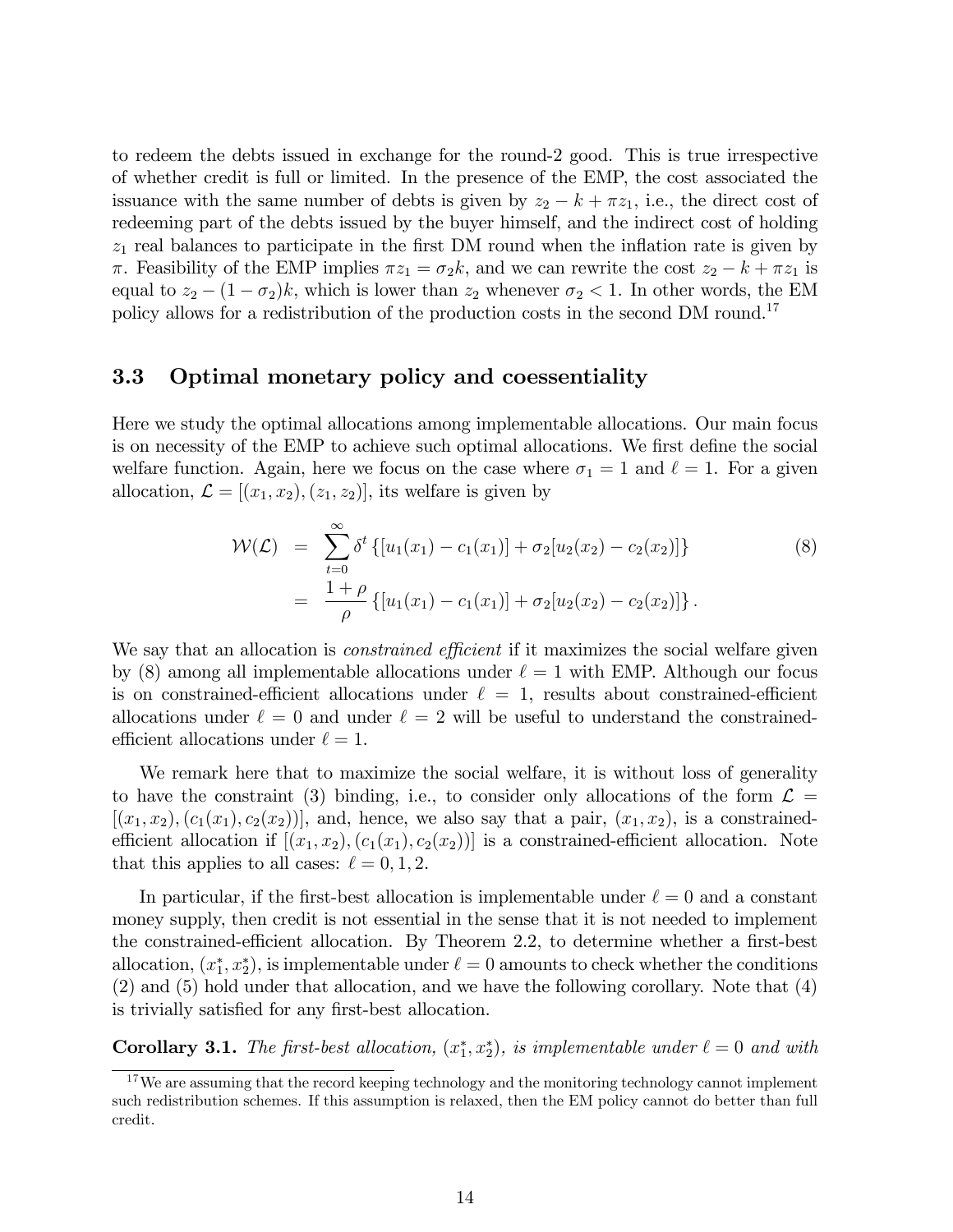a constant money supply if and only if

$$
\rho \le \rho^M \equiv \min \left\{ \frac{[u_1(x_1^*) - c_1(x_1^*)] + \sigma_2[u_2(x_2^*) - c_2(x_2^*)]}{c_1(x_1^*) + c_2(x_2^*)}, \frac{u_1(x_1^*) - c_1(x_1^*)}{c_1(x_1^*)} \right\}.
$$
(9)

The first term inside the min operator corresponds to (2) with  $((x_1, x_2), (z_1, z_2)) =$  $((x_1^*, x_2^*), (c_1(x_1^*), c_2(x_2^*))),$  and the second term corresponds to (5). By Corollary 3.1, when  $\rho \leq \rho^M$ , credit is not essential, and we are only interested in the case where  $\rho > \rho^M$ . To study the constrained-efficient allocations for  $\rho > \rho^M$ , it is useful to first consider the constrained-efficient outcomes under  $\ell = 2$ .

**Lemma 3.3.** The allocation  $(x_1^C, x_2^C)$  is the constrained-efficient allocation under  $\ell = 2$  if and only if it maximizes the social welfare, (8), subject to (2) with  $(z_1, z_2) = (c_1(x_1), c_2(x_2))$ .

Lemma 3.3 shows that in order to find the constrained-efficient allocation, only the participation constraint (2) is relevant, but the pairwise core requirement (4) is not binding.

As shown below,  $(x_1^C, x_2^C)$  is always implementable under  $\ell = 1$  with EMP. Thus, whenever such allocation is not implementable under  $\ell = 0$ , coexistence of money and credit is necessary to implement  $(x_1^C, x_2^C)$ , and, by Lemma 3.2, EMP is also necessary. Hence, both money and credit are coessential and EMP is essential. Moreover, we will show that even when  $(x_1^C, x_2^C)$  is implementable under  $\ell = 0$ , as long as it is not the first-best, EMP can actually implement an even better allocation achieved by setting  $C = \{2\}$ . Let  $(x_1^{C2}, x_2^{C2})$  be the allocation that maximizes (8) subject to (5) and (7) with  $(z_1, z_2) = (c_1(x_1), c_2(x_2))$ , that is,  $(x_1^{C_2}, x_2^{C_2})$  is the optimal allocation among those implementable with EMP and with  $C = \{2\}$ , as shown in Theorem 3.1 (ii). Compared against conditions for implementability under  $\ell = 0$ , although (5) is the same, (7) relaxes (2), and hence, as we will see later, it helps implement better allocations.

The essentiality of credit and hence of EMP, however, would fail when  $u_1(x) = u_2(x)$ ,  $c_1(x) = c_2(x)$  for all x, and  $\sigma_2 = 1$ . However, it will fail only in such knife-edge cases but credit is essential generically. To define the genericity we need some more notation. For any  $\rho > 0$ , define  $(\bar{x}_1, \bar{x}_2)$  as the unique positive solution to

$$
u_1(\bar{x}_1) - (1+\rho)c_1(\bar{x}_1) = 0 = \sigma_2 u_2(\bar{x}_2) - (\sigma_2 + \rho)c_2(\bar{x}_2).
$$
 (10)

Generically,  $(\bar{x}_1, \bar{x}_2) \neq (x_1^C, x_2^C)$ , as the latter has to satisfy the FOC's implied by the maximization problem as well. We have the following theorem.

**Theorem 3.2.** Suppose that  $\ell = 1$  and  $\sigma_1 = 1$ .

(1) Both  $(x_1^C, x_2^C)$  and  $(x_1^{C_2}, x_2^{C_2})$  are implementable with EMP, and either one of them is  $the\ constrained\text{-}efficient\ allocation.$ 

(2) Suppose that  $\rho > \rho^M$ ,  $\sigma_2 < 1$ , and that  $(\bar{x}_1, \bar{x}_2) \neq (x_1^C, x_2^C)$ . Then, the constrained efficient allocation can only be implemented with EMP but not with constant money supply.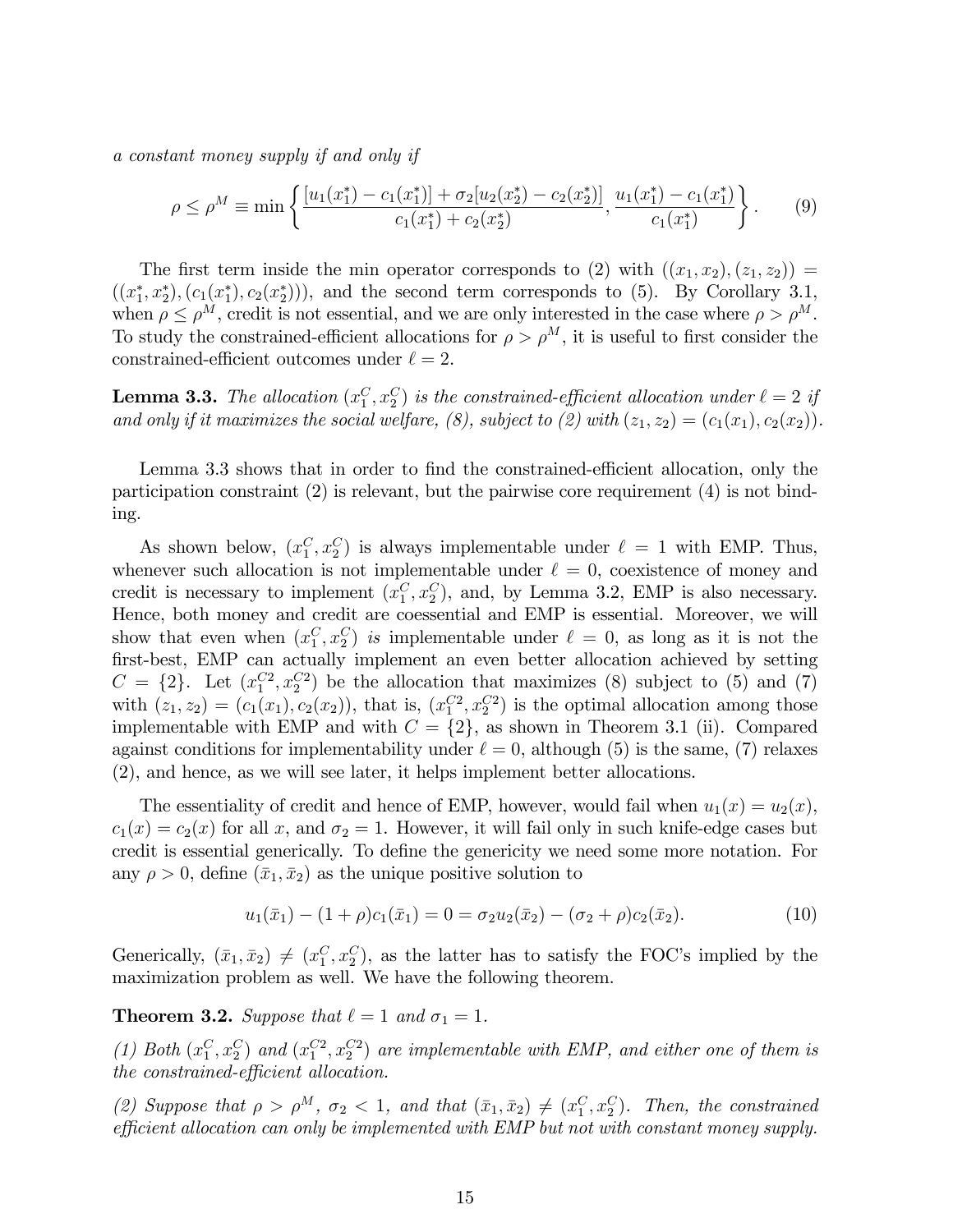Theorem 3.2 (1) shows that the constrained efficient allocation may be either  $(x_1^C, x_2^C)$ or  $(x_1^{C_2}, x_2^{C_2})$ . Later on we provide some examples for which either one of them is the constrained efficient allocation. Theorem  $3.2$  (2) then show that, except for the case where money alone can implement the first-best, generically, when  $(x_1^C, x_2^C)$  is the constrainedefficient allocation, the optimal mechanism has  $C = \{1\}$ , and when  $(x_1^{C2}, x_2^{C2})$  is the constrained-efficient allocation, the optimal mechanism has  $C = \{2\}$ . In the former case, the optimal EMP is given by

$$
k_1 = c_1(x_1^C) - \frac{u_1(x_1^C)}{1+\rho}
$$
 and  $\pi_1 = \frac{k_1}{c_2(x_2^C)}$ .

In the latter case, the optimal EMP is given by

$$
k_2 = c_2(x_2^{C2}) - \frac{\sigma_2 u_2(x_2^{C2})}{\sigma_2 + \rho}
$$
 and  $\pi_2 = \frac{\sigma_2 k_2}{c_1(x_1^{C2})}$ .

The optimal EMP is not uniquely determoined when the first-best allocation is implementable, and the above formulae give the policy that correspond to the minimum optimal intervention. Therefore, in our theory, not only credit and money are coessential, but the determination of the credit sector is endogenous and depends on the economic fundamentals. Moreover, although the EMP policy is essential, the nature of the optimal policy will depend largely on the fundamentals as well.

We illustrate these results by a numerical example. We consider a family of fairly standard functional forms: for  $i = 1, 2, u_i(x_i) = x_i^a$ ,  $a \in (0, 1)$ , and  $c_i(x_i) = x_i$ . Here we set  $a_1 = 0.99$  and  $a_2 = 0.97$ . When  $\sigma_1 = 1$ , and  $\sigma_2 = 0.95$ ,  $\rho^M = 1.01\%$ , and the first-best is implementable with EMP if and only if  $\rho \leq 1.97\%$ . Moreover, the constrained-efficient allocation is  $(x_1^C, x_2^C)$  for  $\rho \in (1.01\%, 15\%]$ , and the optimal EMP is dicpicted in Figures 1 and 2. Note that the optimal intervention is not monotonic in the discount factor: both the optimal k (as a fraction of total output,  $c_1(x_1^C) + c_2(x_2^C)$ ) and  $\pi$  are increasing when the first-best is implementable and both are decreasing for larger  $\rho$ 's. Finally, for any  $\rho > \rho^M$ , the constrained-efficient allocation is given by  $(x_1^{C_2}, x_2^{C_2})$  if  $\sigma_2$  is sufficiently small. Indeed, for  $\rho \in (1.01\%, 2\%)$ , the constrained-efficient allocation is given by  $(x_1^{C2}, x_2^{C2})$  if  $\sigma_2 < 0.29$ .

### Aggregate Shocks

Here we give some examples to illustrate how the optimal EMP may respond to productivity shocks. Here we only focus on comparative statics across steady states, but our model can be extended to allow for persistent shocks. We use the above functional forms, but introduce shocks to both stages: for  $i = 1, 2, u_i(x_i) = \theta_i x_i^a, a \in (0, 1)$ , and  $c_i(x_i) = x_i$ , and we set  $a_1 = 0.99$  and  $a_2 = 0.97$ . In this case, the optimal EMP not only depends on the magnitude of  $\theta_1$  and  $\theta_2$ , but it also depends on the relative size of the two. Figure 3 shows the optimal inflation rates for  $(\theta_1, \theta_2) \in [0.9.1.1]^2$ . In Figure 3, the optimal inflation rate increases with  $\theta_1$  but decreases with  $\theta_2$ . This implies that, to determine the optimal monetary policy, not only how the shock affects the overall economy matters, but how the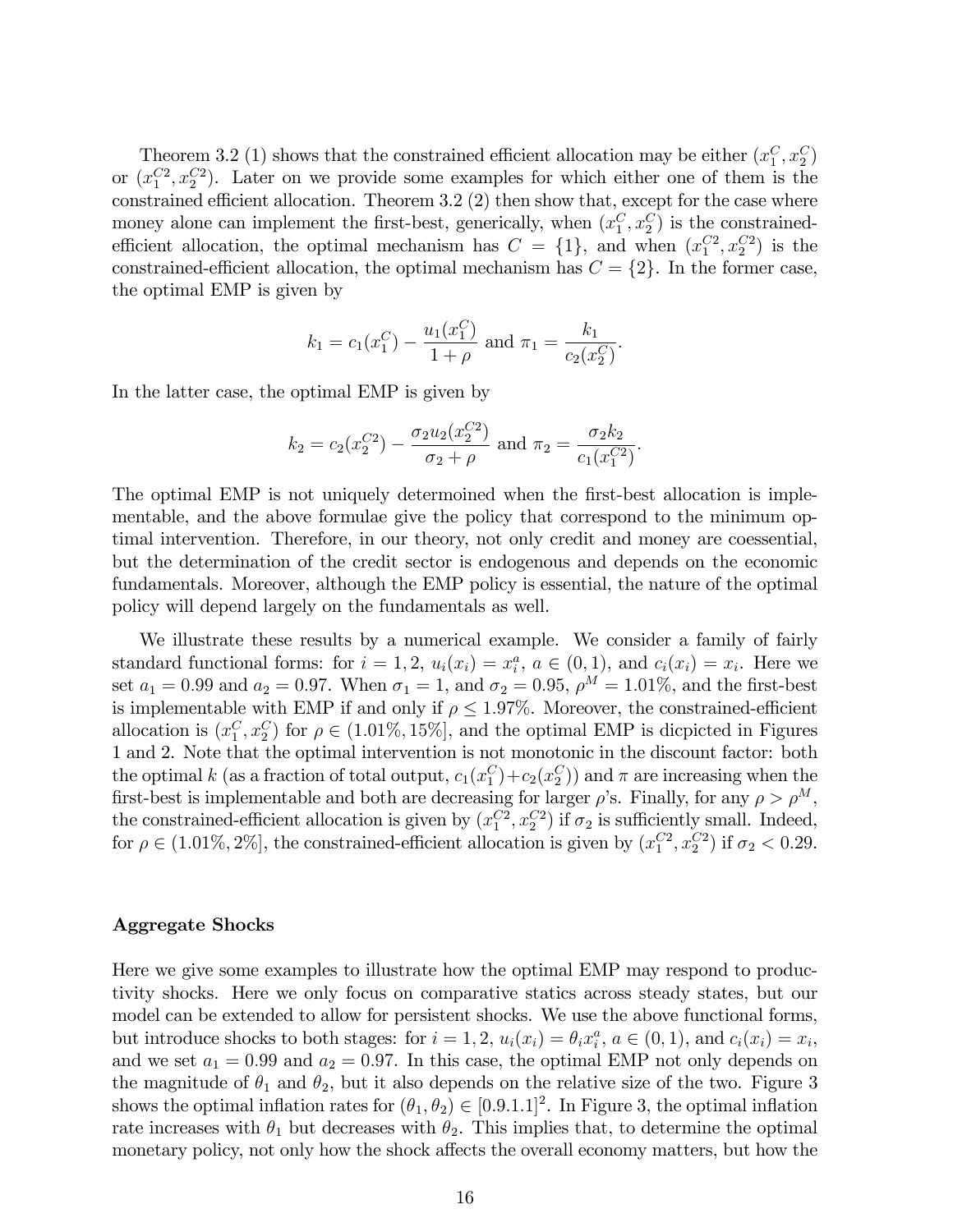

Figure 1: Optimal EMP $\rightarrow k$  as a fraction of total output



Figure 2: Optimal EMP—optimal inflation rate  $(\%)$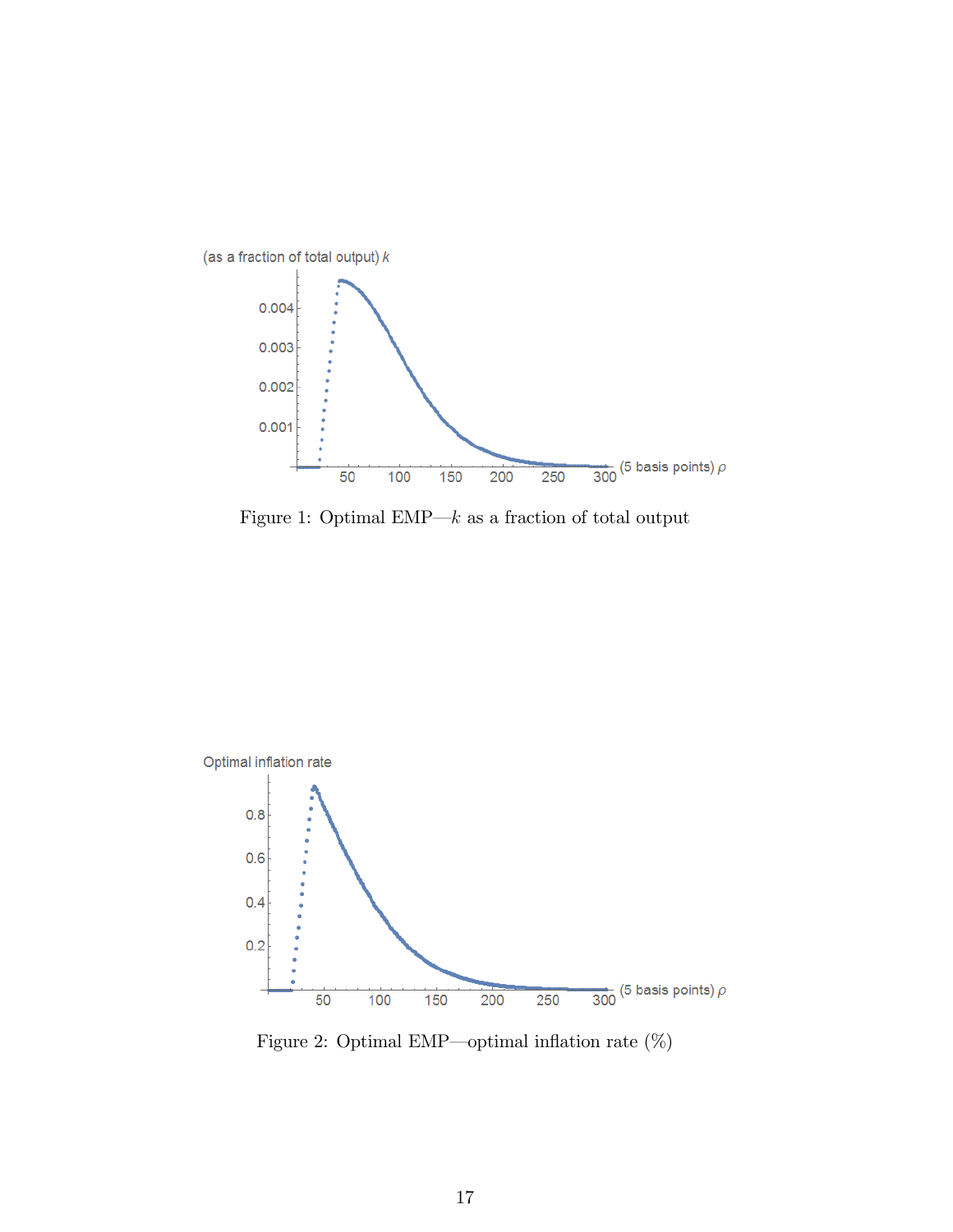

Figure 3: Optimal inflation rates with respect to aggregate shocks

shock affects the credit sector relative to the money sector also matters. In particular, if the shock is more beneficial to the credit sector, i.e, if  $\theta_1$  increases more, then the optimal inflation rate is pro-cyclical. In contrast, if the shock is more beneficial to the money sector, i.e, if  $\theta_2$  increases more, then the optimal inflation rate should be counter-cyclical.

To illustrate this point, we control  $\theta_1$  and  $\theta_2$  by a parameter  $\eta$  as follows:

$$
\theta_1 = 2 \times (\eta + 0.45)
$$
 and  $\theta_2 = \frac{0.17}{0.22 - \eta}$ .

Under this parametrization, both  $\theta_1$  and  $\theta_2$  increase with  $\eta$ , but the relative increase depends on the value of  $\eta$ . When  $\eta$  is large,  $\theta_2$  increases more than  $\theta_1$  and vice versa for  $\eta$ small. When  $\rho = 2\%$  and  $\eta \in [0, 0.1]$ , the EMP is essential with  $C = \{1\}$ . Moreover, our results imply that the optimal inflation rate to increase with  $\eta$  when  $\theta_1$  increases more than  $\theta_2$ , that is, when  $\eta$  is relatively small, while it decreases with  $\eta$  when  $\theta_1$  increases more than  $\theta_2$ , that is, when  $\eta$  is relatively large. Figure 4 illustrates this result: the optimal inflation rate,  $\pi$ , measured in the vertical axis, first increases and then decreases with  $\eta$ , measured in the horizontal axis.

These results demonstrate that liquidity needs are endogenously determined by the fundamentals. Moreover, the optimal policy response in terms of liquidity provision requires a detailed knowledge about how shocks to the fundamentals affect different sectors, especially the distribution between the cash and the credit sectors, in the economy.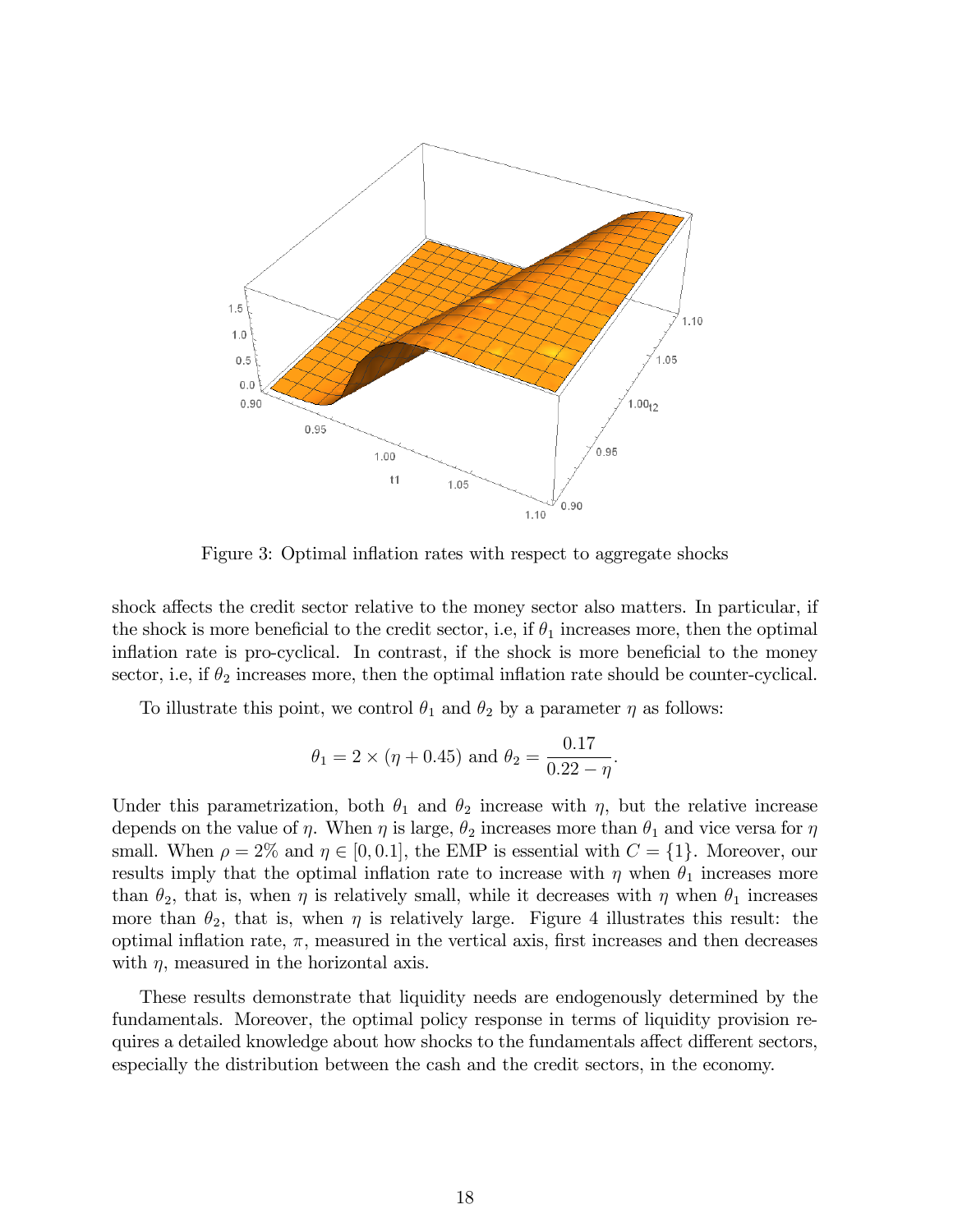

Figure 4: Optimal inflation rate and dsitrbution of shocks

## 3.4 Alternative monetary policies

Here we consider alternative monetary policies and show that the EM policy dominates in terms of social welfare. We only allow policies that are consistent with our record-keeping technology. This has two implications. First, as there is no record of agents' money holdings, the mechanism cannot pay interest on money conditional on agents' money holdings.<sup>18</sup> Second, we do allow the mechanism to tax the agents, but such taxation has to be voluntary in the sense that the taxes, or fees, are tied to the use of the record-keeping technology and the only punishment is to give a bad credit record. Hence, we consider only two types of alternative policies: lump-sum transfers and deáationary policies that use taxes from credit meetings.

### Lump-sum transfers of money

The most commonly discussed monetary policy in the literature is the lump-sum transfer of money. Here we assume that, as typically in the literature, that newly created money is given to all buyers with equal amount in a lump-sum fashion before the CM opens.<sup>19</sup> Let  $\pi$  be the net money growth rate and let  $M_t$  be the average money holdings at the beginning of period t. Then, the policy gives each buyer  $\pi M_t$  units of money at the beginning of period- $t$  CM in a lump-sum fashion. The following theorem shows that such

<sup>&</sup>lt;sup>18</sup>Examples of such schemes include the interest-bearing money in Andolfatto (2010) and the progressive and regressive schemes in Wallace (2013). The mechanism specifies the amounts of money transferred to an agent as a function of the agent's money-holdings. As pointed out in Sanches and Gomis-Porqueras (2013), such schemes require some record-keeping. Indeed, the mechanism has to keep track of each agent's transfer to avoid double withdraw. Moreover, as pointed out in Andolfatto (2010), it is also crucial to avoid agents to pool their money holdings together to obtain higher transfers.

<sup>&</sup>lt;sup>19</sup>Because of the lump-sum nature, the assumption that only buyers receive the transfers and the assumption that every buyer receive the same amount are not crucial. For example, the result would be exactly the same if the money transfer is given randomly in a lump-sum fashion. In fact, this random transfer would be more consistent with our environment because it does not require the money to be sent to each agent, which may require some monitoring on agents' money holdings.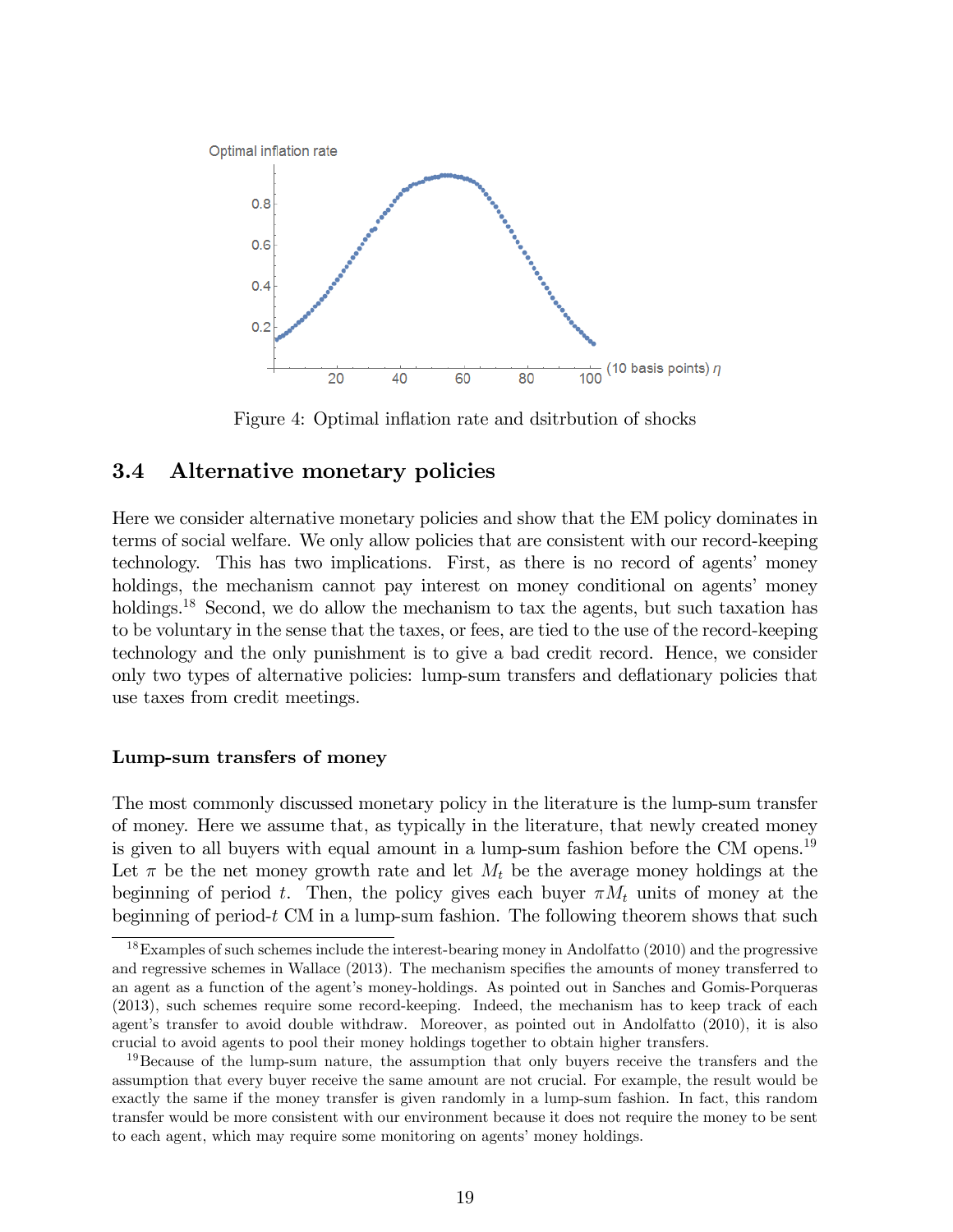policy shrinks the set of implementable outcomes even against constant money supply.

**Theorem 3.3** (Implementability under lump-sum transfers). Let  $\ell = 1$  and assume that net money growth rate is  $\pi$  with lump-sum transfers. Let  $\zeta = (1 + \pi - \delta)/\delta \ge \rho$ . Then, an allocation,  $\mathcal{L} = [(x_1, x_2), (z_1, z_2)]$ , is implementable under  $\pi > 0$  only if it satisfies (3),  $(5)$ , and

$$
-\rho z_1 - \zeta z_2 + [u_1(x_1) - z_1] + \sigma_2[u_2(x_2) - z_2] \ge 0,
$$
\n(11)

or

$$
-\zeta z_1 - \rho z_2 + [u_1(x_1) - z_1] + \sigma_2[u_2(x_2) - z_2] \geq 0. \tag{12}
$$

Compared against Lemma 3.2, the conditions in Theorem 3.3 are more restrictive: (11) and (12) are more restrictive than (2) while (3) and (5) are the same. As in Lemma 3.2, (4) is necessary under  $C = \{1\}$  but may not be necessary under  $C = \{2\}$ . Because (4) is never binding even for constrained-efficient allocations subject to constant money supply, these results imply that such inflation is never optimal even against a constant money supply.

### Deflationary monetary policy

Now we turn to interventions that use taxes or fees. To be consistent with our environment, we assume that the mechanism may tax the agent only if the agent is in a credit meeting and decides to engage in a credit trade. Such taxes can be thought of as a fee to use the credit system. In particular, this implies that the lump-sum taxes are not feasible. The only punishment for not paying the fees is to give the individual a bad credit record. We consider interventions that use the fee revenue to buy back money and hence provides interest on money holdings. We call such interventions *deflationary monetary* policy (DMP).

Consider a mechanism where round-i DM has credit meetings. Then buyers may issue debts that are recorded for meetings where the technology is available. The DMP sets a fee (in terms of the CM good),  $\eta$ , on the use of the record-keeping technology and then buy back money with those revenues. Therefore, if a buyer b chooses to accept a credit trade at period t, the buyer has to pay extra  $\eta$  to keep his good record. Let  $\tau$  be the net money contraction rate. Thus, for each t,  $M_{t+1} = (1 - \tau)M_t$  and we focus only on proposals with constant real balances, that is,  $\phi_{t+1} = \phi_t/(1 - \tau)$ . Then, if  $\beta$  measure of buyers use the credit trades, feasibility requires a corresponding deflation rate  $\tau$  such that

$$
\beta \eta = \tau \phi_t M_{t-1}.\tag{13}
$$

An allocation is implementable with  $(\eta, \tau)$  that satisfies (13) if there exists some proposal  $\langle \mathcal{P}, (\eta, \tau) \rangle$  such that the allocation is consistent with the simple equilibrium outcome under such proposal. Note that if an outcome is implementable under a constant money supply, it is implementable with DMP. We have the following theorem.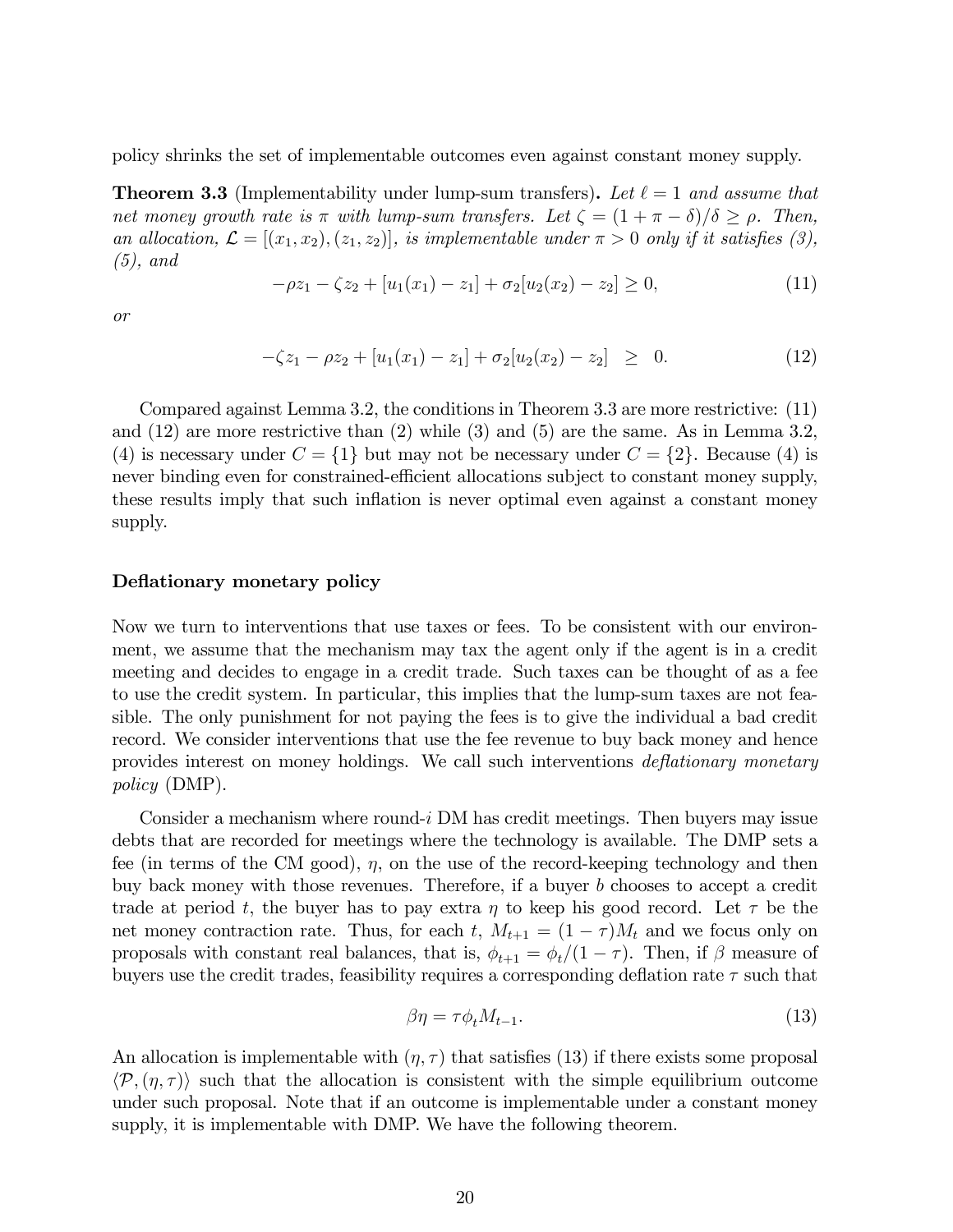**Theorem 3.4** (Deflationary Monetary Policy). Suppose that  $\ell = 1$ . An allocation,  $\mathcal{L} =$  $[(x_1,x_2),(z_1,z_2)]$ , is implementable with DMP only if either

- (i) it satisfies  $(2)$ ,  $(3)$ , and  $(5)$ , or
- (*ii*) it satisfies  $(3)$  and

$$
\frac{\sigma_2 + \rho}{(1+\rho)\sigma_2} \{-\rho z_1 + [u_1(x_1) - z_1] \} + \{-\rho z_2 + \sigma_2 [u_2(x_2) - z_2] \} \ge 0,
$$
\n(14)

$$
-\rho z_2 + \sigma_2[u_2(x_2) - z_2] \ge 0. \tag{15}
$$

The necessary conditions in Theorem 3.4 are almost sufficient. What is missing is the pairwise core requirement, which may be required in some cases. In particular, to implement the proposed allocation under  $C = \{1\}$  always requires (4), but not so under  $C = \{2\}$ . Because the DMP can use  $C = \{2\}$  to implement an allocation that does not satisfy (5) while EMP can only use  $C = \{1\}$  for such allocations, there may be allocations that are not implementable with EMP due to (4) but are implementable with DMP. However,  $(4)$  never binds for constrained-efficient allocations.<sup>20</sup> Ignoring the pairwise core requirement, (4), Theorem 3.4 shows that implementation with DMP is more restrictive than with EM. Indeed, any allocation satisfies  $(4)$  and conditions in Theorem 3.4 (i) can also be implemented with constant money supply, while any allocation that satisfies  $(4)$ and conditions in Theorem 3.4 (ii), according to Theorem 3.1 (i), can also be implemented with EM under  $C = \{1\}$ . Notice that the conditions (14) and (15) are more restrictive than  $(2)$ . As a result, one can show that unless the DMP can implement the first-best, EMP strictly dominates DMP generically.

## 4 Concluding Remarks

Here we discuss the robustness of our results to some assumptions and some possible extensions.

## 4.1 Alternative meeting patterns

### General limited monitoring

In the main text we only consider three cases:  $\ell = 0, \ell = 1$ , and  $\ell = 2$ . Our methodology and results, however, can be generalized to cover other cases as well. In particular, because we can always design the trading mechanism so that the terms of trades do not depend on buyers' credit records, whatever is implementable under  $\ell = 1$  is also implementable under  $\ell > 1$ . Moreover, as long as  $\ell < 2$ , money is still necessary to allow trades to

<sup>&</sup>lt;sup>20</sup>We can only show this result for sufficiently high  $\sigma_1$ 's, and hence, theoretically speaking, DMP may be useful for low  $\sigma_1$ 's. However, in all our numerical examples, the PC requirement never binds, even for fairly small  $\sigma_1$ 's.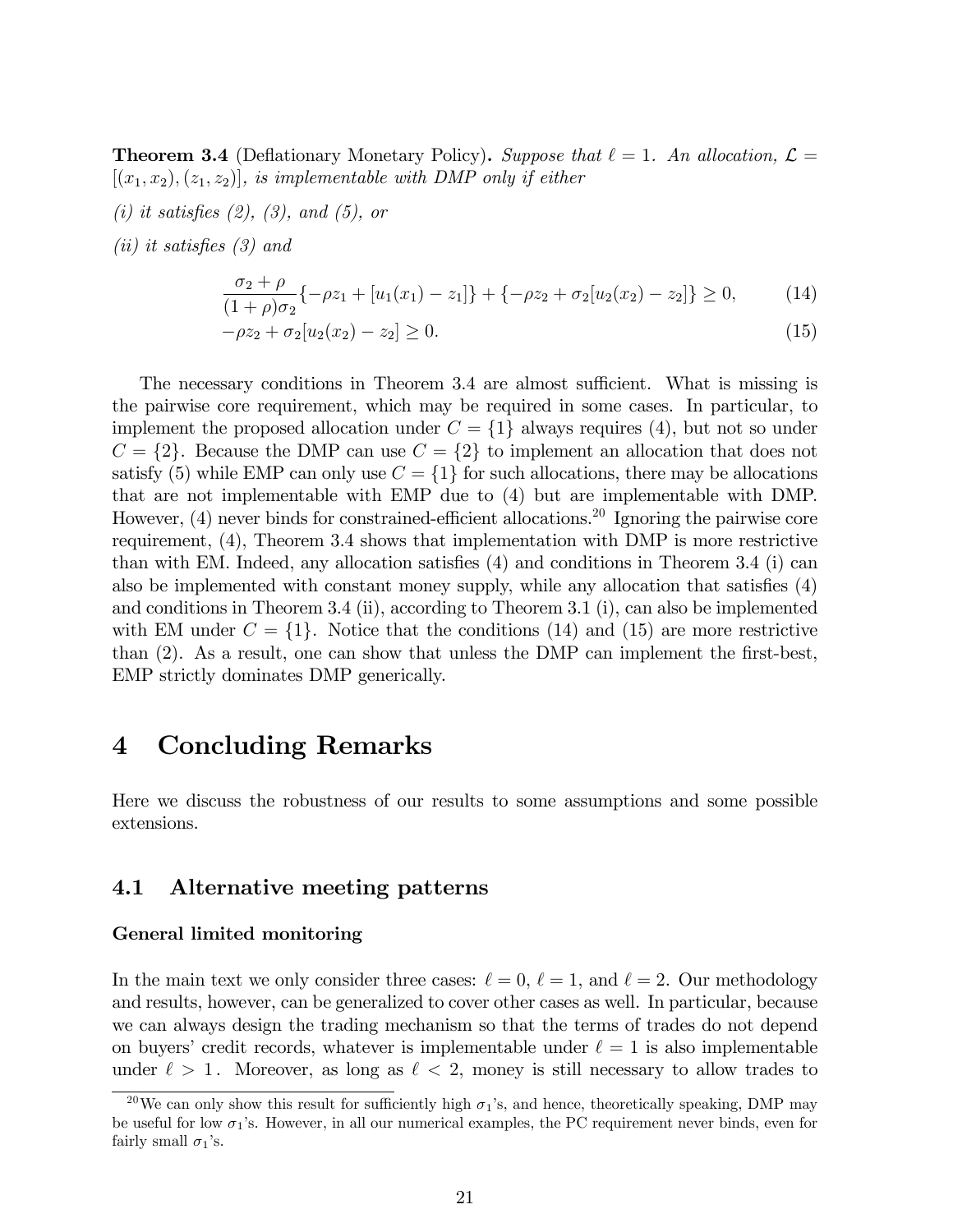happen in some meetings, the essentiality of money and credit and the essentiality of EMP remains. Moreover, for any discount factor such that EMP is essential under  $\ell = 1$ , by continuity, it remains essential for  $\ell$  sufficiently close to one. We also remark here that in a model with only one DM stage (i.e., with  $\sigma_2 = 0$ ), credit is not essential even with  $\ell < 1$ ; see the Supplemental Appendix for a precise proof.

### 4.1.1 Meeting probabilities with  $\sigma_1 < 1$

Most of our results extend to the case where  $\sigma_1 < 1$ . First note that the first-best allocation is independent of  $\sigma_1$ . Hence, using the same logic of Theorem 3.2, we can show that for any  $\sigma_1 \leq 1$ , generically, there exists a  $\rho^0 > \rho^M$  such that for all  $\rho \in (\rho^M, \rho^0]$ , the first-best is implementable only with EM and hence the optimal inflation rate is positive. Moreover, by continuity, we can show that the optimality of EM extends to lower  $\rho$ 's as well: there exists  $\rho^1 > \rho^0$  such that for all  $\rho \in (\rho^0, \rho^1]$ , the first-best is not implementable but the constrained-efficient allocation is only implementable with EM and hence the optimal inflation rate is positive. As a result, for any  $\sigma_1$ , unless money alone implements the first-best, the EM policy is generically optimal as long as the discount factor is not too low. Moreover, for any  $\rho$ , the EMP is generically essential for sufficiently high  $\sigma_1$ 's. See the Supplemental Appendix for precise statements and proofs. Under the functional form  $u_i(x_i) = x_i^a, a \in (0,1)$ , and  $c_i(x_i) = x_i$ , setting  $a_1 = 0.99, a_2 = 0.97$ , and  $\sigma_2 = 0.95$ , we can show that for any  $\sigma_1 \ge 0.95$ , the corresponding  $\rho^1$  is at least 30%, for any  $\sigma_1 \ge 0.9$ , the corresponding  $\rho^1$  is at least 14%, and for any  $\sigma_1 \geq 0.8$ , the corresponding  $\rho^1$  is at least 9%.

### Meeting both seller types at both rounds

Our results are also robust to other meeting patterns as well. In particular, one special feature in our model is that buyers can only meet sellers from  $\mathbb{S}_i$  at stage i. However, our results are robust to other arrangements as well. In particular, we can accommodate the following setting. In round-1 DM, a buyer may meet a seller from  $\mathbb{S}_1$  or  $\mathbb{S}_2$  or none. The probability of a successful meeting is  $2\sigma_1 \leq 1$  and the probability of meeting a seller from  $\mathbb{S}_j$  is  $\sigma_j$  for both  $j = 1, 2$ . For simplicity we assume that only buyers with a successful meeting at round-1 has a chance to meet a seller from a different sector at round-2, which happens with probability  $\sigma_2/\sigma_1 \leq 1.21$  We also assume that a seller may meet at most one buyer at each period. Note that the ex ante probability of a buyer to meet a sector- $j$ seller is  $\sigma = \sigma_1 + \sigma_2$  for both  $j = 1, 2$ . We can show that under this setting the main result, Theorem 3.2 still hold when  $\sigma_1 = \sigma_2$ ; the assymetric case is similar to the case where  $\sigma_1 < 1$  in our main model. See the Supplemental Appendix for full details.

 $21$ This assumption allows us to focus on symmetric allocations across different meeting patterns for different buyers, and it plays a very similar role as  $\sigma_1 = 1$  in previous sections. Results in this new setting are robust to this assumption in the same way as results in previous sections are robust to the assumption  $\sigma_1 = 1$ .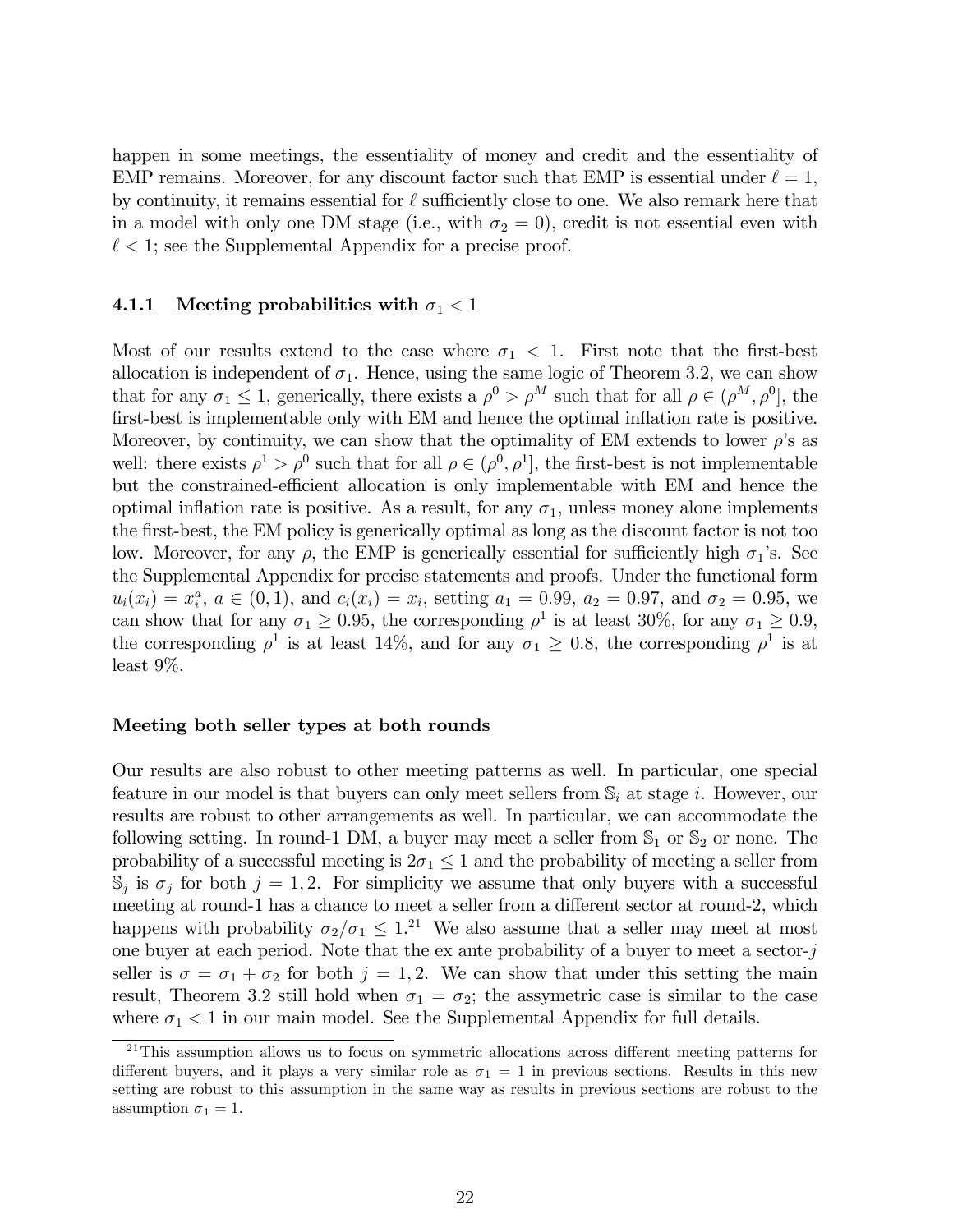## 4.2 Multi-stage DMís

We can also introduce many rounds of  $DM$ 's, say,  $T$  rounds. It is then straightforward to derive conditions for implementation of the first-best allocations using our techniques. In particular, for  $T \geq 3$ , it can be the case that both money and credit are necessary to circulate in any optimal mechanism when  $\ell < T$ , and the EM policy may not be necessary for some parameter values. Nevertheless, EM policy with positive ináation will still be optimal for a large set of parameters (among all feasible policies).

### 4.3 Other assets

In our model we only allow unsecured credit arrangements. In reality many credit arrangements involve both collateral and unsecured elements. It then may be fruitful to introduce other assets, such as capital or nominal bonds, and study optimal monetary policy. However, one difficulty in such a model is how to obtain coexistence. One possible route is provided by Hu and Rocheteau (2013, 2014), who show that coexistence of money and assets with higher rate-of-returns can coexist under the optimal monetary policy. We conjecture that, in the presence of an endogenous borrowing constraint, policy analogous to our EM may still be beneficial. However, the provision of public liquidity may come for other sources, such as the government bonds (as in Gertler and Karadi (2010)).

## 5 Appendix: Proofs

### Proof of Theorem 2.1

 $(\Rightarrow)$  First we prove necessity. We have proved the necessity of (2) and (3) in the text. Now consider (4). Suppose that it does not hold and hence

$$
u_1(\hat{x}_1) - c_1(\hat{x}_1) > [u_1(x_1) - z_1] + \sigma_2[u_2(x_2) - z_2] + [z_1 - c_1(x_1)].
$$
\n(16)

Note that the first two terms of the right side of  $(16)$  is the expected surpluses for the buyer (from the 2 DMís) and the last term is the surplus for the round-1 seller. By (16) there exists  $\hat{z}_1 \in (0, z_1 + z_2]$  such that

$$
u_1(\hat{x}_1) - \hat{z}_1 > [u_1(x_1) - z_1] + \sigma_2[u_2(x_2) - z_2]
$$
 and  $\hat{z}_1 - c_1(\hat{x}_1) > z_1 - c_1(x_1)$ ,

and hence the buyer has a profitable deviation to offering  $(\hat{x}_1, \hat{z}_1)$ . Note that this deviation does not affect the buyer's credit record as long as he repays  $\hat{z}_1$  in the CM.

 $(\Leftarrow)$  Here we prove sufficiency. First we formulate the proposed trades on the equilibrium path. The debt limit is given by  $D = z_1 + z_2$ . Because money has no value, a trade  $(x, z)$ only consists of output  $x$  and promise  $z$  and the proposed trade has no real balances as an argument; moreover, in state  $B$  the debt limit is 0 and is omitted. In state  $B$ , the buyer always gets no trade:  $o_i(B) = (0,0)$  for  $i = 1,2$ . In state  $G, o_1(G, D) = (x_1, z_1)$  and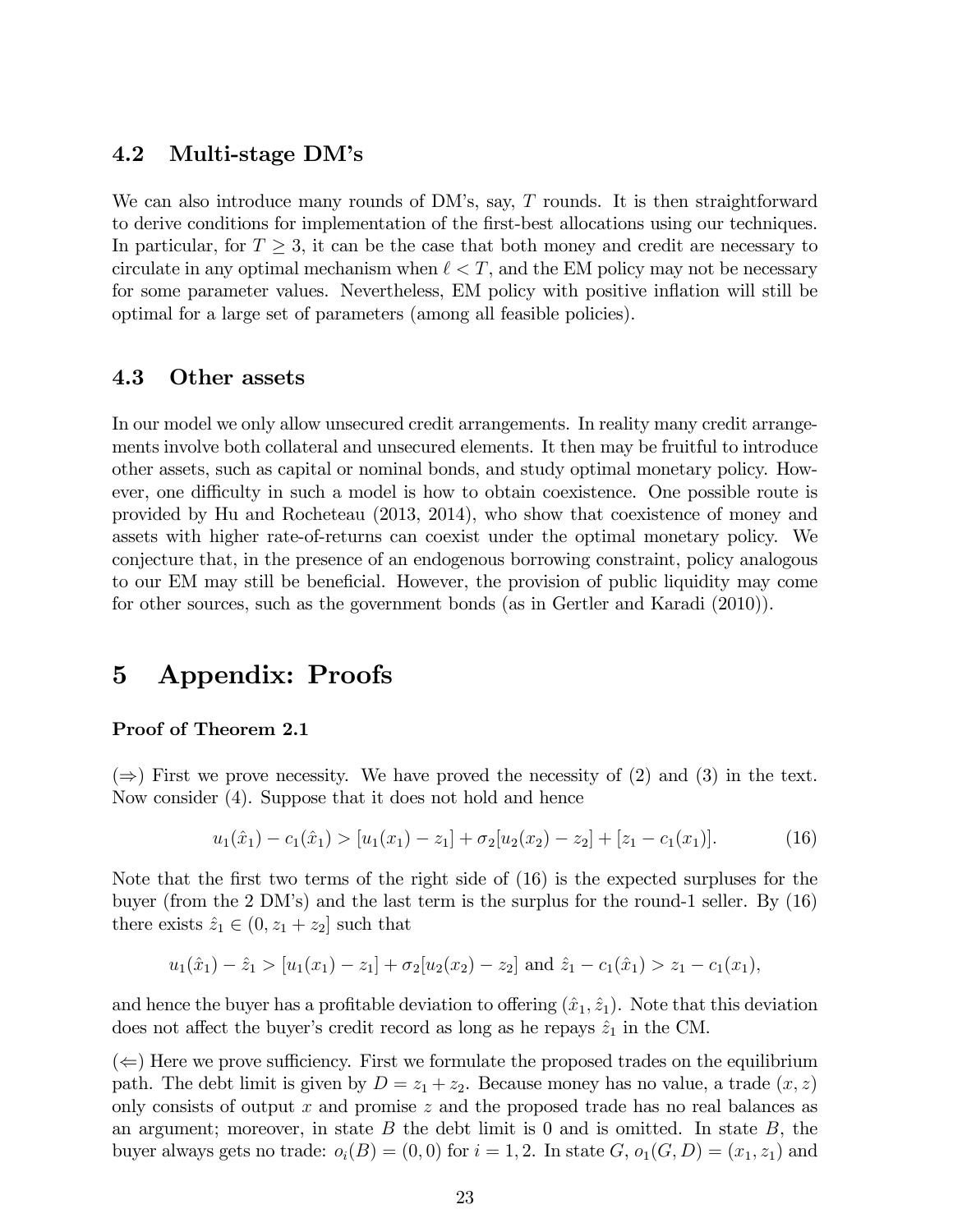$o_2(G, D - z_1) = (x_2, z_2)$ . Because  $u_i(x_i) \geq z_i \geq c_i(x_i)$ , both agents are willing to accept the proposed trade against no trade for both rounds. However, it remains to show that the buyer has no profitable deviating offers at both DM rounds, and we need to specify  $o_2(G, d)$  for any  $d \in [0, D]$ .

Let  $\xi(d) = u_2(x_2) - z_2$  if  $d \ge D - z_1 = z_2$  and let  $\xi(d) = 0$  if  $d < z_2$ . The value  $\xi(d)$ will be the buyer's surplus in round-2 DM if his available debt limit is  $d$  when entering that round. Then,  $o_2(G, d)$  solves

$$
\max_{(x,y)\in\mathbb{R}_+\times[0,d]} -c_2(x) + y
$$
  
s.t.  $u_2(x) - y \ge \xi(d)$ . (17)

The solution to (17) exists for all  $d \in [0, D]$  and is unique. We first show that  $o_2(G, z_2) =$  $(x_2, z_2)$  and then we show that there is no profitable deviating offer for the buyer at round 1. For the first claim, suppose, by contradiction, that  $(x, y) \neq (x_2, z_2)$  is the solution to (17). Then,  $y \le z_2$  and (note that we assume that the buyer repays their debt up to D in the CM after the deviating offer, which is optimal because of  $(2)$ )

$$
-c_2(x) + y > -c_2(x_2) + z_2
$$
 and  $u_2(x) - y \ge u_2(x_2) - z_2$ 

and hence

$$
u_2(x) - c_2(x) > u_2(x_2) - c_2(x_2).
$$

Because  $u_2(x_2^*) \ge u_2(x_2) \ge c_2(x_2)$ , it follows that  $x > x_2$  and hence  $y > z_2$ , a contradiction. Thus,  $o_2(G, z_2) = (x_2, z_2)$ . This also implies that the buyer has no profitable deviating offer at round-2 DM. Finally, we show that the buyer has no profitable deviating offer at round-1 DM. Suppose, by contradiction, there exists such a profitable deviating offer,  $(x, y)$ , at round-1 DM. Then,

$$
u_1(x) - y + \sigma_2\xi(D - y) > u_1(x_1) - z_1 + \sigma_2\xi(z_2)
$$
 and  $y - c_1(x) \ge z_1 - c_1(x_1)$ ,

and hence

$$
u_1(x) - c_1(x) + \sigma_2 \xi(D - y) > u_1(x_1) - c_1(x_1) + \sigma_2[u_2(x_2) - z_2].\tag{18}
$$

Consider two cases.

(a) 
$$
y \le z_1
$$
. Then,  $c_1(x) - c_1(x_1) \le y - z_1 \le 0$  and hence  $x \le x_1 \le x_1^*$ . Thus,

$$
u_1(x) - c_1(x) + \sigma_2 \xi(D - y) \le u_1(x_1) - c_1(x_1) + \sigma_2 \xi(D - z_1).
$$

Note that because  $y \le z_1$ ,  $\xi(D - y) = \xi(z_2)$ , and this leads to a contradiction to (18).

(b)  $y > z_1$ . Then,  $\xi(D - y) = 0$  and hence, by (18),

$$
u_1(x) - c_1(x) > u_1(x_1) - c_1(x_1) + \sigma_2[u_2(x_2) - c_2(x_2)].
$$

However, because  $y \le D$ , it follows that  $u_1(x) - c_1(x) \le u_1(\hat{x}_1) - c_1(\hat{x}_1)$ , and this leads to contradiction to (4).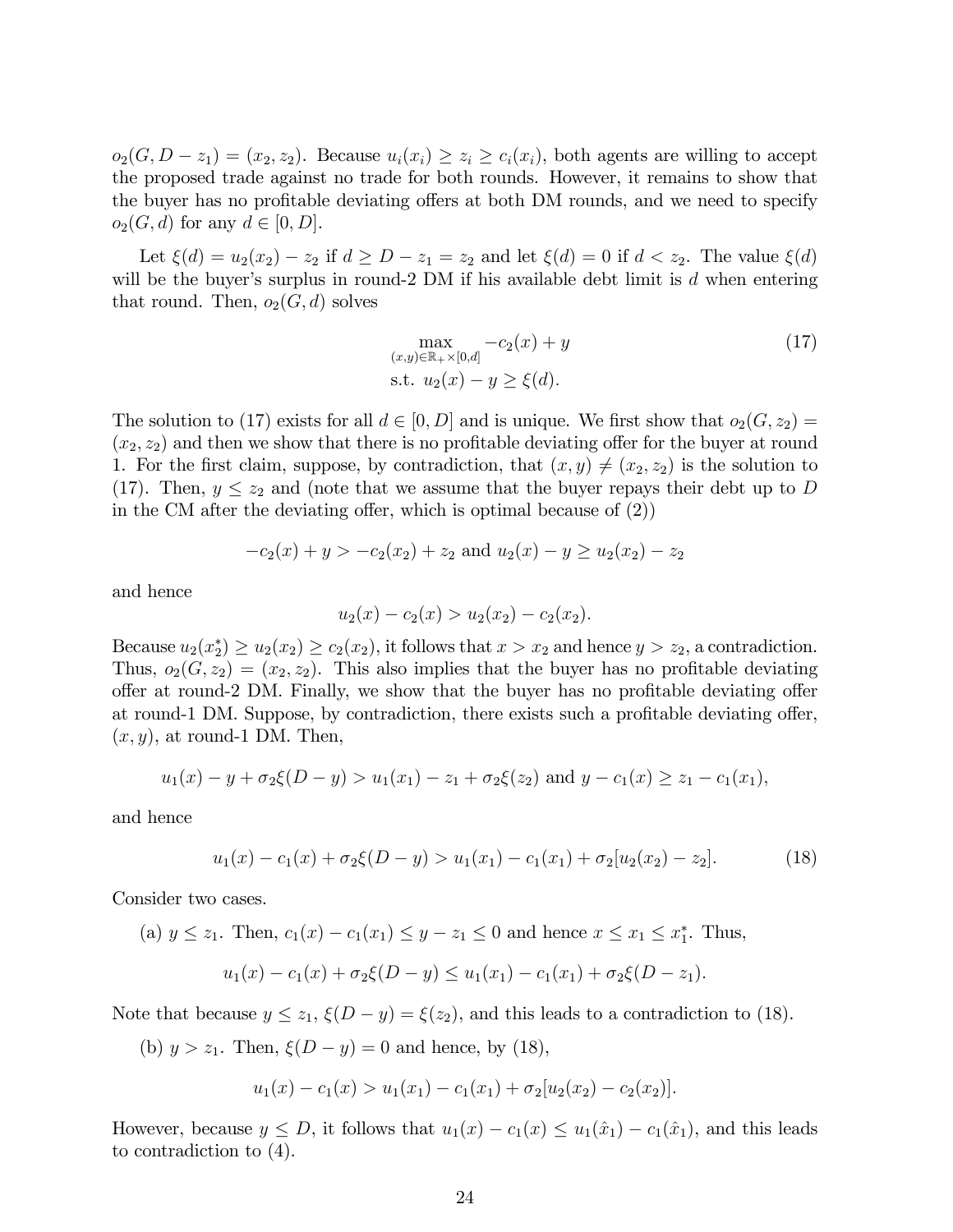#### Proof of Theorem 2.2

 $(\Rightarrow)$  First we prove necessity. The necessity of (3) is clear. We proved the necessity for (5) in the text. Consider (2). Note that in equilibrium the buyer has to hold at least  $z_1 + z_2$  units of real balances. Following the equilibrium path, the buyer's total payoff from CM to the next CM is at most

$$
-(z_1+z_2)+\delta\{u_1(x_1)+\sigma_2u_2(x_2)+(1-\sigma_2)z_2\}=\delta\{-\rho(z_1+z_2)+[u_1(x_1)-z_1]+\sigma_2[u_2(x_2)-z_2]\},\,
$$

while deviating to holding zero balances in the CM the buyer can guarantees himself a zero payoff. Hence,  $(2)$  is necessary. The necessity of  $(4)$  follows exactly the same argument as in the proof of Theorem 2.1.

 $(\Leftarrow)$  Here we prove sufficiency. First we formulate the proposed trades on the equilibrium path. The real balance buyers hold at the end of the CM is given by  $z_1+z_2$ . Because there is no credit meetings, a trade  $(x, z)$  only consists of output x and money transfer z and the proposed trade has no debt limit or credit record as an argument. On equilibrium path,  $o_1(z_1 + z_2) = (x_1, z_1)$  and  $o_2(z_2) = (x_2, z_2)$ . By standard arguments in the Lagos-Wright model, the CM value function is linear, that is,  $W(m) = m + W(0)$ , where  $W(m)$  is the continuation value for a buyer entering the CM with  $m$  units of real balances. Because  $u_i(x_i) \geq z_i \geq c_i(x_i)$ , both agents are willing to accept the proposed trade against no trade for both rounds. However, it remains to show that the buyer has no profitable deviating offers at both DM rounds and the buyer is willing to hold  $z_1 + z_2$  real balances to leave the CM, and we need to specify  $o_1(m)$  and  $o_2(m)$  for all m.

Let  $\epsilon \in (0, z_2)$  be so small that

$$
\epsilon < \frac{1}{2} \min \left\{ \frac{c_1'(x_1)\sigma_2[u_2(x_2) - z_2]}{u_1'(x_1) - c_1'(x_1)}, \frac{\sigma_2[u_2(x_2) - z_2]}{\rho} \right\} . \tag{19}
$$

Let

$$
\xi(m) = \begin{cases} u_2(x_2) - z_2 & \text{if } m \ge z_2; \\ 0 & \text{if } z \le z_2 - \epsilon; \\ \left[1 - \frac{z_2 - m}{\epsilon}\right] [u_2(x_2) - z_2] & \text{if } m \in (z_2 - \epsilon, z_2). \end{cases}
$$

Note that  $\xi$  is a piecewise linear continuous function. Then,  $o_2(m)$  solves

$$
\max_{(x,y)\in\mathbb{R}_+\times[0,m]} -c_2(x) + y
$$
\n
$$
\text{s.t. } u_2(x) - y \ge \xi(m).
$$
\n(20)

The solution to  $(20)$  exists for all m and is unique with the constraint binding. Moreover, following exactly the same arguments as in the proof of Theorem 2.1,  $o_2(z_2) = (x_2, z_2)$ . This also implies that the buyer has no profitable deviating offer at round-2 DM.

Now we formulate  $o_1(m)$ . Let  $\eta(m) = u_1(x_1) - z_1 + \sigma_2\xi(z_2)$  if  $m \ge z_1 + z_2$  and let  $\eta(m) = \sigma_2\xi(m)$  otherwise. For each  $m \in \mathbb{R}_+$ , let  $o_1(m)$  be a solution to

$$
\max_{(x,y)\in\mathbb{R}_+\times[0,m]} -c_1(x) + y
$$
\n
$$
\text{s.t. } u_1(x) - y + \sigma_2\xi(m-y) \ge \eta(m). \tag{21}
$$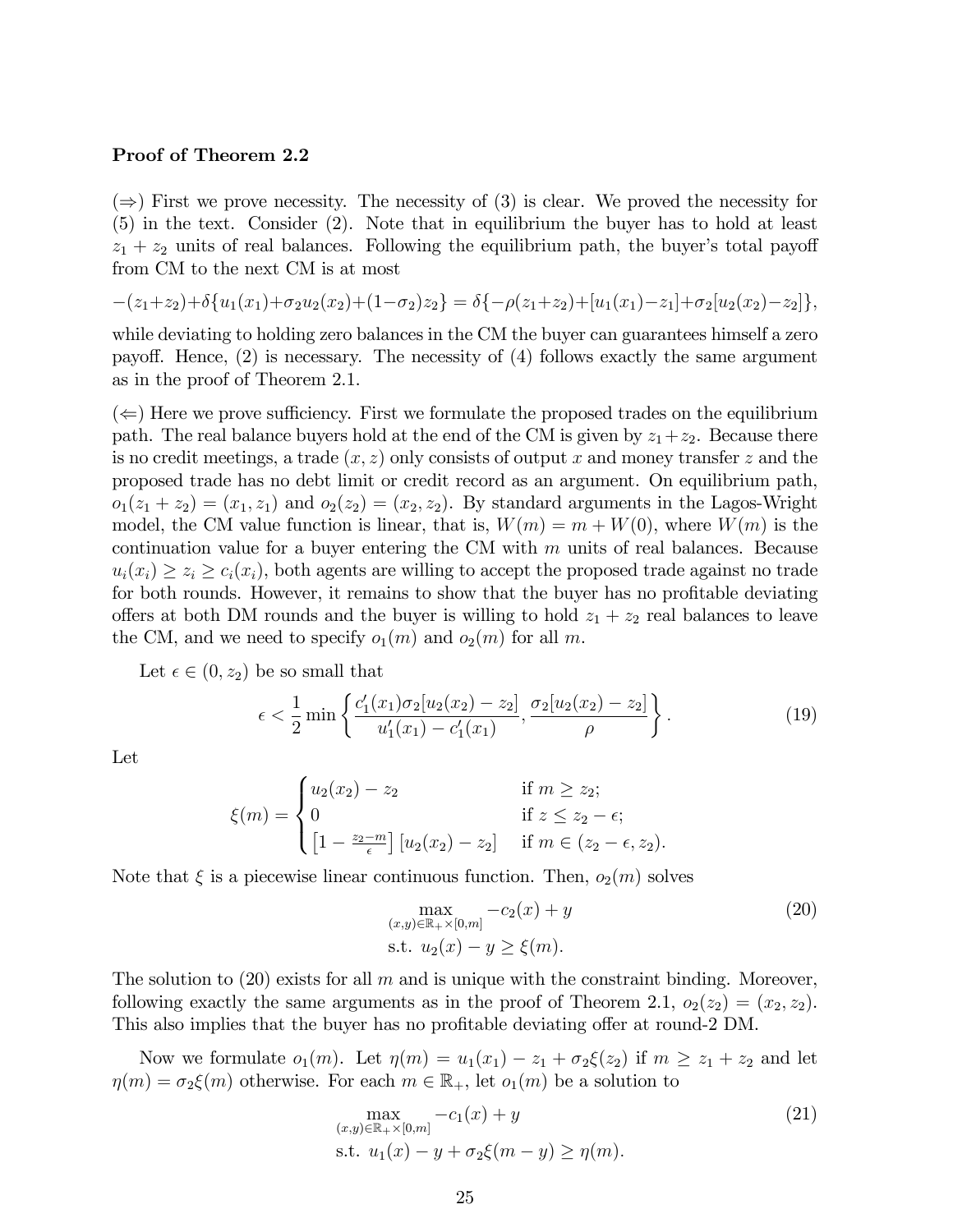Because  $\xi$  is continuous, a solution to (21) exists.

For any solution to the problem, the constraint is binding. If not, then either  $y <$ m and we can increase y slightly to increase the seller surplus without violating the constraint, or  $y = m$  and hence  $x > 0$  and we can decrease x slightly to increase the seller surplus without violating the constraint. Thus, although there may be multiple solutions, we can pick any one of them and we know that under  $o_1$ , the expected buyer surpluses from the two DM rounds for a buyer leaving the CM with  $m$  units of real balances is  $\eta(m)$ .

Now we show that when  $m = z_1 + z_2$ ,  $(x_1, z_1)$  is a solution. Suppose, by contradiction,  $(x, y)$  gives seller a higher surplus without violating the constraint. Hence,

$$
u_1(x) - y + \sigma_2\xi(z_1 + z_2 - y) \ge u_1(x_1) - z_1 + \sigma_2\xi(z_2)
$$
 and  $y - c_1(x) > z_1 - c_1(x_1)$ ,

and hence

$$
u_1(x) - c_1(x) + \sigma_2 \xi (z_1 + z_2 - y) > u_1(x_1) - c_1(x_1) + \sigma_2 [u_2(x_2) - z_2]. \tag{22}
$$

Consider three cases.

(a)  $y \leq z_1$ . Then, the argument is exactly the same as in the proof of Theorem 2.1.

(b)  $y \ge z_1 + \epsilon$ . Then,  $\xi(z_1 + z_2 - y) = 0$  and we can obtain a contradiction to (4) as in the proof of Theorem 2.1.

(c)  $y \in (z_1, z_1 + \epsilon)$  and let  $\epsilon' = y - z_1$ . Then,

$$
\xi(z_1+z_2-y)=\left(1-\frac{\epsilon'}{\epsilon}\right)[u_2(x_2)-z_2].
$$

However, because  $y - c_1(x) > z_1 - c_1(x_1)$ ,

$$
c'_1(x_1)[x - x_1] \le c_1(x) - c_1(x_1) < y - z_1 = \epsilon'.
$$

From the above two conditions and the definition of  $\epsilon$ , (19),

$$
[u_1(x) - c_1(x)] - [u_1(x_1) - c_1(x_1)] \leq [u'_1(x_1) - c'_1(x_1)](x - x_1) < \frac{[u'_1(x_1) - c'_1(x_1)]\epsilon'}{c'_1(x_1)}
$$
\n
$$
\leq \frac{\epsilon'}{\epsilon}\sigma_2[u_2(x_2) - z_2] = \sigma_2[\xi(z_2) - \xi(z_1 + z_2 - y)],
$$

a contradiction to  $(22)$ . This also implies that the buyer has no profitable deviating offers at round-1 DM.

Finally, we show that at the CM it is optimal for the buyer to leave with  $z_1 + z_2$  units of real balances. Now, a buyer who leaves with  $m$  units of real balances has the expected payo§

 $-m + \delta [\eta(m) + m + W(0)] = \delta \{-\rho m + \eta(m) + W(0)\}.$ 

Recall that  $\eta(m) = u_1(x_1) - z_1 + \sigma_2\xi(z_2)$  if  $m \ge z_1 + z_2$  and  $\eta(m) = \sigma_2\xi(m)$  otherwise. We distinguish three cases.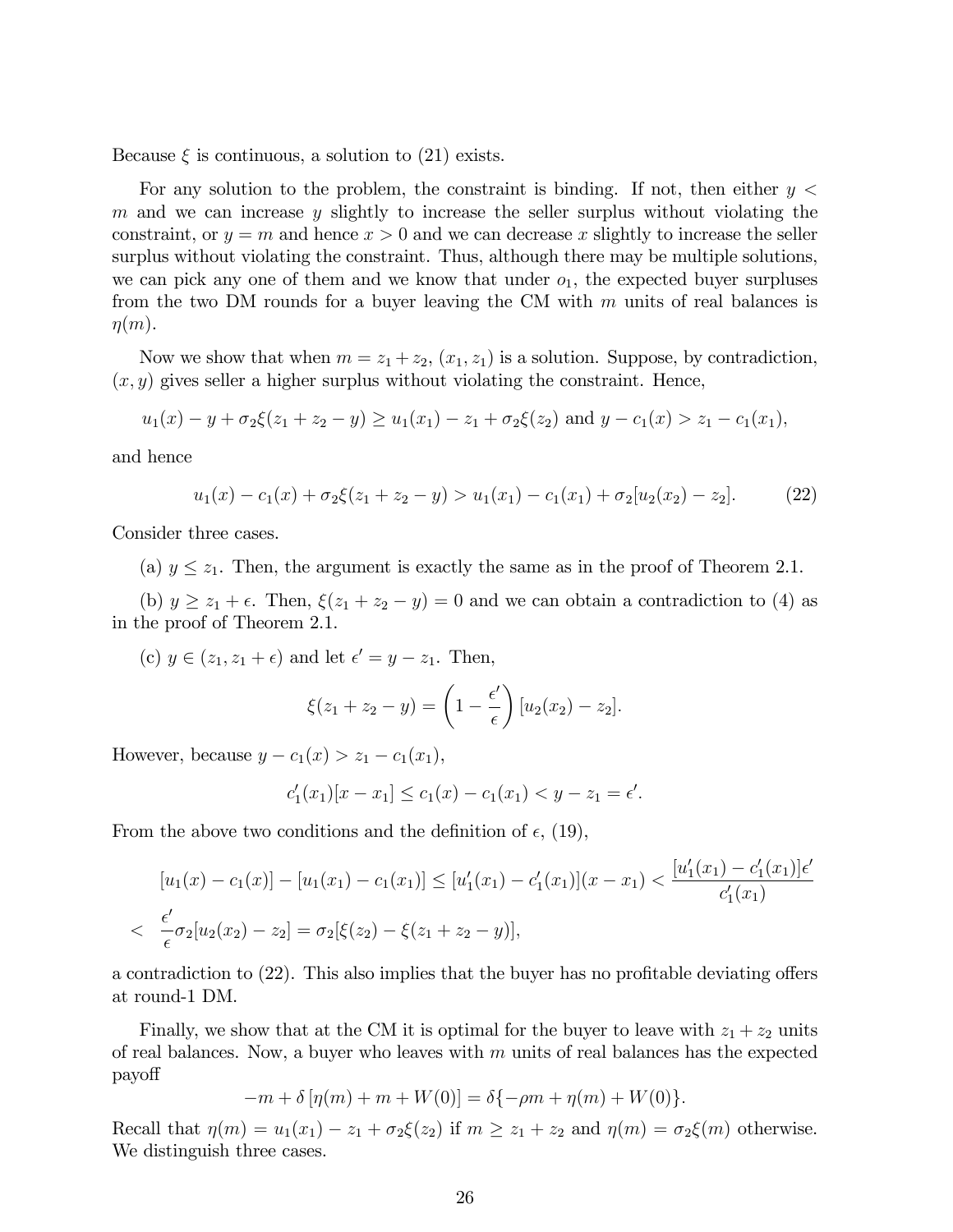(a)  $m \ge z_1 + z_2$ . Because  $\eta(m)$  is constant for all  $m \ge z_1 + z_2$  but the cost of holding money increases with m, any  $m > z_1 + z_2$  is strictly dominated by  $m = z_1 + z_2$ .

(b)  $m \in (z_2, z_1 + z_2]$ . Because  $\xi(m)$  is constant for  $m \geq z_2$ , any  $m \in (z_2, z_1 + z_2]$  is strictly dominated by  $z_2$ .

(c)  $m < z_2$ . Here we show that for any  $\epsilon' \in (0, \epsilon], z_2 - \epsilon'$  is strictly dominated by  $z_2$ . This will be the case if

$$
-\rho(z_2 - \epsilon') + \sigma_2 \xi(z_2 - \epsilon') < -\rho z_2 + \sigma_2 \xi(z_2),
$$

which is equivalent to

$$
\rho \epsilon' < \sigma_2[\xi(z_2) - \xi(z_2 - \epsilon')] = \sigma_2 \frac{\epsilon'}{\epsilon} [u_2(x_2) - z_2],
$$

which holds by (19). Moreover, for any  $m \leq z_2 - \epsilon$ , it is strictly dominated by zero as  $\xi(m)$  is constant below  $z_2 - \epsilon$ .

Given the above disucssion, to show that holding  $z_1 + z_2$  is optimal, it is sufficient to show that it is better than  $z_2$  and 0; the first follows from (5) and the second follows from (2).

#### Proof of Lemma 3.2

We show the necessity of (5). Suppose first that  $C = \{1\}$ . Let  $z_{1,m}$  and  $z_{1,c}$  be the transfer of real balances and promise to pay in round-1 DM. Let z be the real balances the buyer has to hold when leaving CM. Then, the buyer may deviate to repaying nothing and holding only  $z - z_{1,m}$  units of real balances but still accept equilibrium trades at round-2 DM's in all future periods. This deviation is profitable if

$$
-(z-z_{1,m})+\frac{1}{\rho}\sigma_2[u_2(x_2)-z_2] > -(z+z_{1,c})+\frac{1}{\rho}\{[u_1(x_2)-z_1]+\sigma_2[u_2(x_2)-z_2]\},\,
$$

that is, if

$$
-\rho(z_{1,c} + z_{1,m}) + [u_1(x_2) - z_1] < 0.
$$

Hence, (5) is necessary to prevent this profitable deviation. Now suppose that  $C = \{2\}$ . Then, the round-1 DM trade has to be financed by transfer of real balances. (5) is then necessary for buyers not to skip round-1 DM trades.

#### Proof of Theorem 3.1

**Proof of (i)**  $(\Rightarrow)$  We now prove necessity. The necessity of (3) and (5) follows previous arguments. To prove the necessity of (2), consider an arbitrary EM policy,  $(k, \pi)$  that satisfies  $(6)$ . This implies  $(2)$ .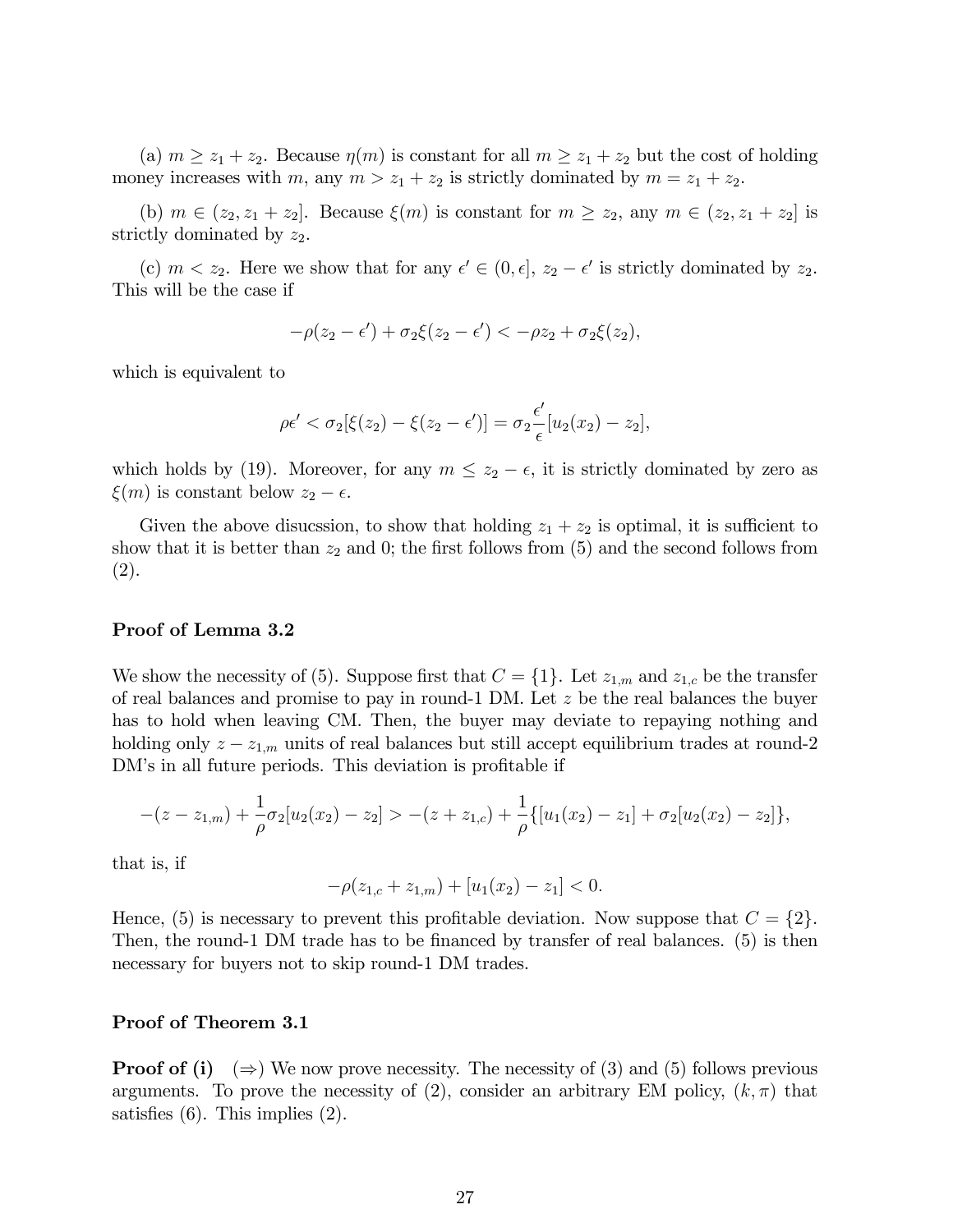( $\Leftarrow$ ) Here we prove sufficiency. First we formulate the EM policy. If  $-\rho z_1+[u_1(x_1)-z_1]\geq$ 0, then we set  $k = \pi = 0$ . Otherwise, the EM policy is such that

$$
-\rho(z_1 - k) + [u_1(x_1) - (z_1 - k)] = 0,
$$

that is,

$$
k = z_1 - \frac{u_1(x_1)}{1+\rho} \in (0, z_1).
$$
 (23)

We will set buyers to hold  $z_2$  real balances. Feasibility then implies  $k = \pi z_2$ , or  $\pi = k/z_2$ . The proposal is given by:  $C = \{1\}$ ,  $\phi_t M_{t-1} = z_2$  for all t, and the debt limit is given by  $D = z_1 - k$ . It remains to specify the proposed trades.

We start with  $o_2$ . Because the second round is a non-credit meeting,  $o_2$  only depends on the buyer's announcement of real balances, m. Let  $\epsilon \in (0, z_2)$  be so small that

$$
\epsilon < \frac{1}{2} \min \left\{ \frac{c_1'(x_1)\sigma_2[u_2(x_2) - z_2]}{u_1'(x_1) - c_1'(x_1)}, \frac{\sigma_2[u_2(x_2) - z_2]}{\rho + (1 + \rho)\pi} \right\} . \tag{24}
$$

Note that condition (24) is exactly the same as (19) except the term  $\rho$ , which is replaced by  $[\rho + (1 + \rho)\pi]$ , reflecting the difference in the cost of holding money. Let

$$
\xi(m) = \begin{cases} u_2(x_2) - z_2 & \text{if } m \ge z_2; \\ 0 & \text{if } m \le z_2 - \epsilon; \\ \left[1 - \frac{z_2 - m}{\epsilon}\right] [u_2(x_2) - z_2] & \text{if } m \in (z_2 - \epsilon, z_2). \end{cases}
$$

Note that  $\xi$  is a piecewise linear continuous function. Then,  $o_2(m)$  solves

$$
\max_{(x,y)\in\mathbb{R}_+\times[0,m]} -c_2(x) + y
$$
\n
$$
\text{s.t. } u_2(x) - y \ge \xi(m).
$$
\n(25)

The solution to  $(25)$  exists for all m and is unique with the constraint binding. Moreover, following exactly the same arguments as in the proof of Theorem 2.1,  $o_2(z_2) = (x_2, z_2)$ . This also implies that the buyer has no profitable deviating offer at round-2 DM.

Now we formulate  $o_1(m, r, d)$ . Note that d can only take two values:  $d = D$  when  $r = G$  and  $d = 0$  when  $r = B$ . Let  $\eta(m, G) = u_1(x_1) - (z_1 - k) + \sigma_2\xi(m)$  and let  $\eta(m, B) = \sigma_2 \xi(m)$ .  $\eta$  is continuous as  $\xi$  is. When  $r = G$ , for each  $m \in \mathbb{R}_+$ , let  $o_1(m, G, D)$ be a solution to

$$
\max_{(x,y_c,y_m)\in\mathbb{R}_+\times[0,D+k]\times[0,m]} -c_1(x) + y_c + y_m
$$
\n
$$
\text{s.t. } u_1(x) - \max(y_c - k, 0) - y_m + \sigma_2\xi(m - y_m) \ge \eta(m, G).
$$
\n(26)

When  $r = B$ , for each  $m \in \mathbb{R}_+$ , let  $o_1(m, B, 0)$  be a solution to

$$
\max_{\substack{(x,y_m)\in\mathbb{R}_+\times[0,m]}} -c_1(x) + y_m
$$
\n
$$
\text{s.t. } u_1(x) - y_m + \sigma_2\xi(m - y_m) \ge \eta(m, B).
$$
\n(27)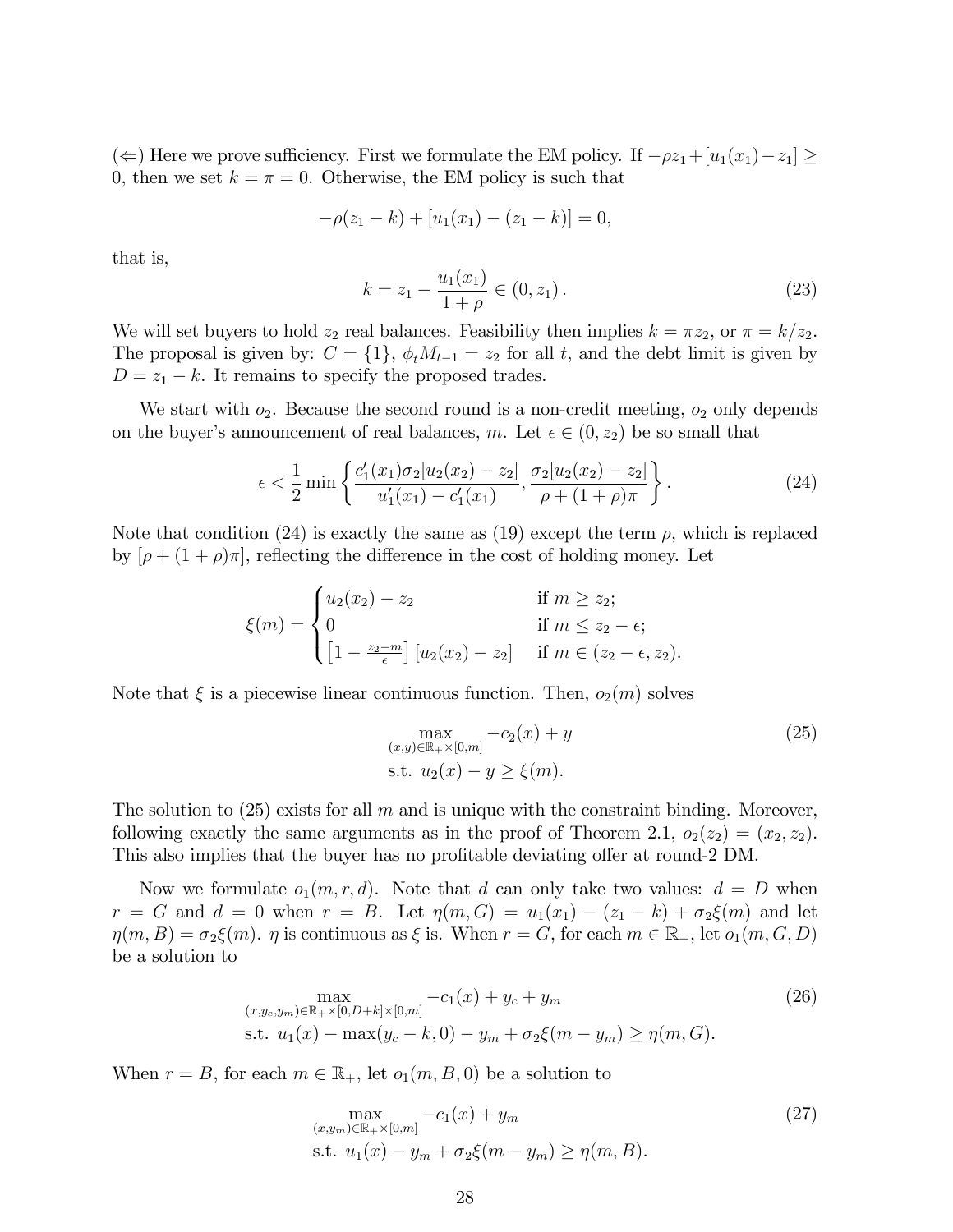Because  $\xi$  is continuous, a solution to (26) and (27) exists. For any solution to the problem, the constraint is binding, following exactly the same arguments as in the proof of Theorem 2.1. Thus, although there may be multiple solutions, we can pick any one of them and we know that under  $o_1$ , the expected buyer surpluses from the two DM rounds for a buyer leaving the CM with m units of real balances is  $\eta(m, r)$  for both  $r = G, B$ . Note that, under  $r = B$ , the EM does not purchase any IOU from the buyer.

Now we show that when  $m = z_2, (x_1, z_1, 0)$  is a solution to (26). Suppose, by contradiction,  $(x, y_c, y_m)$  gives seller a higher surplus without violating the constraint. We may assume that  $y_c \geq k$ , for otherwise we can increase  $y_c$  to give the seller even a higher surplus without changing the buyer's. Hence,

$$
u_1(x) - (y_c - k) - y_m + \sigma_2 \xi(z_2 - y_m) \ge u_1(x_1) - (z_1 - k) + \sigma_2 \xi(z_2), \ y_m + y_c - c_1(x) > z_1 - c_1(x_1),
$$

and hence

$$
u_1(x) - c_1(x) + \sigma_2 \xi(z_2 - y_m) > u_1(x_1) - c_1(x_1) + \sigma_2[u_2(x_2) - z_2].
$$
 (28)

Consider two cases.

(a)  $y_m \geq \epsilon$ . Then,  $\xi(z_2 - y) = 0$  and we can obtain a contradiction to (4) as in the proof of Theorem 2.1.

(b)  $y_m \in (0, \epsilon)$ . Then,

$$
\xi(z_2 - y_m) = \left(1 - \frac{y_m}{\epsilon}\right) [u_2(x_2) - z_2].
$$

However, because  $y_m + y_c - c_1(x) > z_1 - c_1(x_1)$  and because  $y_c \le z_1$ ,

$$
c_1'(x_1)[x - x_1] \le c_1(x) - c_1(x_1) < y_m.
$$

From the above two conditions and the definition of  $\epsilon$ , (24),

$$
[u_1(x) - c_1(x)] - [u_1(x_1) - c_1(x_1)] \leq [u'_1(x_1) - c'_1(x_1)](x - x_1) < \frac{[u'_1(x_1) - c'_1(x_1)]y_m}{c'_1(x_1)} < \frac{y_m}{\epsilon} \sigma_2[u_2(x_2) - z_2] = \sigma_2[\xi(z_2) - \xi(z_2 - y_m)],
$$

a contradiction to  $(28)$ . This also implies that the buyer has no profitable deviating offers at round-1 DM.

Now we show that the following strategies form a simple equilibrium. All agents respond with yes to the proposed trades and buyers offer the proposed trades, on both equilibrium and off-equilibrium paths. Buyers under state  $G$  always repay their IOU's up to D, and buyers under state B never repay anything. All buyers leave the CM with  $z_2$ units of real balances.

By construction, the outcome functions  $o_1(m, r, d)$  and  $o_2(m)$  ensure that buyers and sellers always prefer to say yes, buyers are willing to offer the proposed trade, and buyers always announce their money holdings truthfully. Moreover, because  $\eta(m, G) - \eta(m, B) =$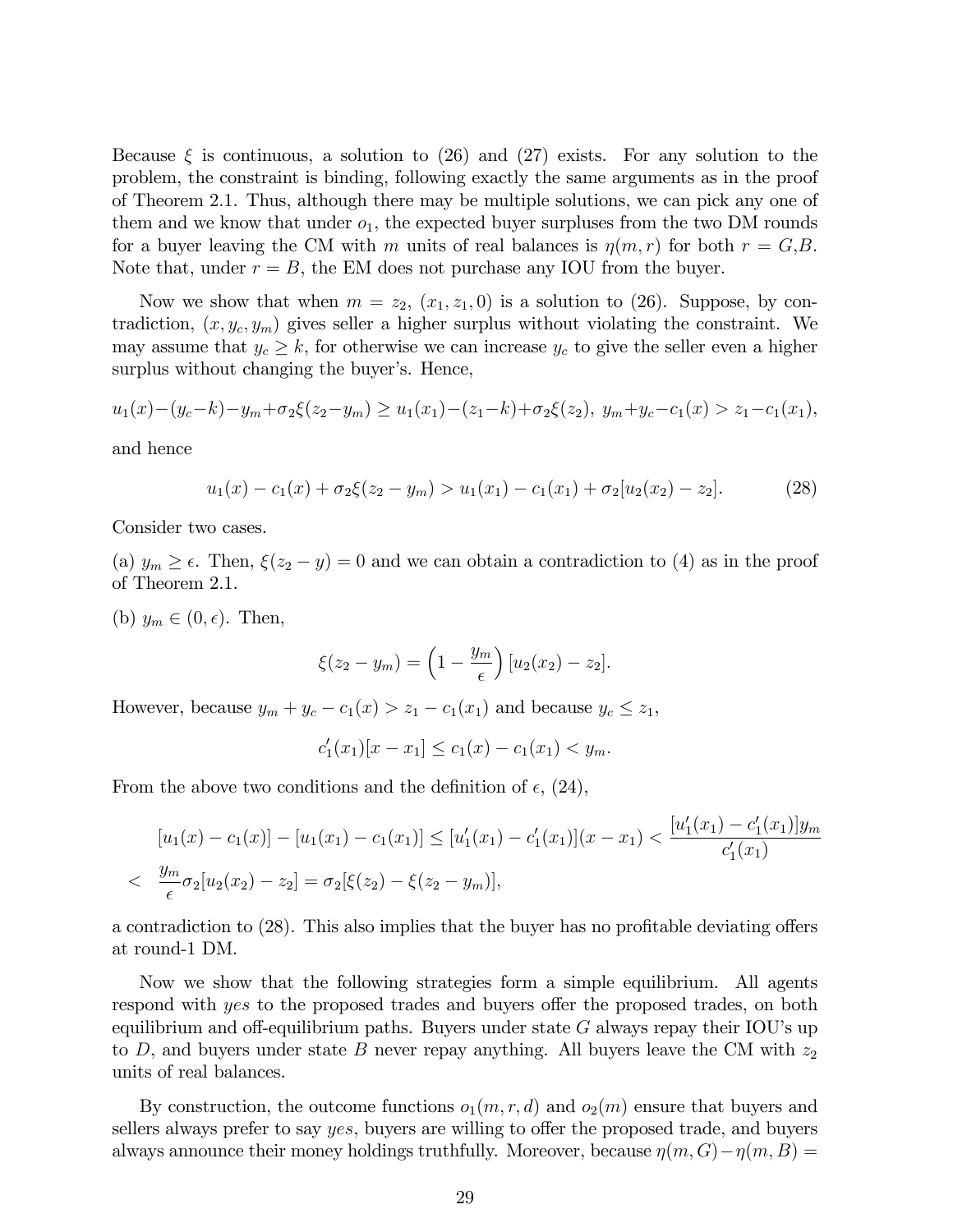$u_1(x_1) - (z_1 - k)$  is independent of m, we can write the continuation values as follows. Let  $V_B^c = 0$ ,

$$
V_G^c = \frac{1}{1 - \delta} [u_1(x_1) - (z_1 - k)],
$$
  

$$
V(m) = \sigma_2 \xi(m) + W(0),
$$

and

$$
W(0) = -(1+\pi)z_2 + \frac{\delta}{1-\delta} \left\{ \sigma_2 u_2(x_2) + (1-\sigma_2)z_2 - (1+\pi)z_2 \right\}.
$$

Then, the continuation value for a buyer entering DM with credit record  $r$  and real balances m is  $V_r^c + V(m)$ . This implies that the choice of real balances in the CM and the repayment decision for the debts are independent from each other.

Here we show that buyers are willing to leave the CM with  $z_2$  units of real balances. Now, a buyer who leaves with  $m$  units of real balances has the expected payoff (regardless of the amount of repayment to his debts)

$$
-(1+\pi)m+\delta[\eta(m,r)+m+W(0)]=\delta\{-[\rho+(1+\rho)\pi]m+\eta(m,r)+W(0)\}.
$$

Recall that

$$
\eta(m,r) = \begin{cases} \mathbf{1}_{r=G}[u_1(x_1) - z_1 + k] + \sigma_2 \xi(z_2) \text{ if } m \ge z_2, \\ \mathbf{1}_{r=G}[u_1(x_1) - z_1 + k] + \sigma_2 \xi(m) \text{ otherwise.} \end{cases}
$$

Because  $\eta(m, r)$  is constant for all  $m \geq z_2$  but the cost of holding money increases with m, any  $m > z_2$  is strictly dominated by  $m = z_2$ .

Here we show that for any  $\epsilon' \in (0, \epsilon], z_2 - \epsilon'$  is strictly dominated by  $z_2$ . This will be the case if

$$
-[\rho + (1+\rho)\pi](z_2 - \epsilon') + \sigma_2\xi(z_2 - \epsilon') < -[\rho + (1+\rho)\pi]z_2 + \sigma_2\xi(z_2),
$$

which is equivalent to

$$
[\rho + (1+\rho)\pi]\epsilon' < \sigma_2[\xi(z_2) - \xi(z_2 - \epsilon')] = \sigma_2 \frac{\epsilon'}{\epsilon} [u_2(x_2) - z_2],
$$

which holds by (24). Moreover, for any  $m \leq z_2 - \epsilon$ , it is strictly dominated by zero as  $\xi(m)$  is constant below  $z_2 - \epsilon$ . Thus, to show that holding  $z_2$  is optimal, it is sufficient to show that it is better than 0, and this will be the case if and only if

$$
-[\rho + (1+\rho)\pi]z_2 + \sigma_2[u_2(x_2) - z_2] \geq 0.
$$

Using  $\pi z_2 = k = z_1 - \frac{u_1(x_1)}{1+\rho}$  $\frac{1(x_1)}{1+\rho}$ , we can rewrite this inequality as

$$
-\rho(z_1 + z_2) + [u_1(x_1) - z_1] + \sigma_2 [u_2(z_2) - z_2] \ge 0,
$$

which corresponds to (2).

Finally, we show that a buyer under state G has incentive to repay  $D = z_1 - k$  whenever his IOU is at least  $z_1$  (where the EM pays k for him). Because the buyer's payoff are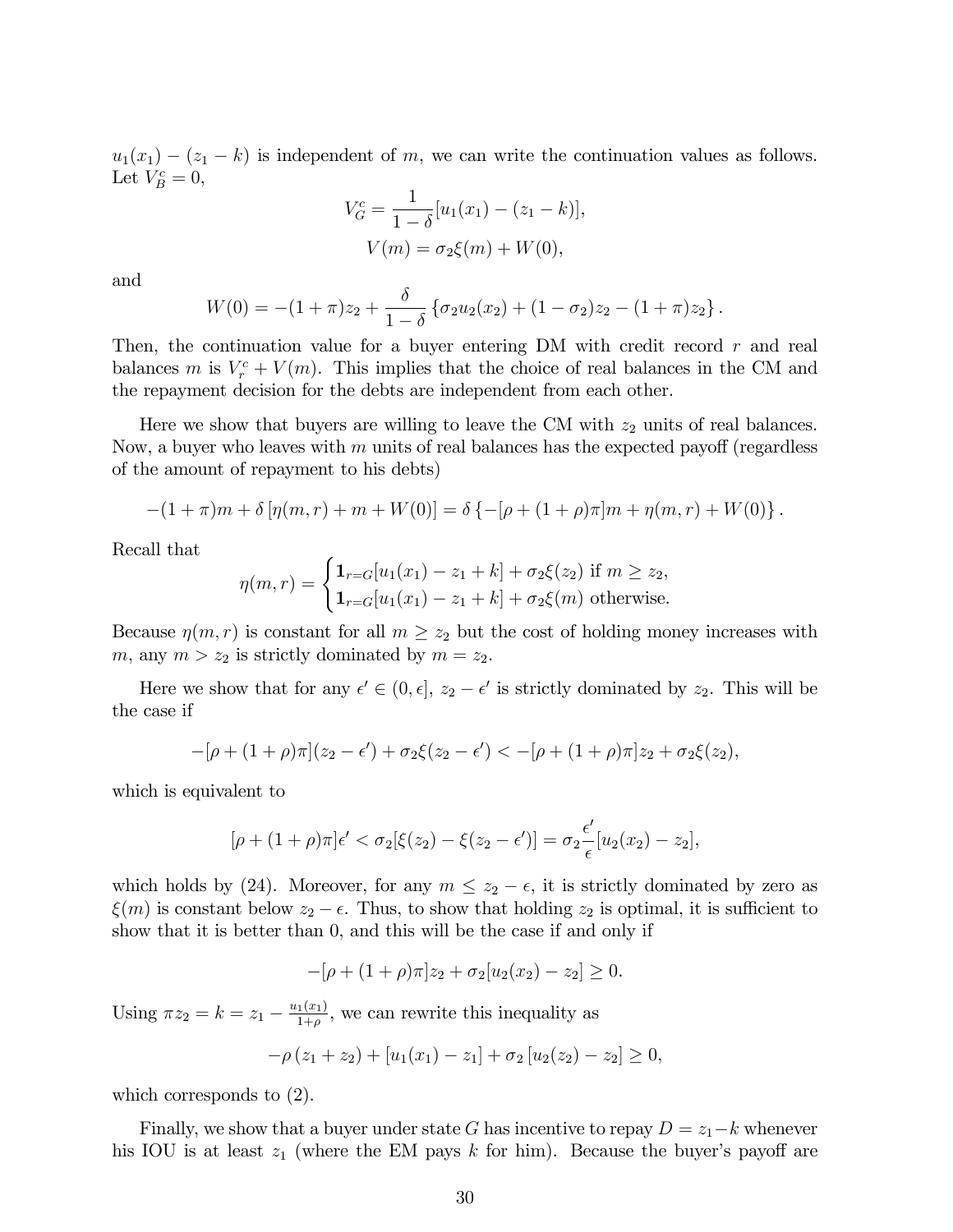affected by his record only through  $\eta$  and the buyer holds  $z_2$  units of real balances when leaving the CM regardless of his records, he has incentive to repay D if and only if

$$
-(z_1 - k) + \frac{\delta}{1 - \delta} \eta(z_2, G) \ge \frac{\delta}{1 - \delta} \eta(z_2, B),
$$

which is equivalent to

$$
-\rho(z_1 - k) + u_1(x_1) - (z_1 - k) \ge 0.
$$

This holds by (23).

**Proof of (ii)**  $(\Leftarrow)$  We start sufficiency. First we formulate the EM policy. If  $-\rho z_2 +$  $[u_2(x_2) - z_2] \geq 0$ , then set  $k = \pi = 0$ . Otherwise, let

$$
k = z_2 - \frac{\sigma_2}{\sigma_2 + \rho} u_2(x_2) \in (0, z_2).
$$
 (29)

We will buyers to hold  $z_1$  real balances. Feasibility then implies  $\sigma_2 k = \pi z_1$ , or  $\pi = \sigma_2 k/z_1$ . The proposal is given by:  $C = \{2\}$ ,  $\phi_t M_{t-1} = z_1$  for all t. The debt limit is given by  $D = z_2 - k.$ 

Now we formulate the proposed trades. We start with  $o_2$ . Since the second round is a credit meeting,  $o_2$  depends on the buyer's announcement of real balances m and on his record r. Note that the available credit limit can only take two values:  $d = D$  when  $r = G$  and  $d = 0$  when  $r = B$ . Let  $o_2(m, G, D)$  be a solution to

$$
\max_{(x,y_c,y_m)\in\mathbb{R}_+\times[0,D+k]\times[0,m]} \quad -c_2(x) + y_c + y_m
$$
\n
$$
\text{s.t.} \quad u_2(x) - \max(y_c - k, 0) - y_m \ge u_2(x_2) - (z_2 - k).
$$
\n(30)

Let  $o_2(m, B, 0)$  be a solution to

$$
\max_{(x,y_m)\in\mathbb{R}_+\times[0,m]} -c_2(x) + y
$$
  
s.t.  $u_2(x) - y_m \ge 0.$  (31)

The solutions to (30) and (31) exist and are unique. Moreover, the constraints are always binding. The fact that  $o_2(0, G, D) = (x_2, z_2)$  follows from  $x_2 \le x_2^*$ .

We now move to  $o_1$ . Because the first round is a non-credit meeting,  $o_1$  only depends on the buyer's announcement of real balances. Let  $\eta(m) = u_1(x_1) - z_1$  if  $m \ge z_1$  and let  $\eta(m) = 0$  otherwise. Let  $o_1(m)$  be a solution to

$$
\max_{\substack{(x,y)\in\mathbb{R}_+\times[0,m]}} -c_1(x) + y
$$
\n
$$
\text{s.t. } u_1(x) - y \ge \eta(m).
$$
\n(32)

The solutions to (32) exist and are unique. Moreover, the constraint on the reservation utility of the buyer is always binding. The fact that  $o_1(z_1) = (x_1, z_1)$  follows from  $x_1 \le x_1^*$ .

Now we show that the following strategies form a simple equilibrium. All agents respond with yes to the proposed trades and buyers offer the proposed trades, on both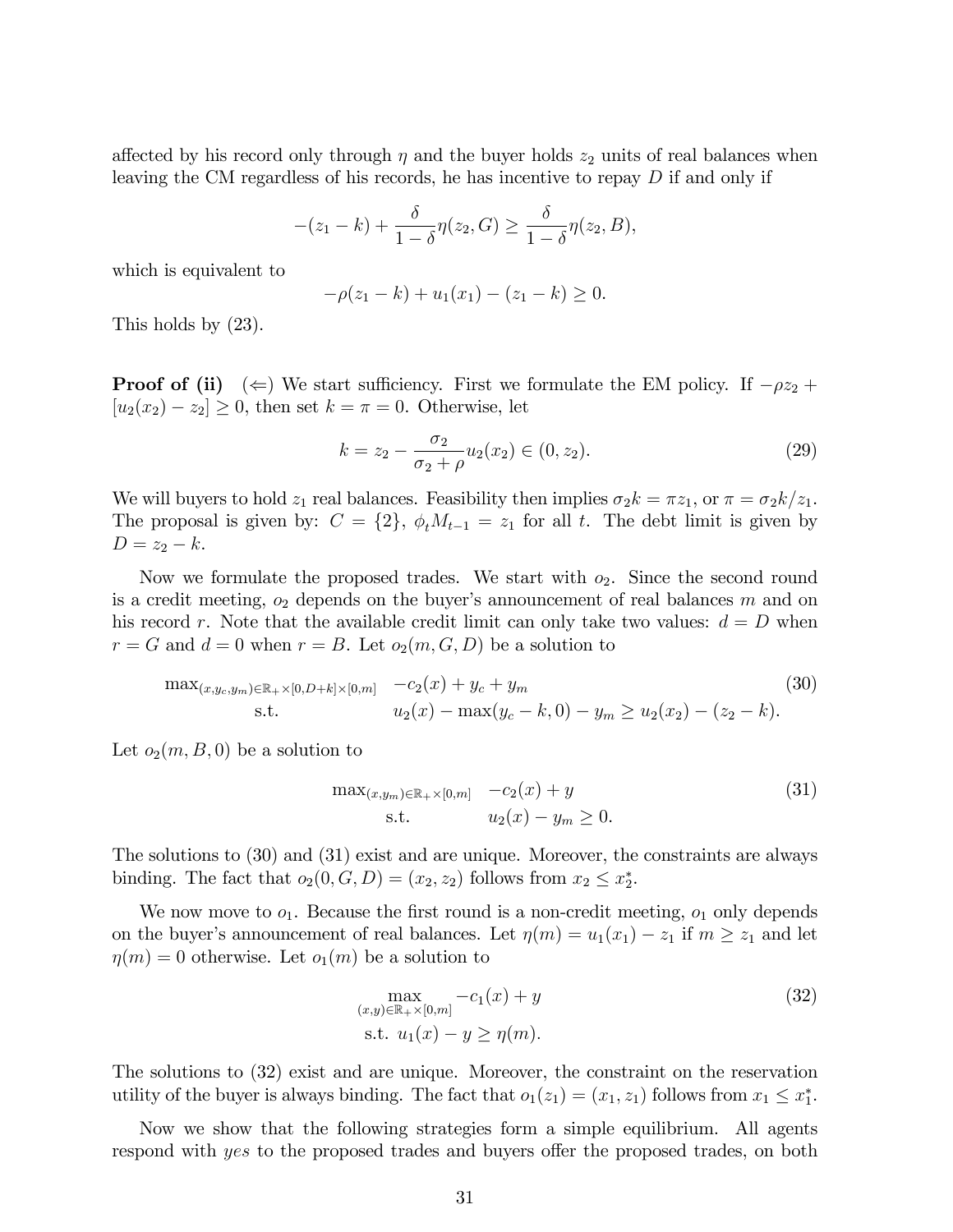equilibrium and off-equilibrium paths. Buyers under state  $G$  always repay their IOU's up to D, and buyers under state B never repay anything. All buyers leave the CM with  $z_1$ units of real balances.

The proposed trades  $o_1(m)$  and  $o_2(r, m, d)$  ensure that buyers and sellers always prefer to say yes, buyers are willing to offer the prosed trades, and buyers always announce their money holdings truthfully. Moreover, we can write the continuation values as follows. Let  $V_B^c=0,$ 

$$
V_G^c = \frac{1}{1 - \delta} \sigma_2 [u_2(x_2) - (z_2 - k)] \text{ and } V_B^c = 0,
$$
  

$$
V(m) = \eta(m) + W(0),
$$

and

$$
W(0) = -(1+\pi)z_1 + \frac{\delta}{1-\delta}\left\{u_1(x_1) - (1+\pi)z_1\right\}.
$$

Then, the continuation value for a buyer entering DM with credit record  $r$  and real balances m is  $V_r^c + V(m)$ . This implies that the choice of real balances in the CM and the repayment decision for the IOU's are independent from each other.

Now, consider the incentive of a buyer to repay his debt up to  $D$  under state  $G$ . For a buyer in the CM under state  $G$ , he has incentive to repay  $D$  if and only if

$$
-(z_2 - k) + \delta V_G^c \ge \delta V_B^c,
$$

that is,

$$
-\rho(z_2 - k) + \sigma_2[u_2(x_2) - (z_2 - k)] \ge 0,
$$

which holds with equality by  $(29)$ .

We now show that the buyer has incentive to carry  $z_1$  real balances. A buyer who leaves CM with  $m$  units of real balances has the expected payoff (regardless of his records or the amount of repayment to his debts)

$$
-(1+\pi)m+\delta[\eta(m)+m+W(0)]=\delta\{-[\rho+(1+\rho)\pi]m+\eta(m)+W(0)\}.
$$

Note that  $\eta(m)$  is constant for all  $m \ge z_2$  and is constant for all  $m \in [0, z_2)$ . Thus, we only need to show that bringing  $z_2$  is better than zero, which will be the case if and only if

$$
-[\rho + (1+\rho)\pi]z_1 + u_1(x_1) - z_1 \ge 0.
$$

Using  $\pi z_1 = \sigma_2 k = \sigma_2 z_2 - \sigma_2 \frac{\sigma_2}{\sigma_2 + \sigma_1}$  $\frac{\sigma_2}{\sigma_2+\rho}u_2(x_2)$ , we can rewrite this inequality as

$$
\{-\rho z_1 + u_1(x_1) - z_1\} + \frac{(1+\rho)\sigma_2}{\sigma_2 + \rho} \{-\rho z_2 + \sigma_2 [u_2(x_2) - z_2]\} \ge 0,
$$

which corresponds to (7).

 $(\Rightarrow)$  We now prove necessity. As in the case, of  $C = \{1\}$ , buyers are indifferent between repaying and not repaying the debt when  $k$  satisfies (29). Thus, we cannot implement  $\mathcal L$  for lower values of k, as buyers would have no incentive to keep a record G. In turn,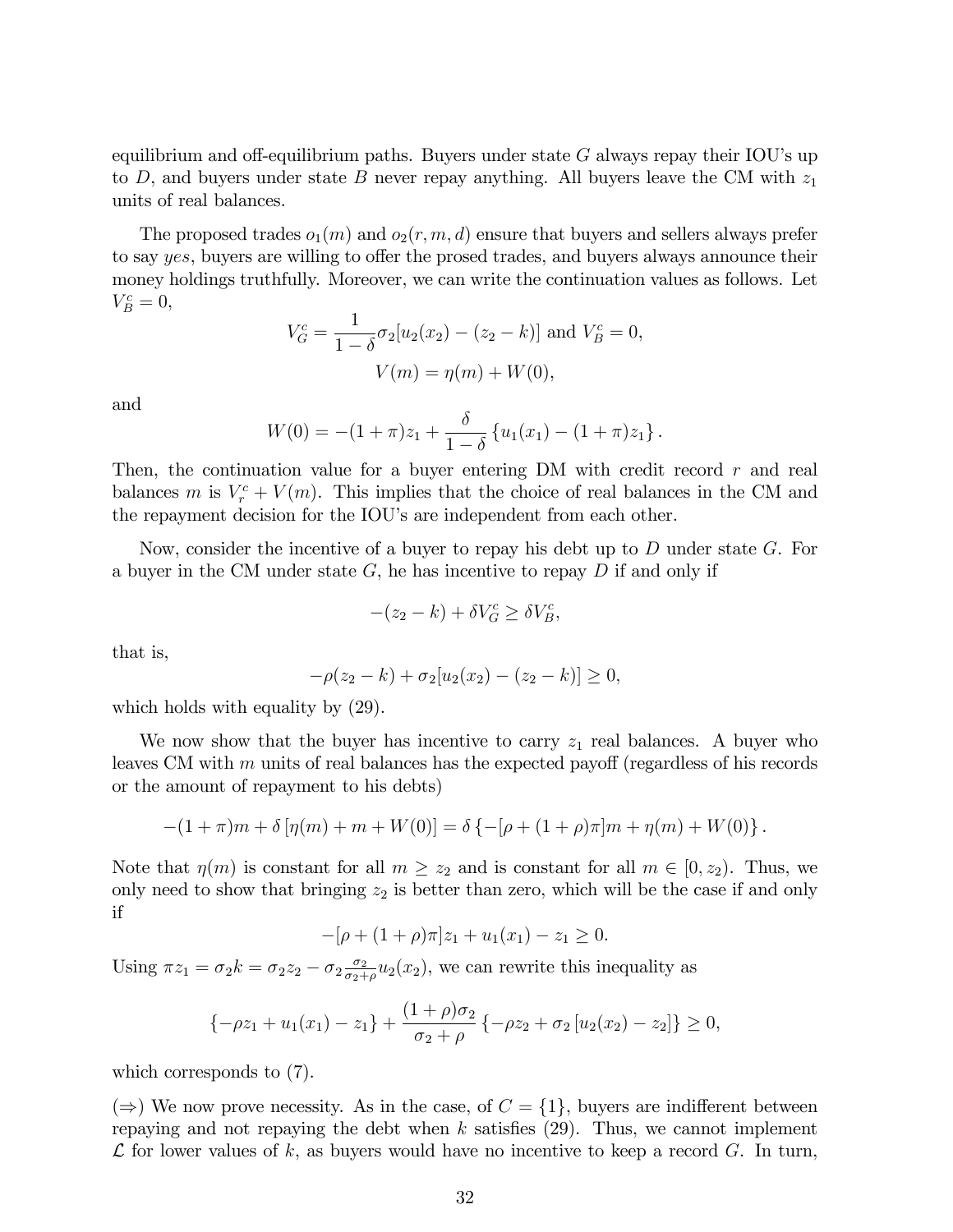for higher values of  $k$ , we would relax the incentives of buyers to keep a record  $G$  but we reduce the incentives of buyers to participate in the first DM round. This implies that there is no EM policy which can do better than the chosen one. Since the chosen EM policy requires (7), this condition is necessary. In turn, (3) is necessary, otherwise sellers would not be willing to participate. Finally, (5) is necessary otherwise the buyer would never carry  $z_1$  real balances.

### Proof of Theorem 3.2

(1) By definition, the allocation  $(x_1^{C_2}, x_2^{C_2})$  is implementable with EM under  $C = \{2\}$ . Next, we show that the allocation  $(x_1^C, x_2^C)$  is implementable with EM under  $C = \{1\}$ . It suffices to show that it satisfies (4). Suppose, by contradiction, that for  $\hat{x}_1 = \min\{x_1^*, c_1^{-1}(z_1 + \dots + c_n)\}$  $(z_2)$ } with  $z_i = c_i(x_i^C), i = 1, 2$ , we have

$$
u_1(x_1^C) - c_1(x_1^C) + \sigma_2[u_2(x_2^C) - z_2] < u_1(\hat{x}_1) - c_1(\hat{x}_1). \tag{33}
$$

Because  $(x_1^C, x_2^C)$  satisfies (2), (33) implies that the pair  $(\hat{x}_1, 0)$  satisfies (2) as well. Note that  $c_1(\hat{x}_1) \leq z_1 + z_2$ . But (33) implies that it generates a higher welfare than  $(x_1^C, x_2^C)$ , a contradiction. Thus,  $(x_1^C, x_2^C)$  satisfies (4) and hence is implementable with  $C = \{1\}$  and with EM.

Finally, because, by Lemma 3.2 and Theorem 3.1, the set of implementable allocations with EM includes all allocations implementable under constant money supply, the constrained-efficient allocation is either  $(x_1^C, x_2^C)$  or  $(x_1^{C2}, x_2^{C2})$ .

(2) We consider two cases.

(i) Suppose that  $(x_1^C, x_2^C)$  does not satisfy (5), and hence is not implementable with constant money supply. Then, the constrained efficient allocation can only be implemented with EM but not with constant money supply.

(ii) Suppose that  $(x_1^C, x_2^C)$  is implementable with constant money supply, and hence, by Theorem 2.2,  $-\rho c_1(x_1^C) + [u_1(x_1^C) - c_1(x_1^C)] \ge 0$ . Also,  $\rho > \rho_M$  implies  $(x_1^C, x_2^C) \neq (x_1^*, x_2^*)$ . This also implies that constraint (2) is binding at  $(x_1^C, x_2^C)$ . Thus, if  $-\rho c_1(x_1^C) + [u_1(x_1^C)$  $c_1(x_1^C) = 0$ , then  $-\rho c_2(x_2^C) + \sigma_2[u_2(x_2^C) - c_2(x_2^C)] = 0$ . That is,  $(x_1^C, x_2^C) = (\bar{x}_1, \bar{x}_2)$ , a contradiction. Therefore,

$$
u_1(x_1^C) - (1+\rho)c_1(x_1^C) > 0.
$$

This inequality, together with  $\sigma_2 < 1$  and (2) for  $(x_1^C, x_2^C)$ , implies

$$
[u_1(x_1^C) - (1+\rho)c_1(x_1^C)] + \frac{(\rho+1)\sigma_2}{\rho+\sigma_2}[\sigma_2 u_2(x_2^C) - (\sigma_2+\rho)c_2(x_2^C)] > 0.
$$

Because  $x_1^C < x_1^*$ , there exists  $\epsilon > 0$  such that  $x_1' = x_1^C + \epsilon < x_1^*$  and

$$
u_1(x'_1) - (1 + \rho)c_1(x'_1) > 0,
$$
  
\n
$$
[u_1(x'_1) - (1 + \rho)c_1(x'_1)] + \frac{(\rho + 1)\sigma_2}{\rho + \sigma_2} [\sigma_2 u_2(x_2^C) - (\sigma_2 + \rho)c_2(x_2^C)] > 0.
$$

By Theorem 3.1 (ii),  $(x_1, x_2^C)$  is implementable with EM, but it has a strictly higher welfare than  $(x_1^C, x_2^C)$ .  $\Box$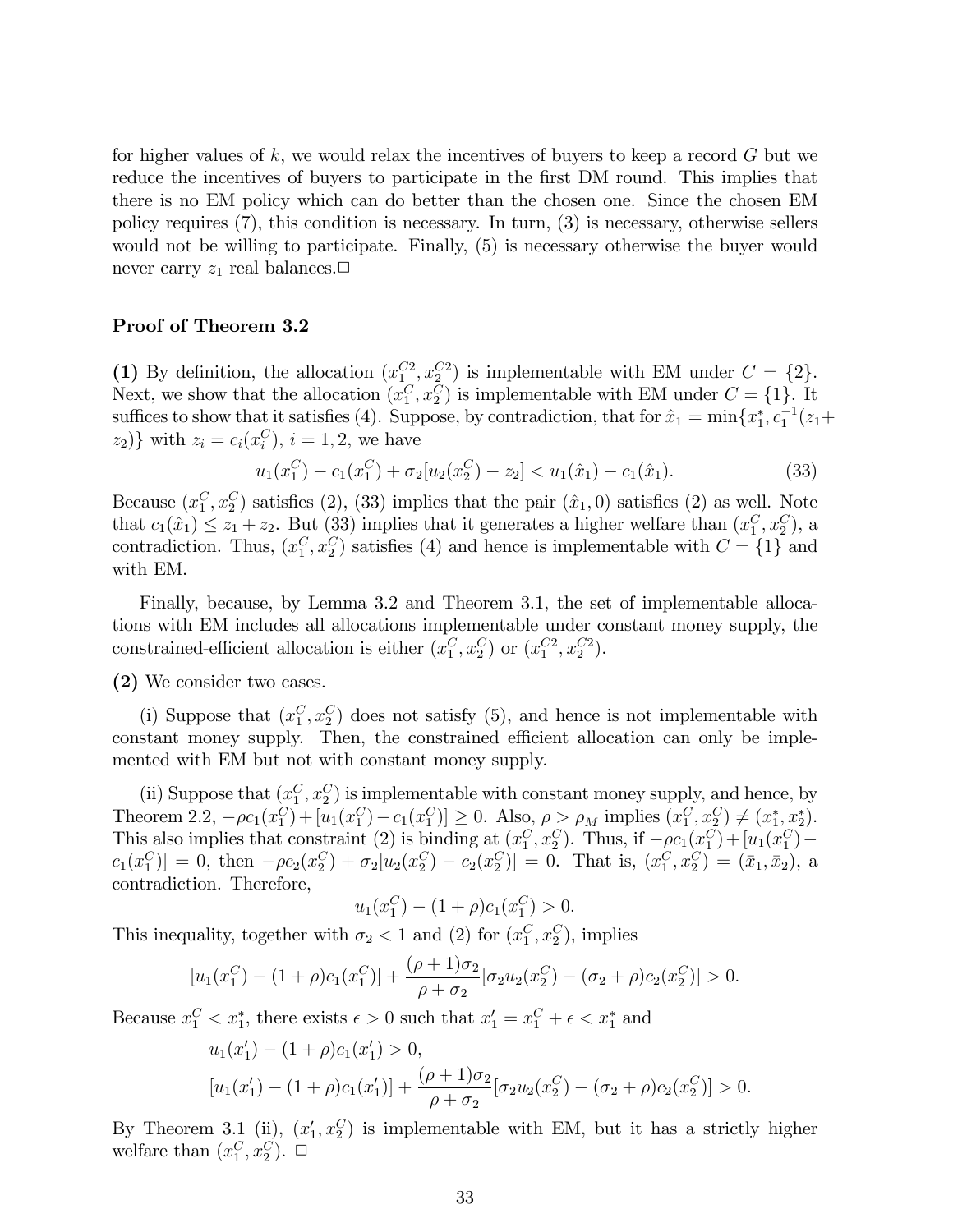#### Proof of Theorem 3.3

Suppose that  $\mathcal{L} = [(x_1, x_2), (z_1, z_2)]$  is implementable under  $\pi > 0$ . We consider two cases. (i)  $C = \{1\}$ . Because the buyer can always skip round-1 DM, the necessity of (5) follows exactly the same proof as in Lemma 3.2. Because only money can be used to finance trades in round-2 DM and hence buyers have to hold at least  $z_2$  units of real balances in equilibrium and repay  $z_1$ , (11) is necessary to avoid buyers from not participating the whole scheme. Note that buyers can obtain the lump-sum transfer independent of his behavior.

(ii)  $C = \{2\}$ . Because the buyer can always skip round-1 DM and because only money can be used to finance the round-1 consumption, (5) with r replaced by  $\zeta > r$  is necessary. Because buyers have to hold at least  $z_1$  units of real balances in equilibrium and repay  $z_2$ ,  $(12)$  is necessary to avoid buyers from not participating the whole scheme. Note that buyers can obtain the lump-sum transfer independent of his behavior.

### Proof of Theorem 3.4

Suppose that  $\mathcal L$  is implementable with DMP. We consider two cases.

(i)  $C = \{1\}$ . Because the buyer can always skip the round-1 DM, (5) is necessary. Let  $(z_{1,c}, z_{1,m})$  be the composition of payments by buyers in round-1 DM with  $z_1 = z_{1,c} + z_{1,m}$ . In order to avoid the buyer staying at the autarky, the equilibrium continuation payoff for a buyer at the beginning of the CM has to be at least zero, that is,

$$
-z_{1,c} - \eta - (1 - \tau)(z_{1,m} + z_2) + \frac{1}{\rho} \{u_1(x_1) - z_{1,c} - (1 - \tau)z_1 + \sigma_2[u_2(x_2) - z_2] + \tau z_2\} \ge 0.
$$

By (13),  $\tau(z_{1,m} + z_2) = \eta$ , and the above inequality reduces to (2). Finally, (4) is still necessary.

(ii)  $C = \{2\}$ . Let  $(z_{2,c}, z_{2,m})$  be the composition of payments by buyers in round-1 DM with  $z_2 = z_{2,c} + z_{2,m}$ . In order to avoid the buyer staying at the autarky, the equilibrium continuation payoff for a buyer at the beginning of the CM has to be at least zero, that is,

$$
-z_{2,c} - \eta - (1 - \tau)(z_{2,m} + z_1) + \frac{1}{\rho} \{u_1(x_1) - z_1 + \sigma_2[u_2(x_2) - z_2 - \eta] + \tau(z_{2,m} + z_1)\} \ge 0.
$$

By (13),  $\tau(z_{2,m} + z_1) = \sigma_2 \eta$ , and the above inequality reduces to

$$
-z_2 - z_1 - (1 - \sigma_2)\eta + \frac{1}{\rho} \{u_1(x_1) - z_1 + \sigma_2[u_2(x_2) - z_2]\} \ge 0.
$$
 (34)

Because  $\eta \geq 0$ , this implies (2). If (5) holds, then we have case (i) in the theorem. Suppose that (5) does not hold. Then, by (34), (15) holds with strict inequality. Moreover, buyers do not skip round-1 meetings only if

$$
-\rho z_1 + (1+\rho)\tau z_1 + [u_1(x_1) - z_1] \ge 0,
$$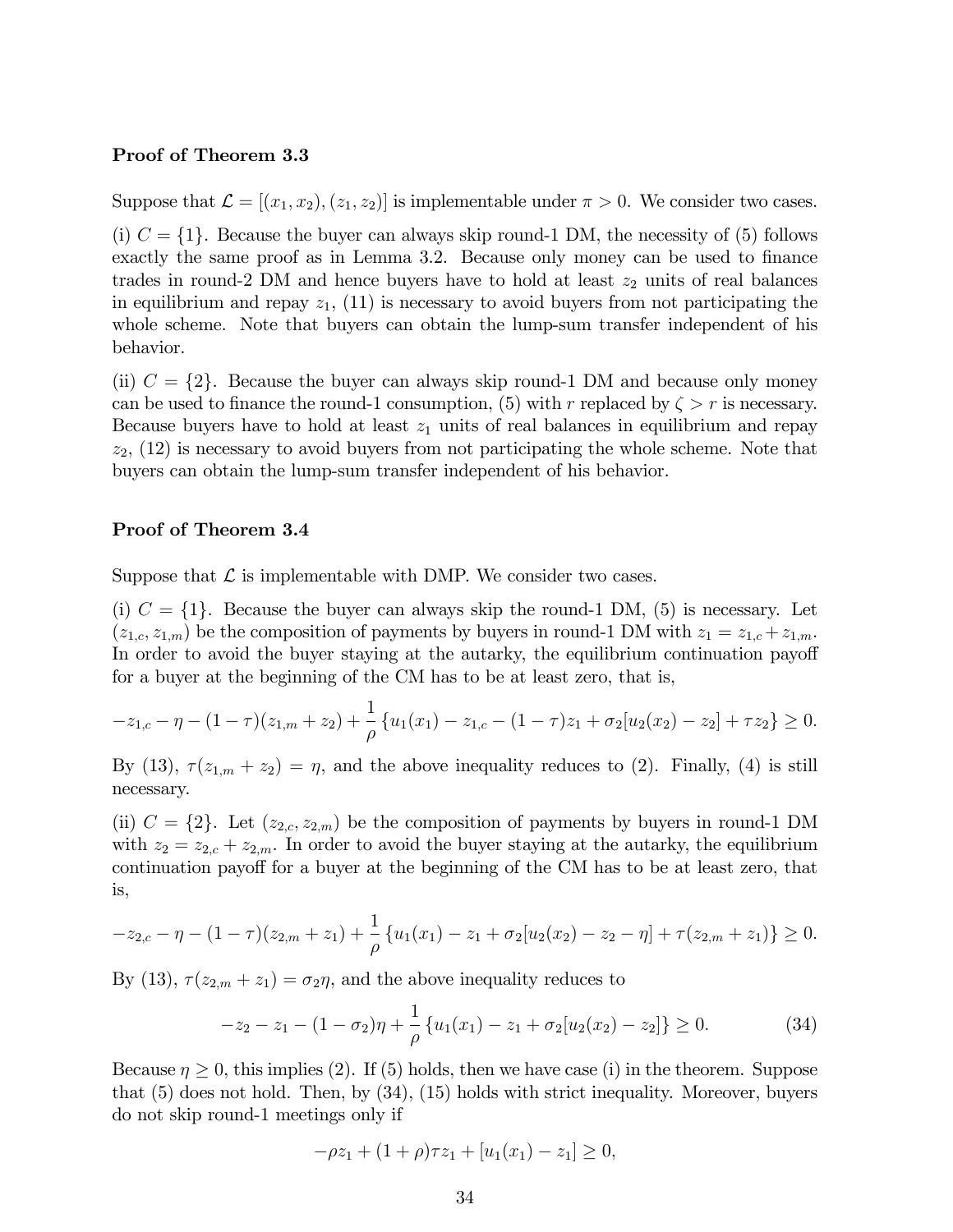that is, only if

$$
\tau z_1 \ge \frac{1}{1+\rho} \{\rho z_1 - [u_1(x_1) - z_1] \}.
$$

This gives a lower bound on  $\tau$  and hence on  $\eta$ , and plug in this lower bound into (34) we obtain  $(14)$ .  $\Box$ 

## References

- [1] Andolfatto, D. (2010). "Essential Interest-Bearing Money," Journal of Economic Theory 145, 1495-1507.
- [2] Araujo, L., and B. Camargo  $(2013)$ , "The Essentiality of Money in the Cavalcanti-Wallace Model," Working Paper.
- [3] Berentsen, A., G. Camera, and C. Waller (2005), "The Distribution of Money Balances and the Nonneutrality of Money", *International Economic Review*, 46, 456-487.
- [4] Berentsen, A., G. Camera, and C. Waller (2007), "Money, Credit, and Banking", Journal of Economic Theory, 135(1), 171-195.
- [5] Bethune,  $Z_{\cdot}$ , T-W Hu, and G. Rocheteau  $(2014)$ , "Dynamic Indeterminacy and Welfare in Credit Economies", Working Paper.
- [6] Cavalcanti, R., A. Erosa, and T. Temzelides (1999), "Privatre Money and Reserve Managament in a Random Matching Model", Journal of Political Economy, 109, 929-945.
- $[7]$  Cavalcanti, R., and N. Wallace  $(1999)$ , "Inside and Outside Money as Alternative Media of Exchange", Journal of Money, Credit, and Banking, 31, 443-457.
- [8] Gertler, M., and N. Kiyotaki (2010), "Financial Intermediation and Credit Policy in Business Cycle Analysis," in B.M. Friedman and M. Woodford, (ed.), *Handbook of* Monetary Economics, Edition 1, Volume 3, Chapter 11, 547-599.
- [9] Gertler, M., and P. Karadi  $(2011)$ , "A Model of Unconventional Monetary Policy," Journal of Monetary Economics, 58, 17-34.
- [10] Gomis-Porqueras, P., and D. Sanches (2013), "Optimal Monetary Policy in a Model of Money and Creditî, Journal of Money, Credit and Banking, 45(4), 701-730.
- [11] Gu, C., F. Mattesini, and R. Wright (2013), "Money and Credit Redux", Working Paper.
- [12] Guerrieri, V., and G. Lorenzoni (2009), "Liquidity and Trading Dynamics,"  $Econo$ metrica, 77, 1751-1790.
- [13] Hu, T-W, J. Kennan, and N. Wallace (2009). "Coalition-Proof Trade and the Friedman Rule in the Lagos-Wright Model," Journal of Political Economy, 117, 116-137.